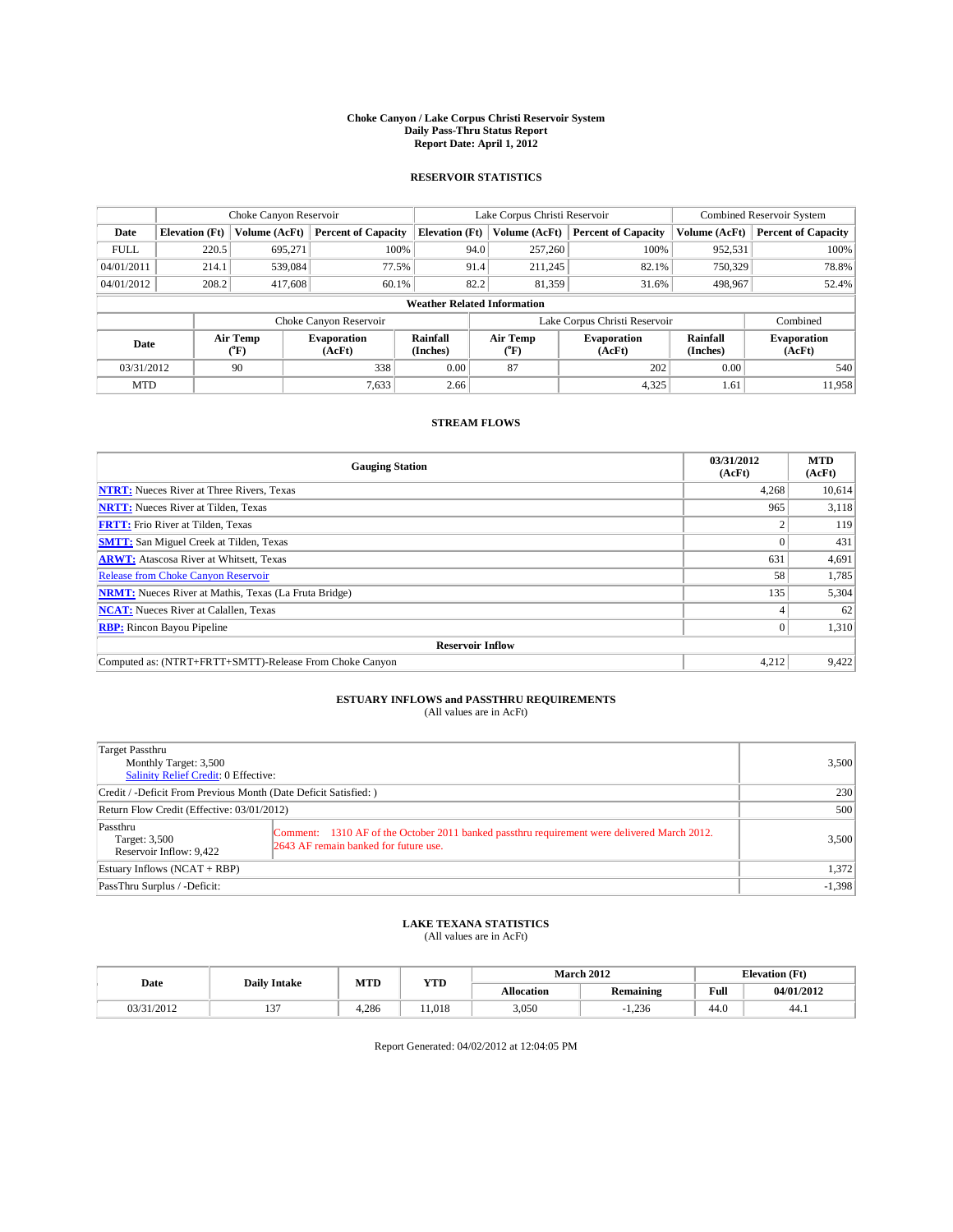### **Choke Canyon / Lake Corpus Christi Reservoir System Daily Pass-Thru Status Report Report Date: April 2, 2012**

### **RESERVOIR STATISTICS**

|             | Choke Canyon Reservoir             |                  |                              |                       | Lake Corpus Christi Reservoir | Combined Reservoir System     |                      |                              |  |  |
|-------------|------------------------------------|------------------|------------------------------|-----------------------|-------------------------------|-------------------------------|----------------------|------------------------------|--|--|
| Date        | <b>Elevation</b> (Ft)              | Volume (AcFt)    | <b>Percent of Capacity</b>   | <b>Elevation</b> (Ft) | Volume (AcFt)                 | <b>Percent of Capacity</b>    | Volume (AcFt)        | <b>Percent of Capacity</b>   |  |  |
| <b>FULL</b> | 220.5                              | 695.271          | 100%                         | 94.0                  | 257,260                       | 100%                          | 952,531              | 100%                         |  |  |
| 04/02/2011  | 214.1                              | 539,084          | 77.5%                        | 91.4                  | 210,899                       | 82.0%                         | 749,983              | 78.7%                        |  |  |
| 04/02/2012  | 208.2                              | 417,801          | 60.1%                        | 82.4                  | 83,836                        | 32.6%                         | 501,637              | 52.7%                        |  |  |
|             | <b>Weather Related Information</b> |                  |                              |                       |                               |                               |                      |                              |  |  |
|             |                                    |                  | Choke Canyon Reservoir       |                       |                               | Lake Corpus Christi Reservoir |                      | Combined                     |  |  |
| Date        |                                    | Air Temp<br>(°F) | <b>Evaporation</b><br>(AcFt) | Rainfall<br>(Inches)  | Air Temp<br>(°F)              | <b>Evaporation</b><br>(AcFt)  | Rainfall<br>(Inches) | <b>Evaporation</b><br>(AcFt) |  |  |
| 04/01/2012  |                                    | 87               | 316                          | 0.48                  | 88                            | 231                           | 0.11                 | 547                          |  |  |
| <b>MTD</b>  |                                    |                  | 316                          | 0.48                  |                               | 231                           | 0.11                 | 547                          |  |  |

### **STREAM FLOWS**

| <b>Gauging Station</b>                                       | 04/01/2012<br>(AcFt) | <b>MTD</b><br>(AcFt) |
|--------------------------------------------------------------|----------------------|----------------------|
| <b>NTRT:</b> Nueces River at Three Rivers, Texas             | 1,790                | 1,790                |
| <b>NRTT:</b> Nueces River at Tilden, Texas                   | 220                  | 220                  |
| <b>FRTT:</b> Frio River at Tilden, Texas                     |                      |                      |
| <b>SMTT:</b> San Miguel Creek at Tilden, Texas               |                      | $\overline{0}$       |
| <b>ARWT:</b> Atascosa River at Whitsett, Texas               | 71                   | 71                   |
| <b>Release from Choke Canyon Reservoir</b>                   | 58                   | 58                   |
| <b>NRMT:</b> Nueces River at Mathis, Texas (La Fruta Bridge) | 133                  | 133                  |
| <b>NCAT:</b> Nueces River at Calallen, Texas                 |                      |                      |
| <b>RBP:</b> Rincon Bayou Pipeline                            |                      | $\Omega$             |
| <b>Reservoir Inflow</b>                                      |                      |                      |
| Computed as: (NTRT+FRTT+SMTT)-Release From Choke Canyon      | 1,735                | 1,735                |

# **ESTUARY INFLOWS and PASSTHRU REQUIREMENTS**<br>(All values are in AcFt)

| Target Passthru<br>Monthly Target: 3,500<br>Salinity Relief Credit: 0 Effective: | 3,500                                                                                                                                                                                                                |          |
|----------------------------------------------------------------------------------|----------------------------------------------------------------------------------------------------------------------------------------------------------------------------------------------------------------------|----------|
| Credit / -Deficit From Previous Month (Date Deficit Satisfied: )                 | $\Omega$                                                                                                                                                                                                             |          |
| Return Flow Credit (Effective: 04/01/2012)                                       | 500                                                                                                                                                                                                                  |          |
| Passthru<br>Target: 3,500<br>Reservoir Inflow: 1,735                             | Comment: The 2708 AF passthru requirement for March 2012 has been banked for future use. This<br>combined with the 2643 AF remaining October 2011 banked passthru requirement brings the banked<br>total to 5351 AF. | 1,735    |
| Estuary Inflows $(NCAT + RBP)$                                                   |                                                                                                                                                                                                                      | $\vert$  |
| PassThru Surplus / -Deficit:                                                     |                                                                                                                                                                                                                      | $-1,231$ |

# **LAKE TEXANA STATISTICS** (All values are in AcFt)

|            | <b>Daily Intake</b> | MTD           | <b>YTD</b> |            | <b>April 2012</b>    | <b>Elevation</b> (Ft) |            |
|------------|---------------------|---------------|------------|------------|----------------------|-----------------------|------------|
| Date       |                     |               |            | Allocation | <b>Remaining</b>     | Full                  | 04/02/2012 |
| 04/01/2012 | $\sim$              | $\sim$<br>. . | 155<br>.   | 3,050      | 2012<br><b>4.713</b> | 44.0                  | 44.1       |

Report Generated: 04/02/2012 at 12:00:02 PM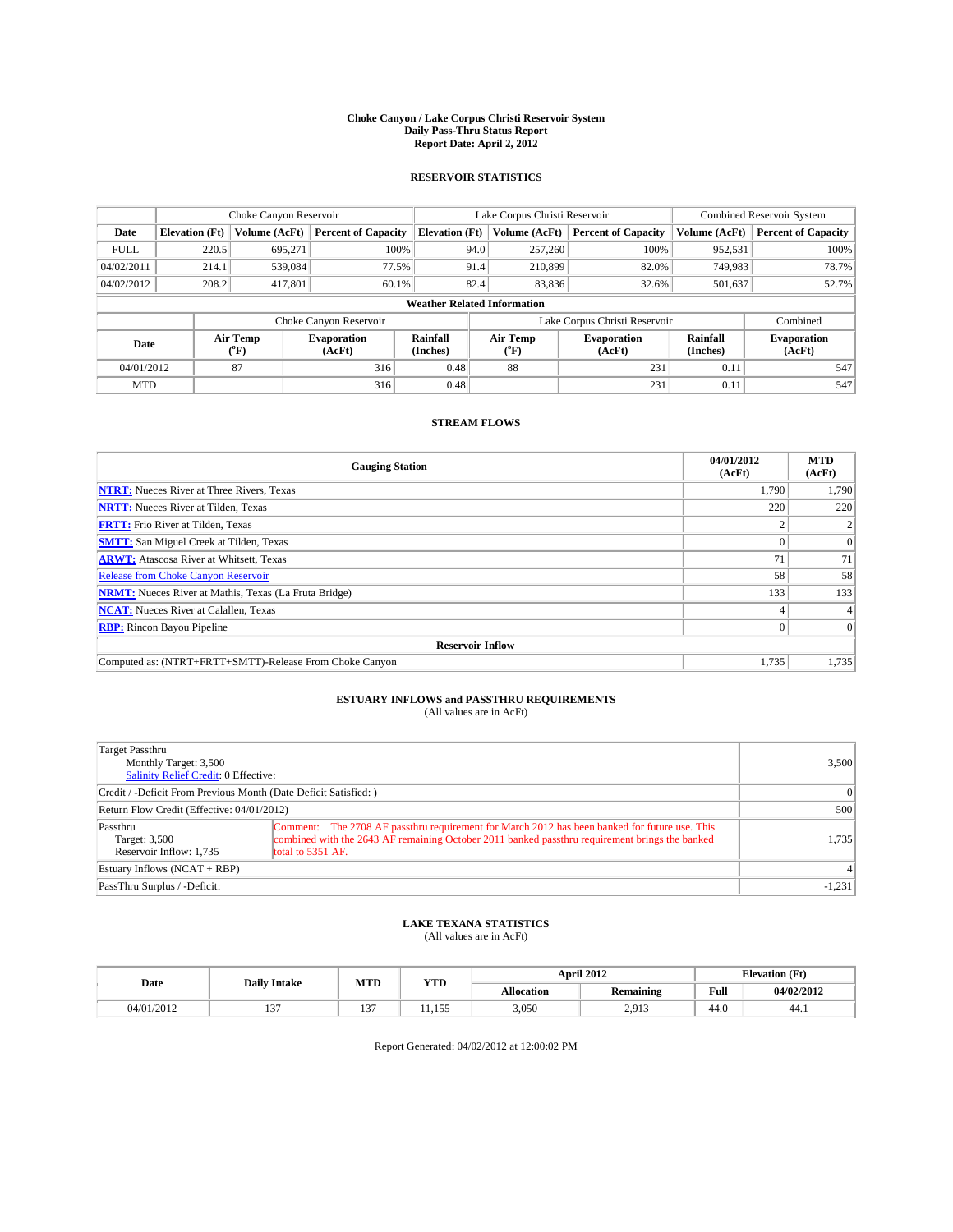### **Choke Canyon / Lake Corpus Christi Reservoir System Daily Pass-Thru Status Report Report Date: April 3, 2012**

### **RESERVOIR STATISTICS**

|             | Choke Canyon Reservoir             |                  |                              |                       | Lake Corpus Christi Reservoir | <b>Combined Reservoir System</b> |                      |                              |  |
|-------------|------------------------------------|------------------|------------------------------|-----------------------|-------------------------------|----------------------------------|----------------------|------------------------------|--|
| Date        | <b>Elevation</b> (Ft)              | Volume (AcFt)    | <b>Percent of Capacity</b>   | <b>Elevation (Ft)</b> | Volume (AcFt)                 | <b>Percent of Capacity</b>       | Volume (AcFt)        | <b>Percent of Capacity</b>   |  |
| <b>FULL</b> | 220.5                              | 695,271          | 100%                         | 94.0                  | 257,260                       | 100%                             | 952,531              | 100%                         |  |
| 04/03/2011  | 214.0                              | 538,194          | 77.4%                        | 91.4                  | 210,381                       | 81.8%                            | 748,575              | 78.6%                        |  |
| 04/03/2012  | 208.2                              | 416.644          | 59.9%                        | 82.4                  | 83,836                        | 32.6%                            | 500,480              | 52.5%                        |  |
|             | <b>Weather Related Information</b> |                  |                              |                       |                               |                                  |                      |                              |  |
|             |                                    |                  | Choke Canyon Reservoir       |                       | Lake Corpus Christi Reservoir |                                  |                      | Combined                     |  |
| Date        |                                    | Air Temp<br>(°F) | <b>Evaporation</b><br>(AcFt) | Rainfall<br>(Inches)  | Air Temp<br>(°F)              | <b>Evaporation</b><br>(AcFt)     | Rainfall<br>(Inches) | <b>Evaporation</b><br>(AcFt) |  |
| 04/02/2012  |                                    | 89               | 326                          | 0.00                  | 91                            | 170                              | 0.00                 | 496                          |  |
| <b>MTD</b>  |                                    |                  | 642                          | 0.48                  |                               | 401                              | 0.11                 | 1,043                        |  |

### **STREAM FLOWS**

| <b>Gauging Station</b>                                       | 04/02/2012<br>(AcFt) | <b>MTD</b><br>(AcFt) |  |  |  |  |
|--------------------------------------------------------------|----------------------|----------------------|--|--|--|--|
| <b>NTRT:</b> Nueces River at Three Rivers, Texas             | 381                  | 2,172                |  |  |  |  |
| <b>NRTT:</b> Nueces River at Tilden, Texas                   | 113                  | 333                  |  |  |  |  |
| <b>FRTT:</b> Frio River at Tilden, Texas                     |                      | 6                    |  |  |  |  |
| <b>SMTT:</b> San Miguel Creek at Tilden, Texas               |                      | $\Omega$             |  |  |  |  |
| <b>ARWT:</b> Atascosa River at Whitsett, Texas               | 44                   | 115                  |  |  |  |  |
| <b>Release from Choke Canyon Reservoir</b>                   | 58                   | 115                  |  |  |  |  |
| <b>NRMT:</b> Nueces River at Mathis, Texas (La Fruta Bridge) | 137                  | 270                  |  |  |  |  |
| <b>NCAT:</b> Nueces River at Calallen, Texas                 | 8                    | 12                   |  |  |  |  |
| <b>RBP:</b> Rincon Bayou Pipeline                            | $\Omega$             | $\Omega$             |  |  |  |  |
| <b>Reservoir Inflow</b>                                      |                      |                      |  |  |  |  |
| Computed as: (NTRT+FRTT+SMTT)-Release From Choke Canyon      | 327                  | 2,062                |  |  |  |  |

# **ESTUARY INFLOWS and PASSTHRU REQUIREMENTS**<br>(All values are in AcFt)

| Target Passthru<br>Monthly Target: 3,500<br>Salinity Relief Credit: 0 Effective: |                                                                                                                                                                                                                      | 3,500     |
|----------------------------------------------------------------------------------|----------------------------------------------------------------------------------------------------------------------------------------------------------------------------------------------------------------------|-----------|
| Credit / -Deficit From Previous Month (Date Deficit Satisfied: )                 |                                                                                                                                                                                                                      | $\vert$ 0 |
| Return Flow Credit (Effective: 04/01/2012)                                       | 500                                                                                                                                                                                                                  |           |
| Passthru<br>Target: 3,500<br>Reservoir Inflow: 2.062                             | Comment: The 2708 AF passthru requirement for March 2012 has been banked for future use. This<br>combined with the 2643 AF remaining October 2011 banked passthru requirement brings the banked<br>total to 5351 AF. | 2,062     |
| Estuary Inflows (NCAT + RBP)                                                     |                                                                                                                                                                                                                      | 12        |
| PassThru Surplus / -Deficit:                                                     |                                                                                                                                                                                                                      | $-1,550$  |

# **LAKE TEXANA STATISTICS** (All values are in AcFt)

|            | <b>Daily Intake</b> | MTD | <b>YTD</b> |                   | <b>April 2012</b> | <b>Elevation</b> (Ft) |            |
|------------|---------------------|-----|------------|-------------------|-------------------|-----------------------|------------|
| Date       |                     |     |            | <b>Allocation</b> | Remaining         | Full                  | 04/03/2012 |
| 04/02/2012 | $\sim$              | 274 | 11.292     | 3.050             | 2.776             | 44.0                  | 44.0       |

Report Generated: 04/03/2012 at 8:44:52 AM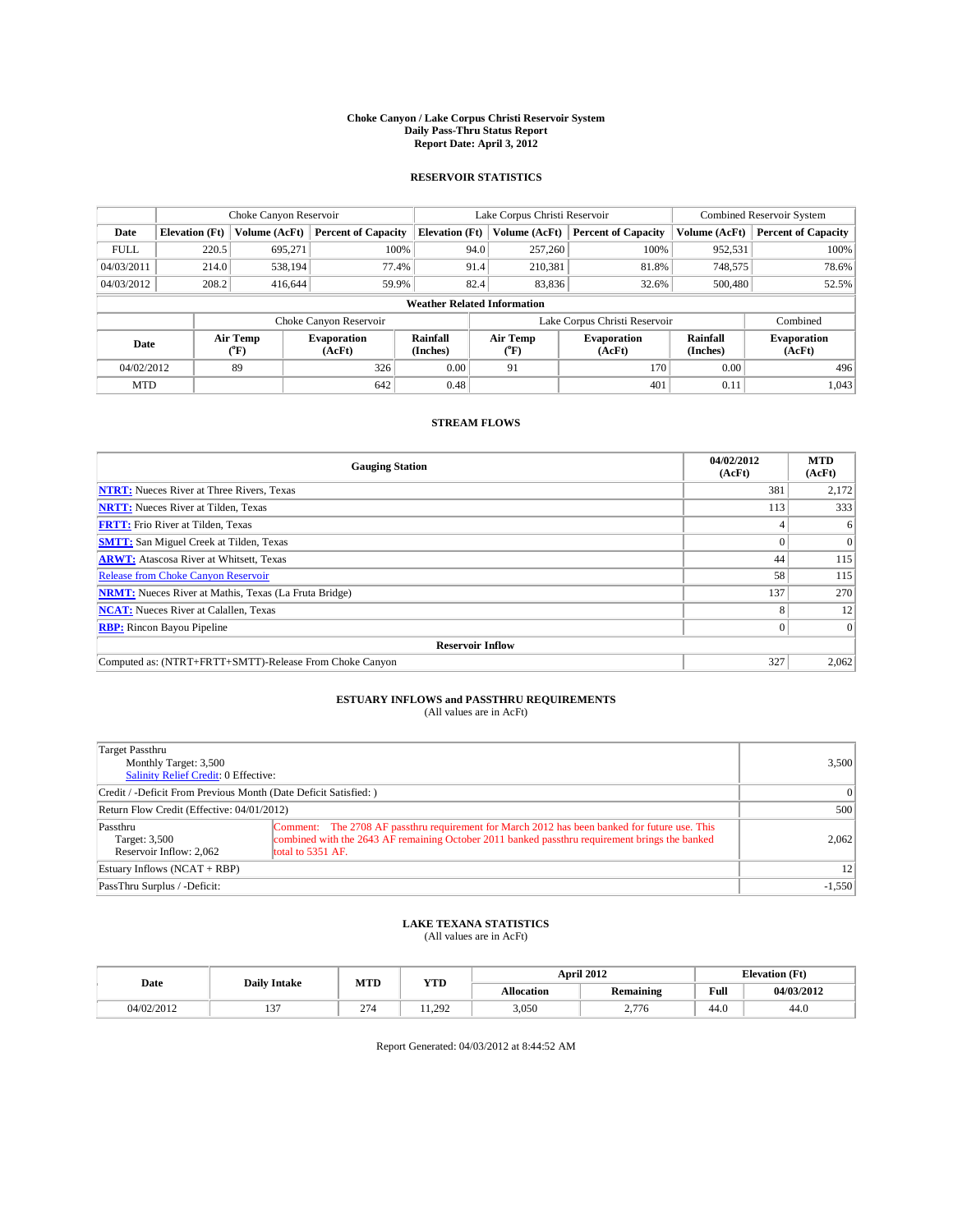### **Choke Canyon / Lake Corpus Christi Reservoir System Daily Pass-Thru Status Report Report Date: April 4, 2012**

### **RESERVOIR STATISTICS**

|             | Choke Canyon Reservoir             |                  |                              |                       | Lake Corpus Christi Reservoir | <b>Combined Reservoir System</b> |                      |                              |  |  |
|-------------|------------------------------------|------------------|------------------------------|-----------------------|-------------------------------|----------------------------------|----------------------|------------------------------|--|--|
| Date        | <b>Elevation</b> (Ft)              | Volume (AcFt)    | <b>Percent of Capacity</b>   | <b>Elevation (Ft)</b> | Volume (AcFt)                 | <b>Percent of Capacity</b>       | Volume (AcFt)        | <b>Percent of Capacity</b>   |  |  |
| <b>FULL</b> | 220.5                              | 695.271          | 100%                         | 94.0                  | 257,260                       | 100%                             | 952,531              | 100%                         |  |  |
| 04/04/2011  | 214.0                              | 538,639          | 77.5%                        | 91.4                  | 211,245                       | 82.1%                            | 749,884              | 78.7%                        |  |  |
| 04/04/2012  | 208.2                              | 417,030          | 60.0%                        | 82.6                  | 85,197                        | 33.1%                            | 502,227              | 52.7%                        |  |  |
|             | <b>Weather Related Information</b> |                  |                              |                       |                               |                                  |                      |                              |  |  |
|             |                                    |                  | Choke Canyon Reservoir       |                       |                               | Lake Corpus Christi Reservoir    |                      | Combined                     |  |  |
| Date        |                                    | Air Temp<br>(°F) | <b>Evaporation</b><br>(AcFt) | Rainfall<br>(Inches)  | Air Temp<br>(°F)              | <b>Evaporation</b><br>(AcFt)     | Rainfall<br>(Inches) | <b>Evaporation</b><br>(AcFt) |  |  |
| 04/03/2012  |                                    | 85               | 214                          | 0.00                  | 88                            | 104                              | 0.00                 | 318                          |  |  |
| <b>MTD</b>  |                                    |                  | 856                          | 0.48                  |                               | 505                              | 0.11                 | 1,361                        |  |  |

### **STREAM FLOWS**

| <b>Gauging Station</b>                                       | 04/03/2012<br>(AcFt) | <b>MTD</b><br>(AcFt) |
|--------------------------------------------------------------|----------------------|----------------------|
| <b>NTRT:</b> Nueces River at Three Rivers, Texas             | 197                  | 2,368                |
| <b>NRTT:</b> Nueces River at Tilden, Texas                   | 73                   | 407                  |
| <b>FRTT:</b> Frio River at Tilden, Texas                     |                      |                      |
| <b>SMTT:</b> San Miguel Creek at Tilden, Texas               |                      | $\Omega$             |
| <b>ARWT:</b> Atascosa River at Whitsett, Texas               | 32                   | 147                  |
| Release from Choke Canyon Reservoir                          | 58                   | 173                  |
| <b>NRMT:</b> Nueces River at Mathis, Texas (La Fruta Bridge) | 145                  | 415                  |
| <b>NCAT:</b> Nueces River at Calallen, Texas                 |                      | 15                   |
| <b>RBP:</b> Rincon Bayou Pipeline                            | 0                    | $\Omega$             |
| <b>Reservoir Inflow</b>                                      |                      |                      |
| Computed as: (NTRT+FRTT+SMTT)-Release From Choke Canyon      | 142                  | 2,204                |

# **ESTUARY INFLOWS and PASSTHRU REQUIREMENTS**<br>(All values are in AcFt)

| Target Passthru<br>Monthly Target: 3,500<br>Salinity Relief Credit: 0 Effective: |                                                                                                                                                                                                                      | 3,500           |
|----------------------------------------------------------------------------------|----------------------------------------------------------------------------------------------------------------------------------------------------------------------------------------------------------------------|-----------------|
| Credit / -Deficit From Previous Month (Date Deficit Satisfied: )                 |                                                                                                                                                                                                                      | $\vert$ 0       |
| Return Flow Credit (Effective: 04/01/2012)                                       |                                                                                                                                                                                                                      | 500             |
| Passthru<br>Target: 3,500<br>Reservoir Inflow: 2.204                             | Comment: The 2708 AF passthru requirement for March 2012 has been banked for future use. This<br>combined with the 2643 AF remaining October 2011 banked passthru requirement brings the banked<br>total to 5351 AF. | 2,204           |
| Estuary Inflows (NCAT + RBP)                                                     |                                                                                                                                                                                                                      | 15 <sup>2</sup> |
| PassThru Surplus / -Deficit:                                                     |                                                                                                                                                                                                                      | $-1,689$        |

# **LAKE TEXANA STATISTICS** (All values are in AcFt)

|            | <b>Daily Intake</b> | MTD | <b>YTD</b> |                   | <b>April 2012</b> |      | <b>Elevation</b> (Ft) |
|------------|---------------------|-----|------------|-------------------|-------------------|------|-----------------------|
| Date       |                     |     |            | <b>Allocation</b> | Remaining         | Full | 04/04/2012            |
| 04/03/2012 | $\sim$              | +11 | .1.429     | 3,050             | 2.639             | 44.0 | 44.0                  |

Report Generated: 04/04/2012 at 8:49:25 AM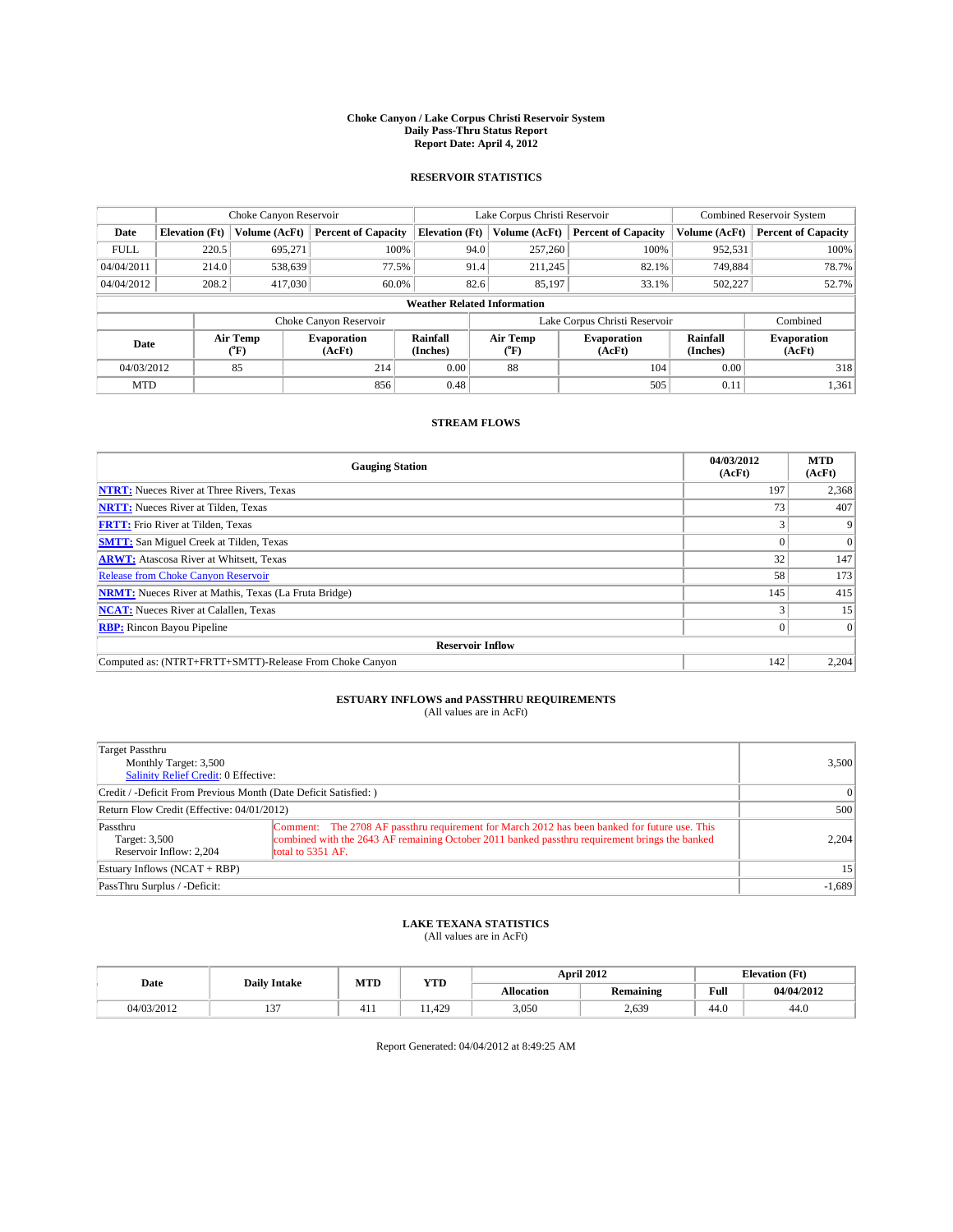### **Choke Canyon / Lake Corpus Christi Reservoir System Daily Pass-Thru Status Report Report Date: April 5, 2012**

### **RESERVOIR STATISTICS**

|             | Choke Canyon Reservoir             |                  |                              |                       | Lake Corpus Christi Reservoir | Combined Reservoir System     |                      |                              |  |  |
|-------------|------------------------------------|------------------|------------------------------|-----------------------|-------------------------------|-------------------------------|----------------------|------------------------------|--|--|
| Date        | <b>Elevation</b> (Ft)              | Volume (AcFt)    | <b>Percent of Capacity</b>   | <b>Elevation (Ft)</b> | Volume (AcFt)                 | <b>Percent of Capacity</b>    | Volume (AcFt)        | <b>Percent of Capacity</b>   |  |  |
| <b>FULL</b> | 220.5                              | 695.271          | 100%                         | 94.0                  | 257,260                       | 100%                          | 952,531              | 100%                         |  |  |
| 04/05/2011  | 214.0                              | 537,971          | 77.4%                        | 91.3                  | 209,864                       | 81.6%                         | 747,835              | 78.5%                        |  |  |
| 04/05/2012  | 208.2                              | 417,030          | 60.0%                        | 82.5                  | 84,149                        | 32.7%                         | 501,179              | 52.6%                        |  |  |
|             | <b>Weather Related Information</b> |                  |                              |                       |                               |                               |                      |                              |  |  |
|             |                                    |                  | Choke Canyon Reservoir       |                       |                               | Lake Corpus Christi Reservoir |                      | Combined                     |  |  |
| Date        |                                    | Air Temp<br>(°F) | <b>Evaporation</b><br>(AcFt) | Rainfall<br>(Inches)  | Air Temp<br>(°F)              | <b>Evaporation</b><br>(AcFt)  | Rainfall<br>(Inches) | <b>Evaporation</b><br>(AcFt) |  |  |
| 04/04/2012  |                                    | 86               | 293                          | 0.00                  | 88                            | 158                           | 0.00                 | 451                          |  |  |
| <b>MTD</b>  |                                    |                  | 1.149                        | 0.48                  |                               | 663                           | 0.11                 | 1,812                        |  |  |

## **STREAM FLOWS**

| <b>Gauging Station</b>                                       | 04/04/2012<br>(AcFt) | <b>MTD</b><br>(AcFt) |
|--------------------------------------------------------------|----------------------|----------------------|
| <b>NTRT:</b> Nueces River at Three Rivers, Texas             | 137                  | 2,505                |
| <b>NRTT:</b> Nueces River at Tilden, Texas                   | 48                   | 455                  |
| <b>FRTT:</b> Frio River at Tilden, Texas                     | o                    | 12                   |
| <b>SMTT:</b> San Miguel Creek at Tilden, Texas               |                      | $\Omega$             |
| <b>ARWT:</b> Atascosa River at Whitsett, Texas               | 22                   | 169                  |
| <b>Release from Choke Canyon Reservoir</b>                   | 58                   | 230                  |
| <b>NRMT:</b> Nueces River at Mathis, Texas (La Fruta Bridge) | 167                  | 582                  |
| <b>NCAT:</b> Nueces River at Calallen, Texas                 |                      | 16                   |
| <b>RBP:</b> Rincon Bayou Pipeline                            | $\Omega$             | $\Omega$             |
| <b>Reservoir Inflow</b>                                      |                      |                      |
| Computed as: (NTRT+FRTT+SMTT)-Release From Choke Canyon      | 82                   | 2,286                |

# **ESTUARY INFLOWS and PASSTHRU REQUIREMENTS**<br>(All values are in AcFt)

| Target Passthru<br>Monthly Target: 3,500<br>Salinity Relief Credit: 0 Effective: |                                                                                                                                                                                                                      | 3,500           |
|----------------------------------------------------------------------------------|----------------------------------------------------------------------------------------------------------------------------------------------------------------------------------------------------------------------|-----------------|
| Credit / -Deficit From Previous Month (Date Deficit Satisfied: )                 |                                                                                                                                                                                                                      | $\vert$ 0       |
| Return Flow Credit (Effective: 04/01/2012)                                       |                                                                                                                                                                                                                      | 500             |
| Passthru<br>Target: 3,500<br>Reservoir Inflow: 2.286                             | Comment: The 2708 AF passthru requirement for March 2012 has been banked for future use. This<br>combined with the 2643 AF remaining October 2011 banked passthru requirement brings the banked<br>total to 5351 AF. | 2,286           |
| Estuary Inflows (NCAT + RBP)                                                     |                                                                                                                                                                                                                      | 16 <sup>1</sup> |
| PassThru Surplus / -Deficit:                                                     |                                                                                                                                                                                                                      | $-1,771$        |

# **LAKE TEXANA STATISTICS** (All values are in AcFt)

|            | <b>Daily Intake</b> | MTD             | <b>YTD</b> |                   | <b>April 2012</b> |      | <b>Elevation</b> (Ft) |
|------------|---------------------|-----------------|------------|-------------------|-------------------|------|-----------------------|
| Date       |                     |                 |            | <b>Allocation</b> | Remaining         | Full | 04/05/2012            |
| 04/04/2012 | $\sim$              | 54 <sup>7</sup> | 11.565     | 3.050             | 2,503             | 44.0 | 44.0                  |

Report Generated: 04/05/2012 at 8:29:26 AM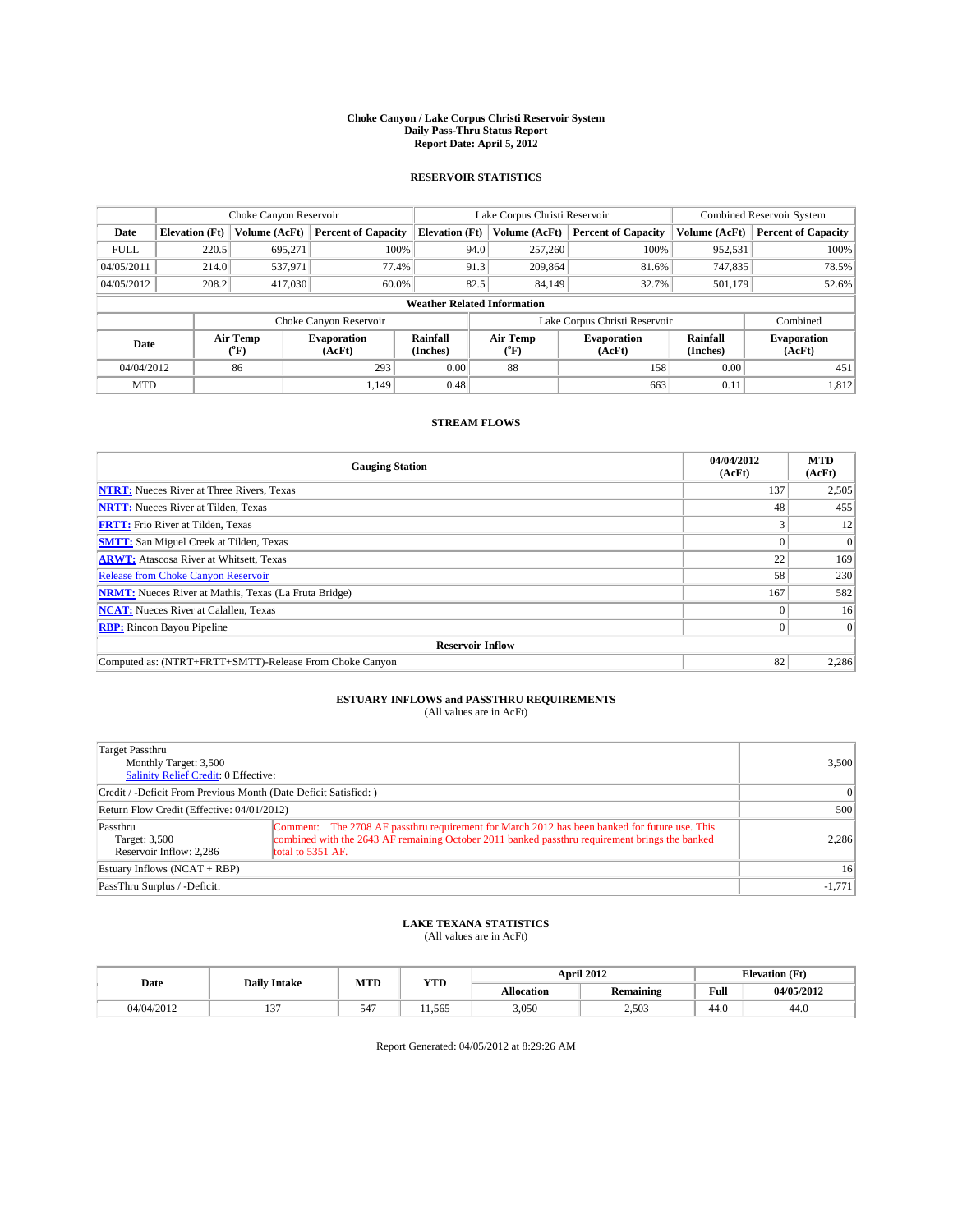### **Choke Canyon / Lake Corpus Christi Reservoir System Daily Pass-Thru Status Report Report Date: April 6, 2012**

### **RESERVOIR STATISTICS**

|             | Choke Canyon Reservoir             |                  |                              |                       | Lake Corpus Christi Reservoir |                               |                      | <b>Combined Reservoir System</b> |  |  |
|-------------|------------------------------------|------------------|------------------------------|-----------------------|-------------------------------|-------------------------------|----------------------|----------------------------------|--|--|
| Date        | <b>Elevation</b> (Ft)              | Volume (AcFt)    | <b>Percent of Capacity</b>   | <b>Elevation (Ft)</b> | Volume (AcFt)                 | <b>Percent of Capacity</b>    | Volume (AcFt)        | <b>Percent of Capacity</b>       |  |  |
| <b>FULL</b> | 220.5                              | 695.271          | 100%                         | 94.0                  | 257,260                       | 100%                          | 952,531              | 100%                             |  |  |
| 04/06/2011  | 214.0                              | 538,861          | 77.5%                        | 91.3                  | 209,864                       | 81.6%                         | 748,725              | 78.6%                            |  |  |
| 04/06/2012  | 208.1                              | 415,873          | 59.8%                        | 82.5                  | 84,044                        | 32.7%                         | 499,917              | 52.5%                            |  |  |
|             | <b>Weather Related Information</b> |                  |                              |                       |                               |                               |                      |                                  |  |  |
|             |                                    |                  | Choke Canyon Reservoir       |                       |                               | Lake Corpus Christi Reservoir |                      | Combined                         |  |  |
| Date        |                                    | Air Temp<br>(°F) | <b>Evaporation</b><br>(AcFt) | Rainfall<br>(Inches)  | Air Temp<br>$(^{0}F)$         | <b>Evaporation</b><br>(AcFt)  | Rainfall<br>(Inches) | <b>Evaporation</b><br>(AcFt)     |  |  |
| 04/05/2012  |                                    | 90               | 315                          | 0.00                  | 94                            | 188                           | 0.00                 | 503                              |  |  |
| <b>MTD</b>  |                                    |                  | 1.464                        | 0.48                  |                               | 851                           | 0.11                 | 2,315                            |  |  |

## **STREAM FLOWS**

| <b>Gauging Station</b>                                       | 04/05/2012<br>(AcFt) | <b>MTD</b><br>(AcFt) |
|--------------------------------------------------------------|----------------------|----------------------|
| <b>NTRT:</b> Nueces River at Three Rivers, Texas             | 103                  | 2,608                |
| <b>NRTT:</b> Nueces River at Tilden, Texas                   | 34                   | 488                  |
| <b>FRTT:</b> Frio River at Tilden, Texas                     |                      | 14                   |
| <b>SMTT:</b> San Miguel Creek at Tilden, Texas               |                      | $\overline{0}$       |
| <b>ARWT:</b> Atascosa River at Whitsett, Texas               | 16                   | 185                  |
| <b>Release from Choke Canyon Reservoir</b>                   | 58                   | 288                  |
| <b>NRMT:</b> Nueces River at Mathis, Texas (La Fruta Bridge) | 165                  | 746                  |
| <b>NCAT:</b> Nueces River at Calallen, Texas                 |                      | 16                   |
| <b>RBP:</b> Rincon Bayou Pipeline                            | 0                    | $\Omega$             |
| <b>Reservoir Inflow</b>                                      |                      |                      |
| Computed as: (NTRT+FRTT+SMTT)-Release From Choke Canyon      | 48                   | 2,334                |

# **ESTUARY INFLOWS and PASSTHRU REQUIREMENTS**<br>(All values are in AcFt)

| Target Passthru<br>Monthly Target: 3,500<br>Salinity Relief Credit: 0 Effective: |                                                                                                                                                                                                                      | 3,500           |
|----------------------------------------------------------------------------------|----------------------------------------------------------------------------------------------------------------------------------------------------------------------------------------------------------------------|-----------------|
| Credit / -Deficit From Previous Month (Date Deficit Satisfied: )                 |                                                                                                                                                                                                                      | $\vert$ 0       |
| Return Flow Credit (Effective: 04/01/2012)                                       |                                                                                                                                                                                                                      | 500             |
| Passthru<br>Target: 3,500<br>Reservoir Inflow: 2.334                             | Comment: The 2708 AF passthru requirement for March 2012 has been banked for future use. This<br>combined with the 2643 AF remaining October 2011 banked passthru requirement brings the banked<br>total to 5351 AF. | 2,334           |
| Estuary Inflows (NCAT + RBP)                                                     |                                                                                                                                                                                                                      | 16 <sup>1</sup> |
| PassThru Surplus / -Deficit:                                                     |                                                                                                                                                                                                                      | $-1,818$        |

# **LAKE TEXANA STATISTICS** (All values are in AcFt)

|            | <b>Daily Intake</b> | MTD | <b>YTD</b> |                   | <b>April 2012</b> |      | <b>Elevation</b> (Ft) |
|------------|---------------------|-----|------------|-------------------|-------------------|------|-----------------------|
| Date       |                     |     |            | <b>Allocation</b> | Remaining         | Full | 04/06/2012            |
| 04/05/2012 | $\sim$              | 684 | 11.702     | 3.050             | 2,366             | 44.0 | 44.0                  |

Report Generated: 04/06/2012 at 8:21:22 AM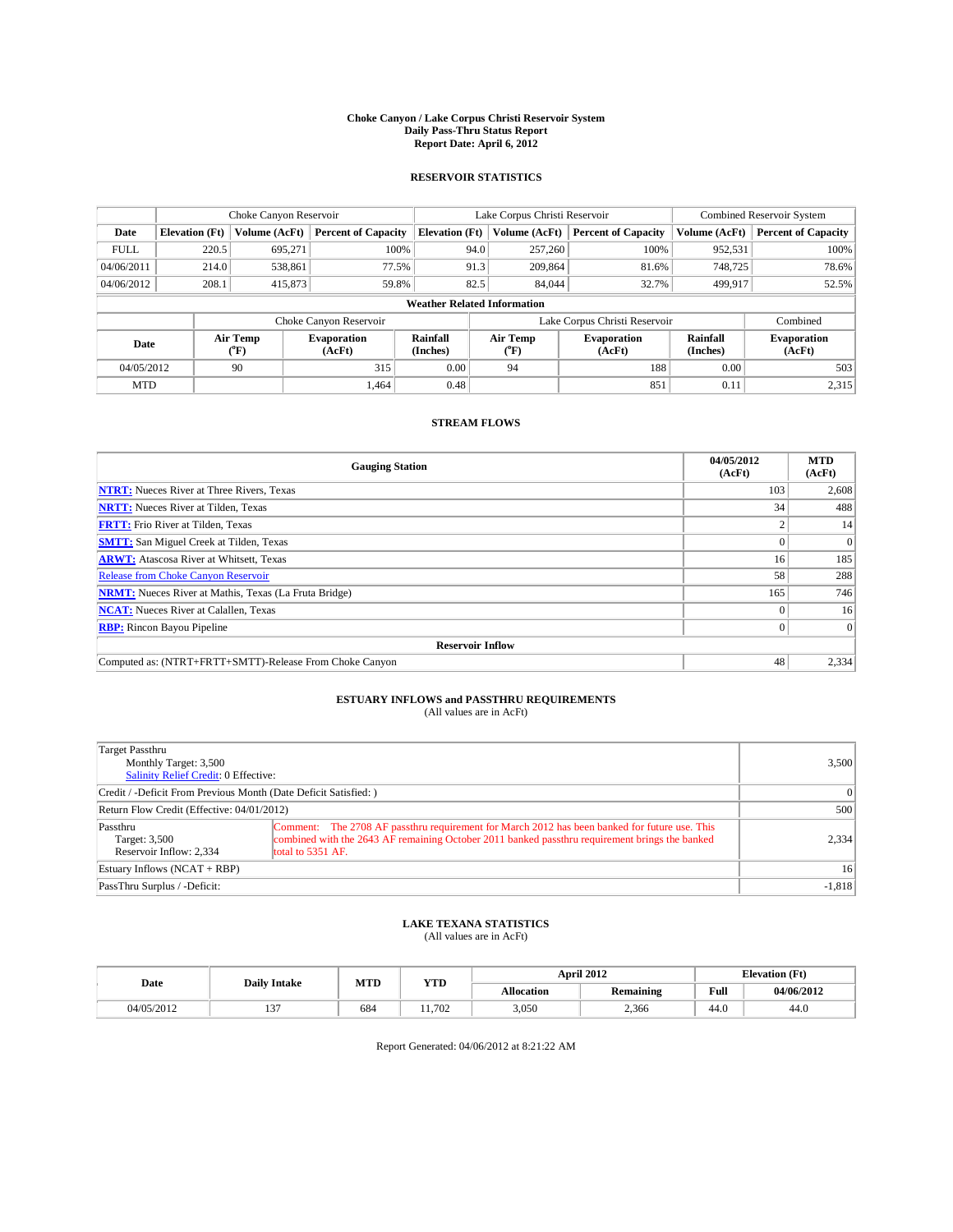### **Choke Canyon / Lake Corpus Christi Reservoir System Daily Pass-Thru Status Report Report Date: April 7, 2012**

### **RESERVOIR STATISTICS**

|                                    | Choke Canyon Reservoir |                  |                              |                       | Lake Corpus Christi Reservoir |                              |                      | Combined Reservoir System    |  |
|------------------------------------|------------------------|------------------|------------------------------|-----------------------|-------------------------------|------------------------------|----------------------|------------------------------|--|
| Date                               | <b>Elevation</b> (Ft)  | Volume (AcFt)    | <b>Percent of Capacity</b>   | <b>Elevation (Ft)</b> | Volume (AcFt)                 | <b>Percent of Capacity</b>   | Volume (AcFt)        | <b>Percent of Capacity</b>   |  |
| <b>FULL</b>                        | 220.5                  | 695,271          | 100%                         |                       | 257,260<br>94.0               | 100%                         | 952,531              | 100%                         |  |
| 04/07/2011                         | 213.9                  | 536,412          | 77.2%                        |                       | 208,830<br>91.3               | 81.2%                        | 745,242              | 78.2%                        |  |
| 04/07/2012                         | 208.1                  | 416.258          | 59.9%                        | 82.4                  | 83,940                        | 32.6%                        | 500,198              | 52.5%                        |  |
| <b>Weather Related Information</b> |                        |                  |                              |                       |                               |                              |                      |                              |  |
|                                    |                        |                  | Choke Canyon Reservoir       |                       | Lake Corpus Christi Reservoir |                              |                      | Combined                     |  |
| Date                               |                        | Air Temp<br>(°F) | <b>Evaporation</b><br>(AcFt) | Rainfall<br>(Inches)  | Air Temp<br>$(^{0}F)$         | <b>Evaporation</b><br>(AcFt) | Rainfall<br>(Inches) | <b>Evaporation</b><br>(AcFt) |  |
| 04/06/2012                         |                        | 86               | 337                          | 0.00                  | 85                            | 225                          | 0.00                 | 562                          |  |
| <b>MTD</b>                         |                        |                  | 1,801                        | 0.48                  |                               | 1,076                        | 0.11                 | 2,877                        |  |

### **STREAM FLOWS**

| <b>Gauging Station</b>                                       | 04/06/2012<br>(AcFt) | <b>MTD</b><br>(AcFt) |
|--------------------------------------------------------------|----------------------|----------------------|
| <b>NTRT:</b> Nueces River at Three Rivers, Texas             | 85                   | 2,694                |
| <b>NRTT:</b> Nueces River at Tilden, Texas                   | 22                   | 510                  |
| <b>FRTT:</b> Frio River at Tilden, Texas                     |                      | 16                   |
| <b>SMTT:</b> San Miguel Creek at Tilden, Texas               |                      | $\overline{0}$       |
| <b>ARWT:</b> Atascosa River at Whitsett, Texas               | 13                   | 199                  |
| <b>Release from Choke Canyon Reservoir</b>                   | 58                   | 345                  |
| <b>NRMT:</b> Nueces River at Mathis, Texas (La Fruta Bridge) | 167                  | 913                  |
| <b>NCAT:</b> Nueces River at Calallen, Texas                 |                      | 16                   |
| <b>RBP:</b> Rincon Bayou Pipeline                            | 0                    | $\Omega$             |
| <b>Reservoir Inflow</b>                                      |                      |                      |
| Computed as: (NTRT+FRTT+SMTT)-Release From Choke Canyon      | 30                   | 2,364                |

# **ESTUARY INFLOWS and PASSTHRU REQUIREMENTS**<br>(All values are in AcFt)

| Target Passthru<br>Monthly Target: 3,500<br>Salinity Relief Credit: 0 Effective: |                                                                                                                                                                                                                      | 3,500           |
|----------------------------------------------------------------------------------|----------------------------------------------------------------------------------------------------------------------------------------------------------------------------------------------------------------------|-----------------|
| Credit / -Deficit From Previous Month (Date Deficit Satisfied: )                 |                                                                                                                                                                                                                      | $\vert$ 0       |
| Return Flow Credit (Effective: 04/01/2012)                                       | 500                                                                                                                                                                                                                  |                 |
| Passthru<br>Target: 3,500<br>Reservoir Inflow: 2.364                             | Comment: The 2708 AF passthru requirement for March 2012 has been banked for future use. This<br>combined with the 2643 AF remaining October 2011 banked passthru requirement brings the banked<br>total to 5351 AF. | 2,364           |
| Estuary Inflows (NCAT + RBP)                                                     |                                                                                                                                                                                                                      | 16 <sup>1</sup> |
| PassThru Surplus / -Deficit:                                                     |                                                                                                                                                                                                                      | $-1,848$        |

# **LAKE TEXANA STATISTICS** (All values are in AcFt)

| Date |            | <b>Daily Intake</b>      | MTD | <b>YTD</b> |            | <b>April 2012</b> |      | <b>Elevation</b> (Ft) |
|------|------------|--------------------------|-----|------------|------------|-------------------|------|-----------------------|
|      |            |                          |     |            | Allocation | <b>Remaining</b>  | Full | 04/07/2012            |
|      | 04/06/2012 | $\sim$<br>$\overline{ }$ | 821 | . 1.839    | 3,050      | ാറ<br><u>____</u> | 44.0 | 43.9                  |

Report Generated: 04/07/2012 at 8:40:42 AM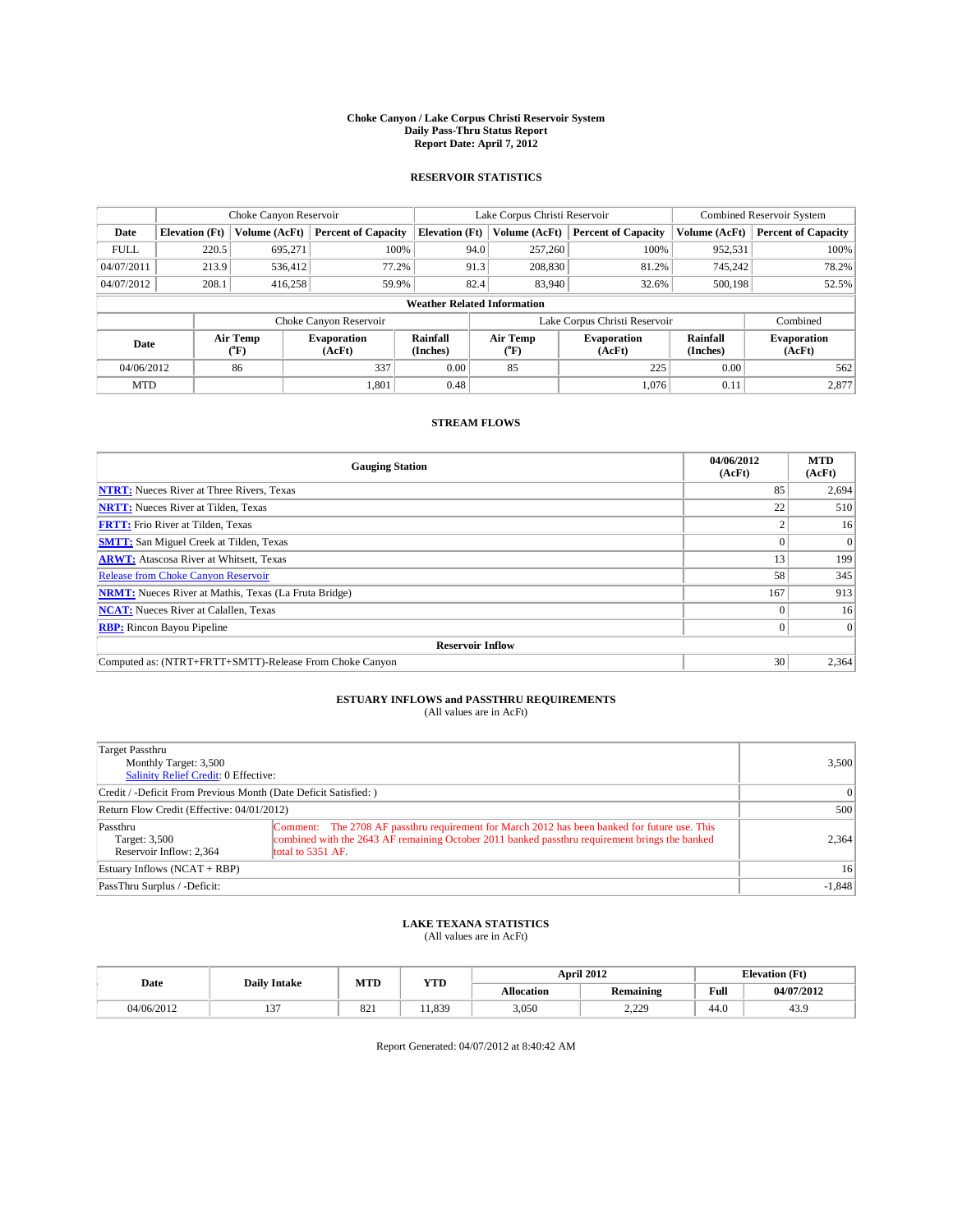### **Choke Canyon / Lake Corpus Christi Reservoir System Daily Pass-Thru Status Report Report Date: April 8, 2012**

### **RESERVOIR STATISTICS**

|             | Choke Canyon Reservoir             |                  |                              |                       | Lake Corpus Christi Reservoir | <b>Combined Reservoir System</b> |                      |                              |  |  |
|-------------|------------------------------------|------------------|------------------------------|-----------------------|-------------------------------|----------------------------------|----------------------|------------------------------|--|--|
| Date        | <b>Elevation</b> (Ft)              | Volume (AcFt)    | <b>Percent of Capacity</b>   | <b>Elevation (Ft)</b> | Volume (AcFt)                 | <b>Percent of Capacity</b>       | Volume (AcFt)        | <b>Percent of Capacity</b>   |  |  |
| <b>FULL</b> | 220.5                              | 695,271          | 100%                         | 94.0                  | 257,260                       | 100%                             | 952,531              | 100%                         |  |  |
| 04/08/2011  | 214.0                              | 537,971          | 77.4%                        | 91.3                  | 208,830                       | 81.2%                            | 746,801              | 78.4%                        |  |  |
| 04/08/2012  | 208.1                              | 416,066          | 59.8%                        | 82.4                  | 83,940                        | 32.6%                            | 500,006              | 52.5%                        |  |  |
|             | <b>Weather Related Information</b> |                  |                              |                       |                               |                                  |                      |                              |  |  |
|             |                                    |                  | Choke Canyon Reservoir       |                       | Lake Corpus Christi Reservoir |                                  |                      | Combined                     |  |  |
| Date        |                                    | Air Temp<br>(°F) | <b>Evaporation</b><br>(AcFt) | Rainfall<br>(Inches)  | Air Temp<br>(°F)              | <b>Evaporation</b><br>(AcFt)     | Rainfall<br>(Inches) | <b>Evaporation</b><br>(AcFt) |  |  |
| 04/07/2012  |                                    | 87               | 337                          | 0.00                  | 86                            | 231                              | 0.00                 | 568                          |  |  |
| <b>MTD</b>  |                                    |                  | 2,138                        | 0.48                  |                               | 1,307                            | 0.11                 | 3,445                        |  |  |

## **STREAM FLOWS**

| <b>Gauging Station</b>                                       | 04/07/2012<br>(AcFt) | <b>MTD</b><br>(AcFt) |
|--------------------------------------------------------------|----------------------|----------------------|
| <b>NTRT:</b> Nueces River at Three Rivers, Texas             | 75                   | 2,769                |
| <b>NRTT:</b> Nueces River at Tilden, Texas                   | 16                   | 526                  |
| <b>FRTT:</b> Frio River at Tilden, Texas                     |                      | 17                   |
| <b>SMTT:</b> San Miguel Creek at Tilden, Texas               |                      | $\overline{0}$       |
| <b>ARWT:</b> Atascosa River at Whitsett, Texas               | 10                   | 209                  |
| Release from Choke Canyon Reservoir                          | 58                   | 403                  |
| <b>NRMT:</b> Nueces River at Mathis, Texas (La Fruta Bridge) | 179                  | 1,092                |
| <b>NCAT:</b> Nueces River at Calallen, Texas                 |                      | 16                   |
| <b>RBP:</b> Rincon Bayou Pipeline                            | 0                    | $\Omega$             |
| <b>Reservoir Inflow</b>                                      |                      |                      |
| Computed as: (NTRT+FRTT+SMTT)-Release From Choke Canyon      | 20                   | 2,383                |

# **ESTUARY INFLOWS and PASSTHRU REQUIREMENTS**<br>(All values are in AcFt)

| Target Passthru<br>Monthly Target: 3,500<br>Salinity Relief Credit: 0 Effective: |                                                                                                                                                                                                                      | 3,500           |
|----------------------------------------------------------------------------------|----------------------------------------------------------------------------------------------------------------------------------------------------------------------------------------------------------------------|-----------------|
| Credit / -Deficit From Previous Month (Date Deficit Satisfied: )                 |                                                                                                                                                                                                                      | $\vert$ 0       |
| Return Flow Credit (Effective: 04/01/2012)                                       |                                                                                                                                                                                                                      | 500             |
| Passthru<br>Target: 3,500<br>Reservoir Inflow: 2.383                             | Comment: The 2708 AF passthru requirement for March 2012 has been banked for future use. This<br>combined with the 2643 AF remaining October 2011 banked passthru requirement brings the banked<br>total to 5351 AF. | 2,383           |
| Estuary Inflows (NCAT + RBP)                                                     |                                                                                                                                                                                                                      | 16 <sup>1</sup> |
| PassThru Surplus / -Deficit:                                                     |                                                                                                                                                                                                                      | $-1,868$        |

# **LAKE TEXANA STATISTICS** (All values are in AcFt)

|                 | <b>Daily Intake</b> | MTD        | <b>YTD</b> |                   | <b>April 2012</b> |      | <b>Elevation</b> (Ft) |
|-----------------|---------------------|------------|------------|-------------------|-------------------|------|-----------------------|
| Date            |                     |            |            | <b>Allocation</b> | Remaining         | Full | 04/08/2012            |
| 72012<br>04/07/ | $\sim$              | 057<br>ر ر | .075       | 3,050             | 2,093             | 44.0 | 43.9                  |

Report Generated: 04/08/2012 at 8:34:23 AM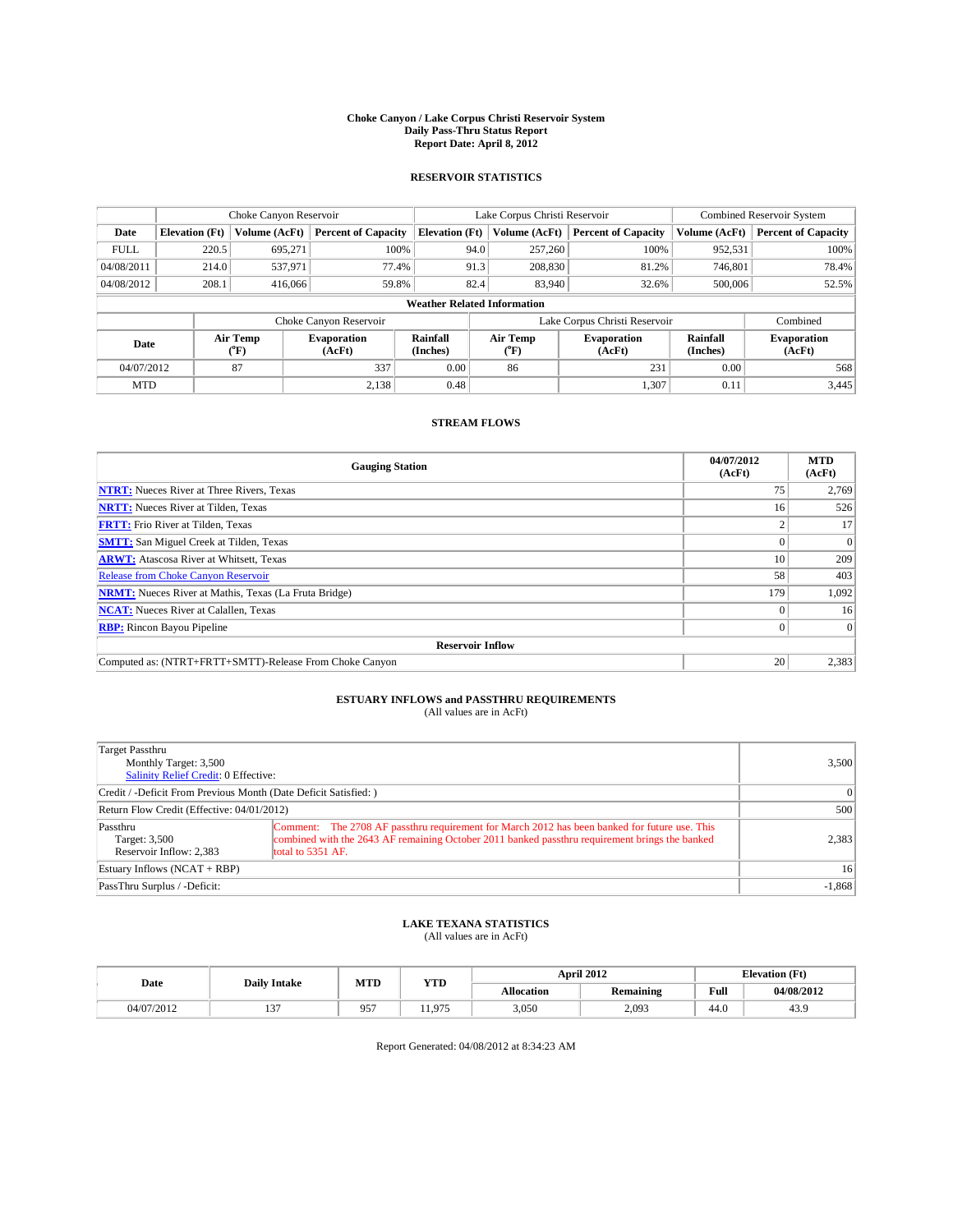### **Choke Canyon / Lake Corpus Christi Reservoir System Daily Pass-Thru Status Report Report Date: April 9, 2012**

### **RESERVOIR STATISTICS**

|                                    | Choke Canyon Reservoir |                  |                              |                       | Lake Corpus Christi Reservoir | <b>Combined Reservoir System</b> |                      |                              |  |
|------------------------------------|------------------------|------------------|------------------------------|-----------------------|-------------------------------|----------------------------------|----------------------|------------------------------|--|
| Date                               | <b>Elevation</b> (Ft)  | Volume (AcFt)    | <b>Percent of Capacity</b>   | <b>Elevation (Ft)</b> | Volume (AcFt)                 | <b>Percent of Capacity</b>       | Volume (AcFt)        | <b>Percent of Capacity</b>   |  |
| <b>FULL</b>                        | 220.5                  | 695,271          | 100%                         | 94.0                  | 257,260                       | 100%                             | 952,531              | 100%                         |  |
| 04/09/2011                         | 213.9                  | 535,299          | 77.0%                        | 91.2                  | 208,313                       | 81.0%                            | 743,612              | 78.1%                        |  |
| 04/09/2012                         | 208.1                  | 415,873          | 59.8%                        | 82.4                  | 83,420                        | 32.4%                            | 499,293              | 52.4%                        |  |
| <b>Weather Related Information</b> |                        |                  |                              |                       |                               |                                  |                      |                              |  |
|                                    |                        |                  | Choke Canyon Reservoir       |                       | Lake Corpus Christi Reservoir |                                  |                      | Combined                     |  |
| Date                               |                        | Air Temp<br>(°F) | <b>Evaporation</b><br>(AcFt) | Rainfall<br>(Inches)  | Air Temp<br>(°F)              | <b>Evaporation</b><br>(AcFt)     | Rainfall<br>(Inches) | <b>Evaporation</b><br>(AcFt) |  |
| 04/08/2012                         |                        | 84               | 326                          | 0.00                  | 85                            | 169                              | 0.00                 | 495                          |  |
| <b>MTD</b>                         |                        |                  | 2.464                        | 0.48                  |                               | 1.476                            | 0.11                 | 3,940                        |  |

### **STREAM FLOWS**

| <b>Gauging Station</b>                                       | 04/08/2012<br>(AcFt) | <b>MTD</b><br>(AcFt) |
|--------------------------------------------------------------|----------------------|----------------------|
| <b>NTRT:</b> Nueces River at Three Rivers, Texas             | 67                   | 2,837                |
| <b>NRTT:</b> Nueces River at Tilden, Texas                   | 28                   | 554                  |
| <b>FRTT:</b> Frio River at Tilden, Texas                     |                      | 19                   |
| <b>SMTT:</b> San Miguel Creek at Tilden, Texas               |                      | $\Omega$             |
| <b>ARWT:</b> Atascosa River at Whitsett, Texas               |                      | 218                  |
| Release from Choke Canyon Reservoir                          | 58                   | 461                  |
| <b>NRMT:</b> Nueces River at Mathis, Texas (La Fruta Bridge) | 181                  | 1,272                |
| <b>NCAT:</b> Nueces River at Calallen, Texas                 |                      | 16                   |
| <b>RBP:</b> Rincon Bayou Pipeline                            | 0                    | $\Omega$             |
| <b>Reservoir Inflow</b>                                      |                      |                      |
| Computed as: (NTRT+FRTT+SMTT)-Release From Choke Canyon      |                      | 2,395                |

# **ESTUARY INFLOWS and PASSTHRU REQUIREMENTS**<br>(All values are in AcFt)

| Target Passthru<br>Monthly Target: 3,500<br>Salinity Relief Credit: 0 Effective: |                                                                                                                                                                                                                      | 3,500           |
|----------------------------------------------------------------------------------|----------------------------------------------------------------------------------------------------------------------------------------------------------------------------------------------------------------------|-----------------|
| Credit / -Deficit From Previous Month (Date Deficit Satisfied: )                 |                                                                                                                                                                                                                      | $\vert$ 0       |
| Return Flow Credit (Effective: 04/01/2012)                                       |                                                                                                                                                                                                                      | 500             |
| Passthru<br>Target: 3,500<br>Reservoir Inflow: 2.395                             | Comment: The 2708 AF passthru requirement for March 2012 has been banked for future use. This<br>combined with the 2643 AF remaining October 2011 banked passthru requirement brings the banked<br>total to 5351 AF. | 2,395           |
| Estuary Inflows (NCAT + RBP)                                                     |                                                                                                                                                                                                                      | 16 <sup>1</sup> |
| PassThru Surplus / -Deficit:                                                     |                                                                                                                                                                                                                      | $-1,879$        |

# **LAKE TEXANA STATISTICS** (All values are in AcFt)

|            |        | MTD<br><b>Daily Intake</b> |                         | <b>April 2012</b> |           |      | <b>Elevation</b> (Ft) |  |
|------------|--------|----------------------------|-------------------------|-------------------|-----------|------|-----------------------|--|
| Date       |        |                            | <b>YTD</b>              | <b>Allocation</b> | Remaining | Full | 04/09/2012            |  |
| 04/08/2012 | $\sim$ | 1.094                      | $\sim$<br>110<br>14.114 | 3,050             | 1,956     | 44.0 | 43.9                  |  |

Report Generated: 04/09/2012 at 9:21:19 AM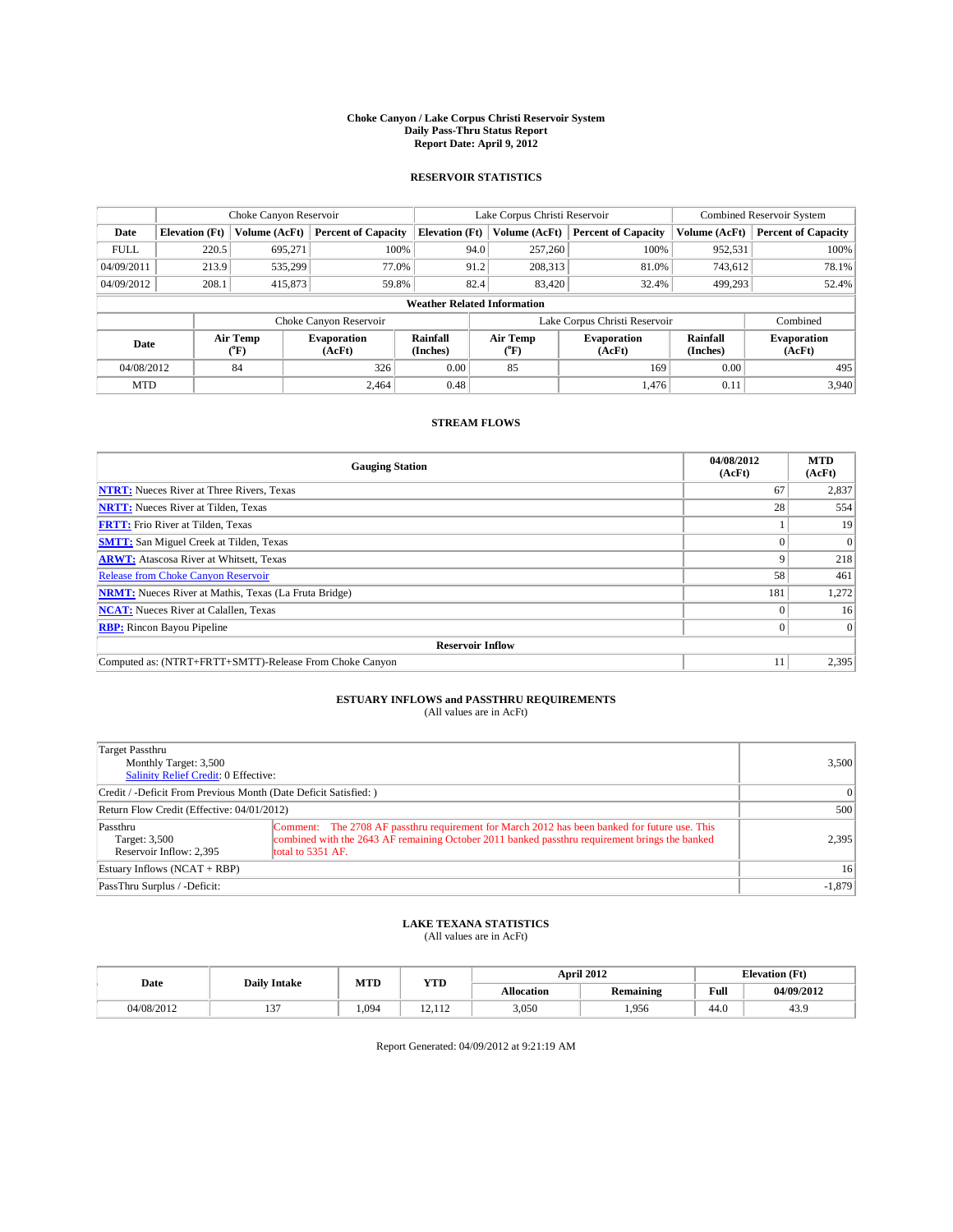### **Choke Canyon / Lake Corpus Christi Reservoir System Daily Pass-Thru Status Report Report Date: April 10, 2012**

### **RESERVOIR STATISTICS**

|             | Choke Canyon Reservoir             |                  |                              |                       | Lake Corpus Christi Reservoir | <b>Combined Reservoir System</b> |                      |                              |  |  |
|-------------|------------------------------------|------------------|------------------------------|-----------------------|-------------------------------|----------------------------------|----------------------|------------------------------|--|--|
| Date        | <b>Elevation</b> (Ft)              | Volume (AcFt)    | <b>Percent of Capacity</b>   | <b>Elevation (Ft)</b> | Volume (AcFt)                 | <b>Percent of Capacity</b>       | Volume (AcFt)        | <b>Percent of Capacity</b>   |  |  |
| <b>FULL</b> | 220.5                              | 695,271          | 100%                         | 94.0                  | 257,260                       | 100%                             | 952,531              | 100%                         |  |  |
| 04/10/2011  | 213.9                              | 535,744          | 77.1%                        | 91.2                  | 207,109                       | 80.5%                            | 742,853              | 78.0%                        |  |  |
| 04/10/2012  | 208.1                              | 415.680          | 59.8%                        | 82.4                  | 83,005                        | 32.3%                            | 498.685              | 52.4%                        |  |  |
|             | <b>Weather Related Information</b> |                  |                              |                       |                               |                                  |                      |                              |  |  |
|             |                                    |                  | Choke Canyon Reservoir       |                       | Lake Corpus Christi Reservoir |                                  |                      | Combined                     |  |  |
| Date        |                                    | Air Temp<br>(°F) | <b>Evaporation</b><br>(AcFt) | Rainfall<br>(Inches)  | Air Temp<br>(°F)              | <b>Evaporation</b><br>(AcFt)     | Rainfall<br>(Inches) | <b>Evaporation</b><br>(AcFt) |  |  |
| 04/09/2012  |                                    | 83               | 303                          | 0.00                  | 83                            | 181                              | 0.00                 | 484                          |  |  |
| <b>MTD</b>  |                                    |                  | 2.767                        | 0.48                  |                               | 1,657                            | 0.11                 | 4,424                        |  |  |

### **STREAM FLOWS**

| <b>Gauging Station</b>                                       | 04/09/2012<br>(AcFt) | <b>MTD</b><br>(AcFt) |
|--------------------------------------------------------------|----------------------|----------------------|
| <b>NTRT:</b> Nueces River at Three Rivers, Texas             | 64                   | 2,900                |
| <b>NRTT:</b> Nueces River at Tilden, Texas                   | 34                   | 588                  |
| <b>FRTT:</b> Frio River at Tilden, Texas                     |                      | 20                   |
| <b>SMTT:</b> San Miguel Creek at Tilden, Texas               |                      | $\Omega$             |
| <b>ARWT:</b> Atascosa River at Whitsett, Texas               | 8                    | 225                  |
| <b>Release from Choke Canyon Reservoir</b>                   | 58                   | 518                  |
| <b>NRMT:</b> Nueces River at Mathis, Texas (La Fruta Bridge) | 191                  | 1,463                |
| <b>NCAT:</b> Nueces River at Calallen, Texas                 |                      | 16                   |
| <b>RBP:</b> Rincon Bayou Pipeline                            | $\Omega$             | $\Omega$             |
| <b>Reservoir Inflow</b>                                      |                      |                      |
| Computed as: (NTRT+FRTT+SMTT)-Release From Choke Canyon      |                      | 2,402                |

# **ESTUARY INFLOWS and PASSTHRU REQUIREMENTS**<br>(All values are in AcFt)

| Target Passthru<br>Monthly Target: 3,500<br>Salinity Relief Credit: 0 Effective: |                                                                                                                                                                                                                      | 3,500           |
|----------------------------------------------------------------------------------|----------------------------------------------------------------------------------------------------------------------------------------------------------------------------------------------------------------------|-----------------|
| Credit / -Deficit From Previous Month (Date Deficit Satisfied: )                 |                                                                                                                                                                                                                      | $\vert$ 0       |
| Return Flow Credit (Effective: 04/01/2012)                                       |                                                                                                                                                                                                                      | 500             |
| Passthru<br>Target: 3,500<br>Reservoir Inflow: 2.402                             | Comment: The 2708 AF passthru requirement for March 2012 has been banked for future use. This<br>combined with the 2643 AF remaining October 2011 banked passthru requirement brings the banked<br>total to 5351 AF. | 2,402           |
| Estuary Inflows (NCAT + RBP)                                                     |                                                                                                                                                                                                                      | 16 <sup>1</sup> |
| PassThru Surplus / -Deficit:                                                     |                                                                                                                                                                                                                      | $-1,886$        |

## **LAKE TEXANA STATISTICS** (All values are in AcFt)

|            | <b>Daily Intake</b> | MTD           | <b>YTD</b> |                   | <b>April 2012</b> | <b>Elevation</b> (Ft) |            |
|------------|---------------------|---------------|------------|-------------------|-------------------|-----------------------|------------|
| Date       |                     |               |            | <b>Allocation</b> | Remaining         | Full                  | 04/10/2012 |
| 04/09/2012 | 136                 | 23'<br>ل رے د | 12.249     | 3,050             | .819              | 44.0                  | 45.8       |

Report Generated: 04/10/2012 at 8:59:40 AM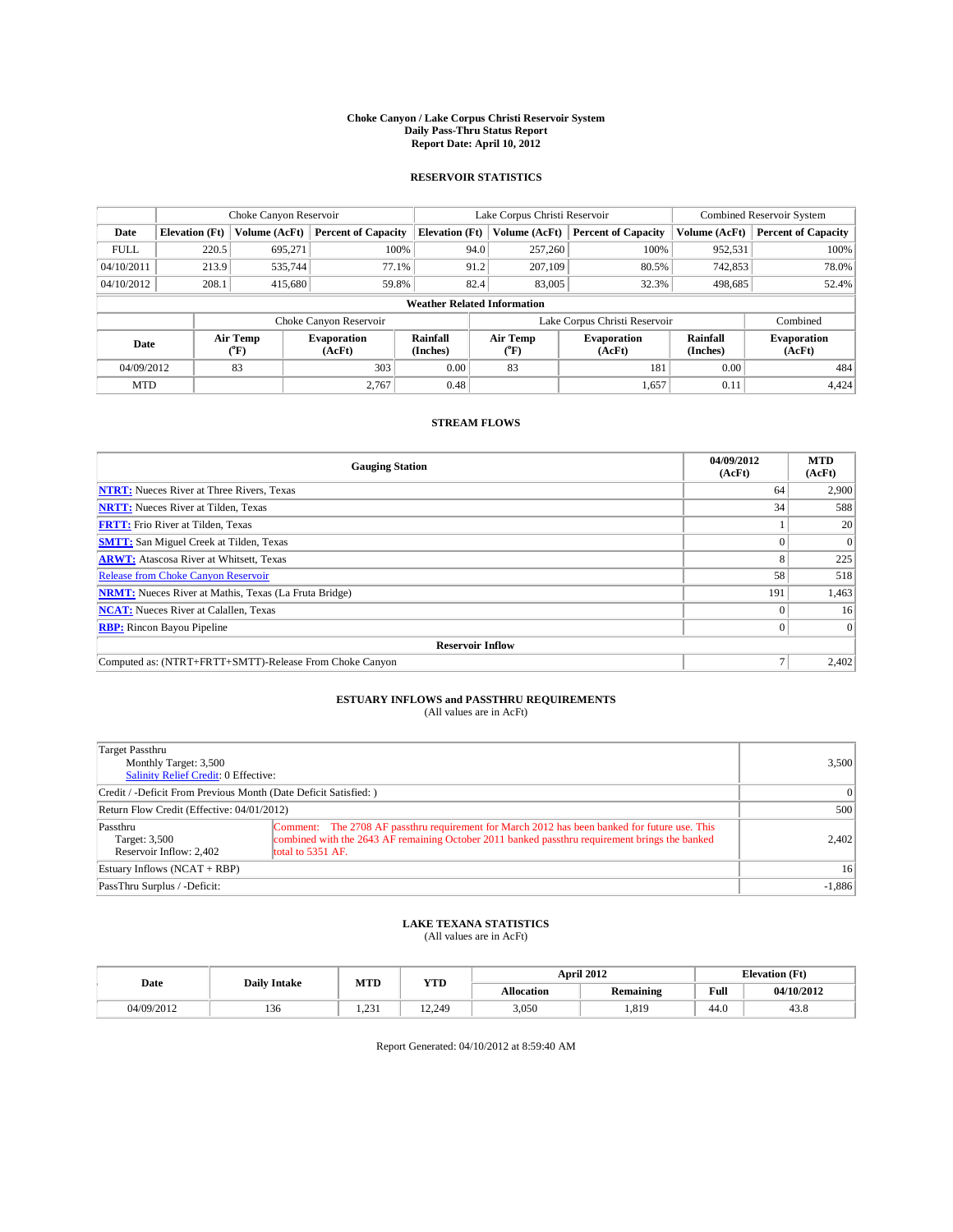### **Choke Canyon / Lake Corpus Christi Reservoir System Daily Pass-Thru Status Report Report Date: April 11, 2012**

### **RESERVOIR STATISTICS**

|             |                                    | Choke Canyon Reservoir |                              |                       | Lake Corpus Christi Reservoir | <b>Combined Reservoir System</b> |                      |                              |  |  |
|-------------|------------------------------------|------------------------|------------------------------|-----------------------|-------------------------------|----------------------------------|----------------------|------------------------------|--|--|
| Date        | <b>Elevation</b> (Ft)              | Volume (AcFt)          | <b>Percent of Capacity</b>   | <b>Elevation (Ft)</b> | Volume (AcFt)                 | <b>Percent of Capacity</b>       | Volume (AcFt)        | <b>Percent of Capacity</b>   |  |  |
| <b>FULL</b> | 220.5                              | 695,271                | 100%                         | 94.0                  | 257,260                       | 100%                             | 952,531              | 100%                         |  |  |
| 04/11/2011  | 213.9                              | 535,967                | 77.1%                        |                       | 208,658<br>91.3               | 81.1%                            | 744,625              | 78.2%                        |  |  |
| 04/11/2012  | 208.1                              | 415,294                | 59.7%                        | 82.3                  | 82,179                        | 31.9%                            | 497,473              | 52.2%                        |  |  |
|             | <b>Weather Related Information</b> |                        |                              |                       |                               |                                  |                      |                              |  |  |
|             |                                    |                        | Choke Canyon Reservoir       |                       | Lake Corpus Christi Reservoir |                                  |                      | Combined                     |  |  |
| Date        |                                    | Air Temp<br>(°F)       | <b>Evaporation</b><br>(AcFt) | Rainfall<br>(Inches)  | Air Temp<br>(°F)              | <b>Evaporation</b><br>(AcFt)     | Rainfall<br>(Inches) | <b>Evaporation</b><br>(AcFt) |  |  |
| 04/10/2012  |                                    | 85                     | 337                          | 0.00                  | 84                            | 174                              | 0.00                 | 511                          |  |  |
| <b>MTD</b>  |                                    |                        | 3.104                        | 0.48                  |                               | 1,831                            | 0.11                 | 4,935                        |  |  |

### **STREAM FLOWS**

| <b>Gauging Station</b>                                       | 04/10/2012<br>(AcFt) | <b>MTD</b><br>(AcFt) |
|--------------------------------------------------------------|----------------------|----------------------|
| <b>NTRT:</b> Nueces River at Three Rivers, Texas             | 60                   | 2,960                |
| <b>NRTT:</b> Nueces River at Tilden, Texas                   | 24                   | 611                  |
| <b>FRTT:</b> Frio River at Tilden, Texas                     |                      | 21                   |
| <b>SMTT:</b> San Miguel Creek at Tilden, Texas               |                      | $\Omega$             |
| <b>ARWT:</b> Atascosa River at Whitsett, Texas               |                      | 232                  |
| <b>Release from Choke Canyon Reservoir</b>                   | 58                   | 576                  |
| <b>NRMT:</b> Nueces River at Mathis, Texas (La Fruta Bridge) | 214                  | 1,677                |
| <b>NCAT:</b> Nueces River at Calallen, Texas                 |                      | 16                   |
| <b>RBP:</b> Rincon Bayou Pipeline                            |                      | $\Omega$             |
| <b>Reservoir Inflow</b>                                      |                      |                      |
| Computed as: (NTRT+FRTT+SMTT)-Release From Choke Canyon      | 3                    | 2,405                |

# **ESTUARY INFLOWS and PASSTHRU REQUIREMENTS**<br>(All values are in AcFt)

| Target Passthru<br>Monthly Target: 3,500<br>Salinity Relief Credit: 0 Effective: |                                                                                                                                                                                                                      | 3,500           |
|----------------------------------------------------------------------------------|----------------------------------------------------------------------------------------------------------------------------------------------------------------------------------------------------------------------|-----------------|
| Credit / -Deficit From Previous Month (Date Deficit Satisfied: )                 |                                                                                                                                                                                                                      | $\vert$ 0       |
| Return Flow Credit (Effective: 04/01/2012)                                       | 500                                                                                                                                                                                                                  |                 |
| Passthru<br>Target: 3,500<br>Reservoir Inflow: 2.405                             | Comment: The 2708 AF passthru requirement for March 2012 has been banked for future use. This<br>combined with the 2643 AF remaining October 2011 banked passthru requirement brings the banked<br>total to 5351 AF. | 2,405           |
| Estuary Inflows (NCAT + RBP)                                                     |                                                                                                                                                                                                                      | 16 <sup>1</sup> |
| PassThru Surplus / -Deficit:                                                     |                                                                                                                                                                                                                      | $-1,890$        |

# **LAKE TEXANA STATISTICS** (All values are in AcFt)

|            | <b>Daily Intake</b> | MTD  | <b>YTD</b> |            | April 2012       | <b>Elevation</b> (Ft) |            |
|------------|---------------------|------|------------|------------|------------------|-----------------------|------------|
| Date       |                     |      |            | Allocation | <b>Remaining</b> | Full                  | 04/11/2012 |
| 04/10/2012 | 136                 | .367 | 12.385     | 3,050      | .683             | 44.0                  | 43.8       |

Report Generated: 04/11/2012 at 8:48:27 AM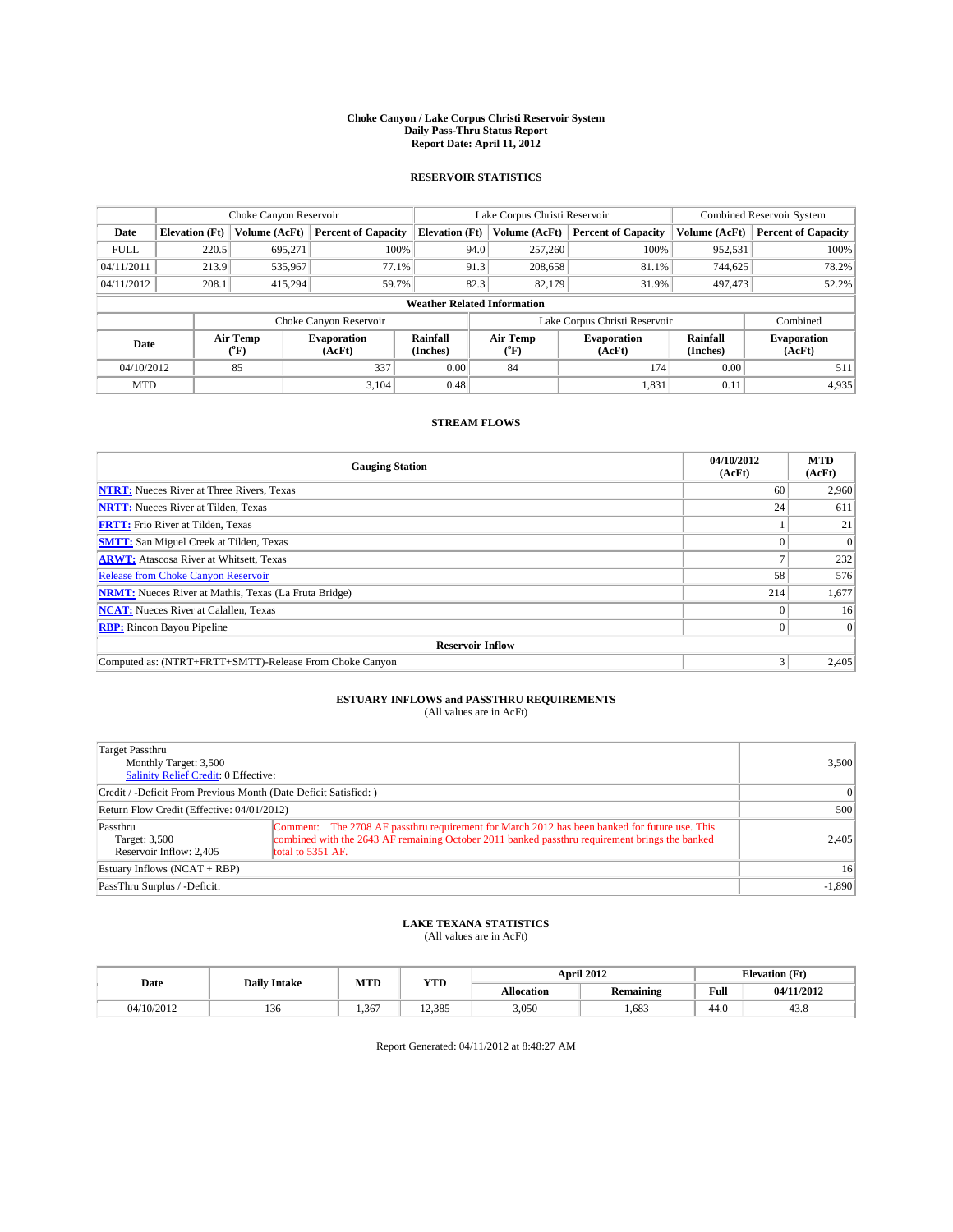### **Choke Canyon / Lake Corpus Christi Reservoir System Daily Pass-Thru Status Report Report Date: April 12, 2012**

### **RESERVOIR STATISTICS**

|             | Choke Canyon Reservoir             |                  |                              |                       | Lake Corpus Christi Reservoir |                  |                              |                      | <b>Combined Reservoir System</b> |  |
|-------------|------------------------------------|------------------|------------------------------|-----------------------|-------------------------------|------------------|------------------------------|----------------------|----------------------------------|--|
| Date        | <b>Elevation</b> (Ft)              | Volume (AcFt)    | <b>Percent of Capacity</b>   | <b>Elevation (Ft)</b> |                               | Volume (AcFt)    | <b>Percent of Capacity</b>   | Volume (AcFt)        | <b>Percent of Capacity</b>       |  |
| <b>FULL</b> | 220.5                              | 695,271          | 100%                         |                       | 94.0                          | 257,260          | 100%                         | 952,531              | 100%                             |  |
| 04/12/2011  | 213.9                              | 536,635          | 77.2%                        |                       | 91.2                          | 207,109          | 80.5%                        | 743,744              | 78.1%                            |  |
| 04/12/2012  | 208.0                              | 413,173          | 59.4%                        |                       | 82.2                          | 81,871           | 31.8%                        | 495,044              | 52.0%                            |  |
|             | <b>Weather Related Information</b> |                  |                              |                       |                               |                  |                              |                      |                                  |  |
|             |                                    |                  | Choke Canyon Reservoir       |                       | Lake Corpus Christi Reservoir |                  |                              |                      | Combined                         |  |
| Date        |                                    | Air Temp<br>(°F) | <b>Evaporation</b><br>(AcFt) | Rainfall<br>(Inches)  |                               | Air Temp<br>("F) | <b>Evaporation</b><br>(AcFt) | Rainfall<br>(Inches) | <b>Evaporation</b><br>(AcFt)     |  |
| 04/11/2012  |                                    | 88               | 358                          | 0.00                  |                               | 89               | 215                          | 0.00                 | 573                              |  |
| <b>MTD</b>  |                                    |                  | 3.462                        | 0.48                  |                               |                  | 2.046                        | 0.11                 | 5,508                            |  |

### **STREAM FLOWS**

| <b>Gauging Station</b>                                       | 04/11/2012<br>(AcFt) | <b>MTD</b><br>(AcFt) |
|--------------------------------------------------------------|----------------------|----------------------|
| <b>NTRT:</b> Nueces River at Three Rivers, Texas             | 64                   | 3,023                |
| <b>NRTT:</b> Nueces River at Tilden, Texas                   | 18                   | 629                  |
| <b>FRTT:</b> Frio River at Tilden, Texas                     |                      | 22                   |
| <b>SMTT:</b> San Miguel Creek at Tilden, Texas               |                      | $\Omega$             |
| <b>ARWT:</b> Atascosa River at Whitsett, Texas               |                      | 239                  |
| <b>Release from Choke Canyon Reservoir</b>                   | 58                   | 633                  |
| <b>NRMT:</b> Nueces River at Mathis, Texas (La Fruta Bridge) | 218                  | 1,896                |
| <b>NCAT:</b> Nueces River at Calallen, Texas                 |                      | 16                   |
| <b>RBP:</b> Rincon Bayou Pipeline                            | $\Omega$             | $\Omega$             |
| <b>Reservoir Inflow</b>                                      |                      |                      |
| Computed as: (NTRT+FRTT+SMTT)-Release From Choke Canyon      |                      | 2,412                |

# **ESTUARY INFLOWS and PASSTHRU REQUIREMENTS**<br>(All values are in AcFt)

| Target Passthru<br>Monthly Target: 3,500<br>Salinity Relief Credit: 0 Effective: |                                                                                                                                                                                                                      | 3,500           |
|----------------------------------------------------------------------------------|----------------------------------------------------------------------------------------------------------------------------------------------------------------------------------------------------------------------|-----------------|
| Credit / -Deficit From Previous Month (Date Deficit Satisfied: )                 |                                                                                                                                                                                                                      | $\vert$ 0       |
| Return Flow Credit (Effective: 04/01/2012)                                       |                                                                                                                                                                                                                      | 500             |
| Passthru<br>Target: 3,500<br>Reservoir Inflow: 2.412                             | Comment: The 2708 AF passthru requirement for March 2012 has been banked for future use. This<br>combined with the 2643 AF remaining October 2011 banked passthru requirement brings the banked<br>total to 5351 AF. | 2,412           |
| Estuary Inflows (NCAT + RBP)                                                     |                                                                                                                                                                                                                      | 16 <sup>1</sup> |
| PassThru Surplus / -Deficit:                                                     |                                                                                                                                                                                                                      | $-1,897$        |

# **LAKE TEXANA STATISTICS** (All values are in AcFt)

|            | <b>Daily Intake</b> |       | MTD<br><b>YTD</b>          |                   | <b>April 2012</b> | <b>Elevation</b> (Ft) |            |
|------------|---------------------|-------|----------------------------|-------------------|-------------------|-----------------------|------------|
| Date       |                     |       |                            | <b>Allocation</b> | Remaining         | Full                  | 04/12/2012 |
| 04/11/2012 | 136                 | 1.503 | $\sim$<br>$\sim$<br>12.321 | 3,050             | . . 547           | 44.0                  | 45.0       |

Report Generated: 04/12/2012 at 8:55:09 AM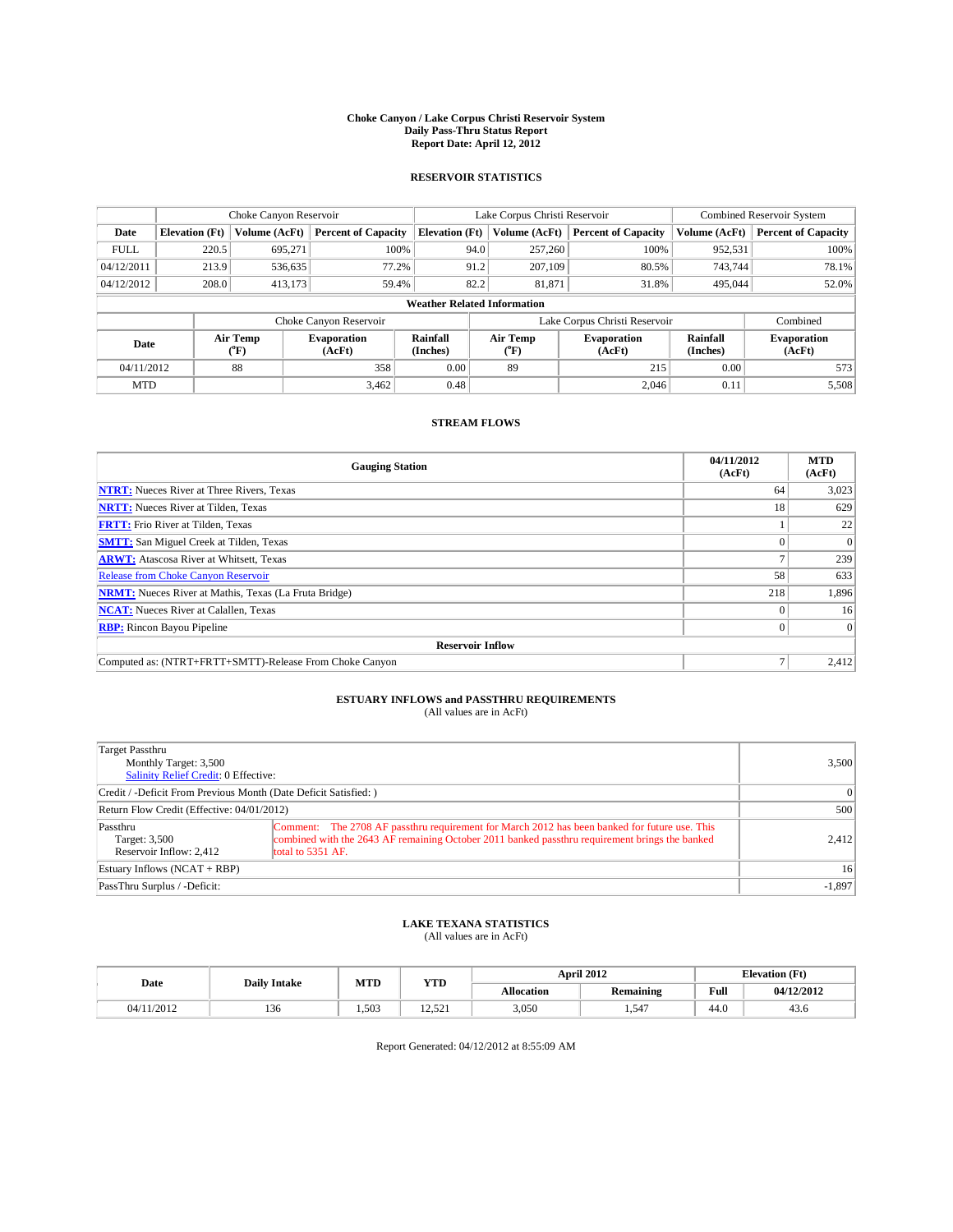### **Choke Canyon / Lake Corpus Christi Reservoir System Daily Pass-Thru Status Report Report Date: April 13, 2012**

### **RESERVOIR STATISTICS**

|             |                       | Choke Canyon Reservoir |                              |                                    | Lake Corpus Christi Reservoir             | <b>Combined Reservoir System</b> |                      |                              |  |
|-------------|-----------------------|------------------------|------------------------------|------------------------------------|-------------------------------------------|----------------------------------|----------------------|------------------------------|--|
| Date        | <b>Elevation</b> (Ft) | Volume (AcFt)          | <b>Percent of Capacity</b>   | <b>Elevation (Ft)</b>              | Volume (AcFt)                             | <b>Percent of Capacity</b>       | Volume (AcFt)        | <b>Percent of Capacity</b>   |  |
| <b>FULL</b> | 220.5                 | 695,271                | 100%                         | 94.0                               | 257,260                                   | 100%                             | 952,531              | 100%                         |  |
| 04/13/2011  | 213.9                 | 535,967                | 77.1%                        | 91.1                               | 206,422                                   | 80.2%                            | 742,389              | 77.9%                        |  |
| 04/13/2012  | 208.0                 | 412,787                | 59.4%                        | 82.2                               | 81.256                                    | 31.6%                            | 494,043              | 51.9%                        |  |
|             |                       |                        |                              | <b>Weather Related Information</b> |                                           |                                  |                      |                              |  |
|             |                       |                        | Choke Canyon Reservoir       |                                    | Lake Corpus Christi Reservoir<br>Combined |                                  |                      |                              |  |
| Date        |                       | Air Temp<br>(°F)       | <b>Evaporation</b><br>(AcFt) | Rainfall<br>(Inches)               | Air Temp<br>$(^{0}F)$                     | <b>Evaporation</b><br>(AcFt)     | Rainfall<br>(Inches) | <b>Evaporation</b><br>(AcFt) |  |
| 04/12/2012  |                       | 85                     | 336                          | 0.00                               | 86                                        | 190                              | 0.00                 | 526                          |  |
| <b>MTD</b>  |                       |                        | 3.798                        | 0.48                               |                                           | 2,236                            | 0.11                 | 6,034                        |  |

## **STREAM FLOWS**

| <b>Gauging Station</b>                                       | 04/12/2012<br>(AcFt) | <b>MTD</b><br>(AcFt) |
|--------------------------------------------------------------|----------------------|----------------------|
| <b>NTRT:</b> Nueces River at Three Rivers, Texas             | 62                   | 3,085                |
| <b>NRTT:</b> Nueces River at Tilden, Texas                   | 13                   | 642                  |
| <b>FRTT:</b> Frio River at Tilden, Texas                     |                      | 24                   |
| <b>SMTT:</b> San Miguel Creek at Tilden, Texas               |                      | $\Omega$             |
| <b>ARWT:</b> Atascosa River at Whitsett, Texas               |                      | 246                  |
| <b>Release from Choke Canyon Reservoir</b>                   | 58                   | 691                  |
| <b>NRMT:</b> Nueces River at Mathis, Texas (La Fruta Bridge) | 230                  | 2,126                |
| <b>NCAT:</b> Nueces River at Calallen, Texas                 |                      | 16                   |
| <b>RBP:</b> Rincon Bayou Pipeline                            | $\Omega$             | $\Omega$             |
| <b>Reservoir Inflow</b>                                      |                      |                      |
| Computed as: (NTRT+FRTT+SMTT)-Release From Choke Canyon      |                      | 2,417                |

# **ESTUARY INFLOWS and PASSTHRU REQUIREMENTS**<br>(All values are in AcFt)

| Target Passthru<br>Monthly Target: 3,500<br>Salinity Relief Credit: 0 Effective: |                                                                                                                                                                                                                      | 3,500           |  |  |
|----------------------------------------------------------------------------------|----------------------------------------------------------------------------------------------------------------------------------------------------------------------------------------------------------------------|-----------------|--|--|
| Credit / -Deficit From Previous Month (Date Deficit Satisfied: )                 |                                                                                                                                                                                                                      |                 |  |  |
| Return Flow Credit (Effective: 04/01/2012)                                       |                                                                                                                                                                                                                      |                 |  |  |
| Passthru<br>Target: 3,500<br>Reservoir Inflow: 2.417                             | Comment: The 2708 AF passthru requirement for March 2012 has been banked for future use. This<br>combined with the 2643 AF remaining October 2011 banked passthru requirement brings the banked<br>total to 5351 AF. | 2.417           |  |  |
| Estuary Inflows $(NCAT + RBP)$                                                   |                                                                                                                                                                                                                      | 16 <sup>1</sup> |  |  |
| PassThru Surplus / -Deficit:                                                     |                                                                                                                                                                                                                      | $-1,902$        |  |  |

# **LAKE TEXANA STATISTICS** (All values are in AcFt)

| Date        |                       | <b>MTD</b> | <b>YTD</b>    | <b>April 2012</b> |                            |           |       |  |
|-------------|-----------------------|------------|---------------|-------------------|----------------------------|-----------|-------|--|
|             | <b>Daily Intake</b>   |            |               | <b>Allocation</b> |                            | Remaining |       |  |
| 04/12/2012  | 113                   | 1.616      | 12.634        | 3.050             |                            | 1,434     |       |  |
| Date        | <b>Elevation</b> (Ft) |            | Volume (AcFt) |                   | <b>Percent of Capacity</b> |           |       |  |
| <b>FULL</b> | 44.0                  |            |               | 161,085           |                            |           | 100%  |  |
| 04/12/2012  | 43.7                  |            |               | 158,306           |                            |           | 98.3% |  |

Report Generated: 04/13/2012 at 10:31:37 AM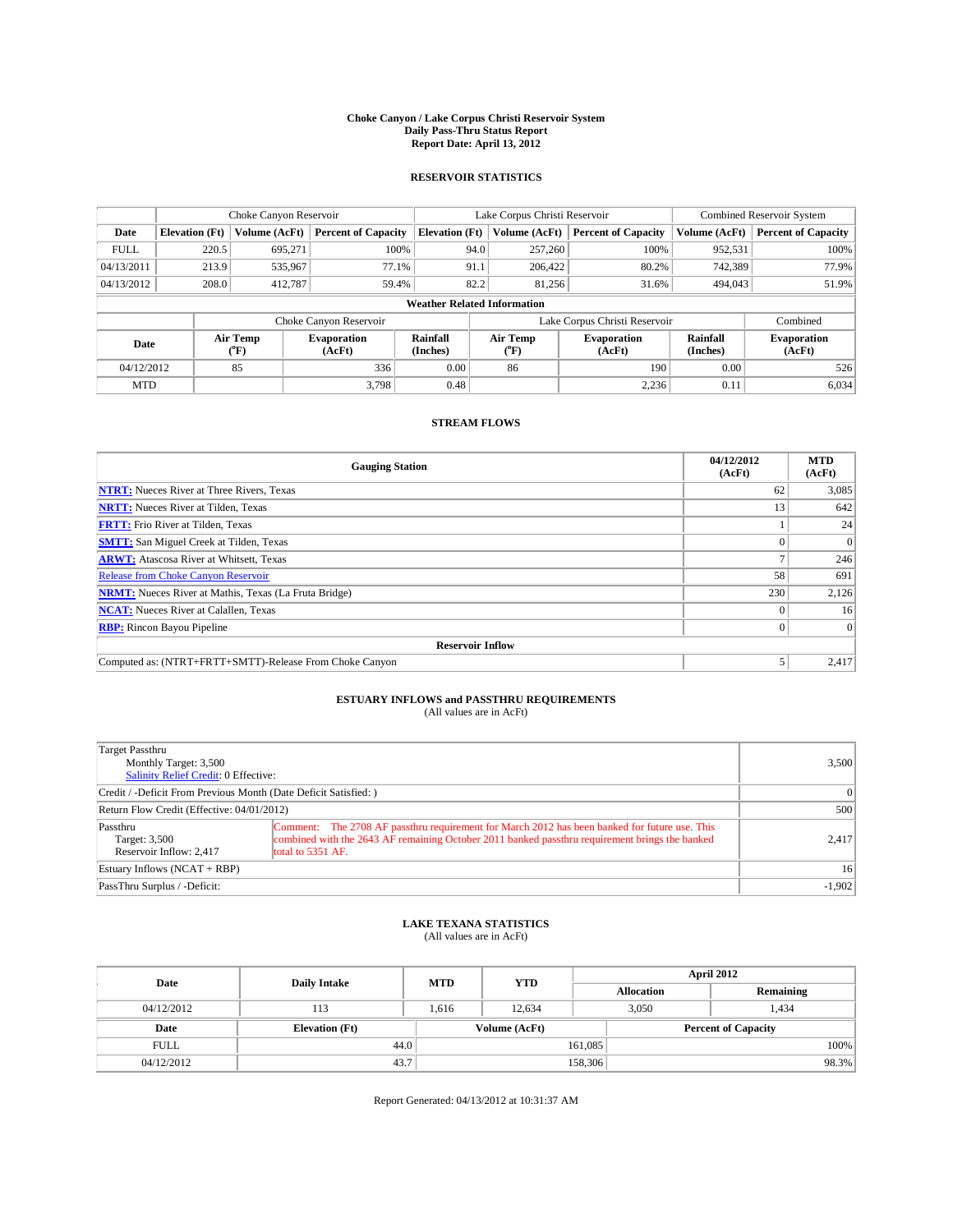### **Choke Canyon / Lake Corpus Christi Reservoir System Daily Pass-Thru Status Report Report Date: April 14, 2012**

### **RESERVOIR STATISTICS**

|             | Choke Canyon Reservoir |                  |                              |                                    | Lake Corpus Christi Reservoir                    |         |                            |                              | <b>Combined Reservoir System</b> |  |  |
|-------------|------------------------|------------------|------------------------------|------------------------------------|--------------------------------------------------|---------|----------------------------|------------------------------|----------------------------------|--|--|
| Date        | <b>Elevation</b> (Ft)  | Volume (AcFt)    | <b>Percent of Capacity</b>   | <b>Elevation (Ft)</b>              | Volume (AcFt)                                    |         | <b>Percent of Capacity</b> | Volume (AcFt)                | <b>Percent of Capacity</b>       |  |  |
| <b>FULL</b> | 220.5                  | 695,271          | 100%                         |                                    | 94.0                                             | 257,260 | 100%                       | 952,531                      | 100%                             |  |  |
| 04/14/2011  | 213.8                  | 534,185          | 76.8%                        | 91.1                               |                                                  | 205,564 | 79.9%                      | 739,749                      | 77.7%                            |  |  |
| 04/14/2012  | 207.9                  | 412,209          | 59.3%                        | 82.1                               |                                                  | 80.239  | 31.2%                      | 492,448                      | 51.7%                            |  |  |
|             |                        |                  |                              | <b>Weather Related Information</b> |                                                  |         |                            |                              |                                  |  |  |
|             |                        |                  | Choke Canyon Reservoir       |                                    | Lake Corpus Christi Reservoir                    |         |                            |                              | Combined                         |  |  |
| Date        |                        | Air Temp<br>(°F) | <b>Evaporation</b><br>(AcFt) | Rainfall<br>(Inches)               | Air Temp<br><b>Evaporation</b><br>(AcFt)<br>(°F) |         | Rainfall<br>(Inches)       | <b>Evaporation</b><br>(AcFt) |                                  |  |  |
| 04/13/2012  |                        | 84               | 257                          | 0.00                               | 86                                               |         | 207                        | 0.00                         | 464                              |  |  |
| <b>MTD</b>  |                        |                  | 4.055                        | 0.48                               |                                                  |         | 2.443                      | 0.11                         | 6.498                            |  |  |

## **STREAM FLOWS**

| <b>Gauging Station</b>                                       | 04/13/2012<br>(AcFt) | <b>MTD</b><br>(AcFt) |
|--------------------------------------------------------------|----------------------|----------------------|
| <b>NTRT:</b> Nueces River at Three Rivers, Texas             | 60                   | 3,144                |
| <b>NRTT:</b> Nueces River at Tilden, Texas                   | 10                   | 652                  |
| <b>FRTT:</b> Frio River at Tilden, Texas                     |                      | 25                   |
| <b>SMTT:</b> San Miguel Creek at Tilden, Texas               |                      | $\Omega$             |
| <b>ARWT:</b> Atascosa River at Whitsett, Texas               |                      | 252                  |
| <b>Release from Choke Canyon Reservoir</b>                   | 58                   | 748                  |
| <b>NRMT:</b> Nueces River at Mathis, Texas (La Fruta Bridge) | 254                  | 2,380                |
| <b>NCAT:</b> Nueces River at Calallen, Texas                 |                      | 16                   |
| <b>RBP:</b> Rincon Bayou Pipeline                            | $\Omega$             | $\Omega$             |
| <b>Reservoir Inflow</b>                                      |                      |                      |
| Computed as: (NTRT+FRTT+SMTT)-Release From Choke Canyon      |                      | 2,420                |

# **ESTUARY INFLOWS and PASSTHRU REQUIREMENTS**<br>(All values are in AcFt)

| Target Passthru<br>Monthly Target: 3,500<br>Salinity Relief Credit: 0 Effective: |                                                                                                                                                                                                                      | 3,500           |  |  |  |
|----------------------------------------------------------------------------------|----------------------------------------------------------------------------------------------------------------------------------------------------------------------------------------------------------------------|-----------------|--|--|--|
| Credit / -Deficit From Previous Month (Date Deficit Satisfied: )                 |                                                                                                                                                                                                                      |                 |  |  |  |
| Return Flow Credit (Effective: 04/01/2012)                                       |                                                                                                                                                                                                                      |                 |  |  |  |
| Passthru<br>Target: 3,500<br>Reservoir Inflow: 2.420                             | Comment: The 2708 AF passthru requirement for March 2012 has been banked for future use. This<br>combined with the 2643 AF remaining October 2011 banked passthru requirement brings the banked<br>total to 5351 AF. | 2.420           |  |  |  |
| Estuary Inflows (NCAT + RBP)                                                     |                                                                                                                                                                                                                      | 16 <sup>1</sup> |  |  |  |
| PassThru Surplus / -Deficit:                                                     |                                                                                                                                                                                                                      | $-1,905$        |  |  |  |

# **LAKE TEXANA STATISTICS** (All values are in AcFt)

| Date        | <b>Daily Intake</b>   | <b>MTD</b> | <b>YTD</b>    | <b>April 2012</b> |                            |           |  |
|-------------|-----------------------|------------|---------------|-------------------|----------------------------|-----------|--|
|             |                       |            |               | <b>Allocation</b> |                            | Remaining |  |
| 04/13/2012  | 137                   | 1.753      | 12.771        |                   | 1,297<br>3,050             |           |  |
| Date        | <b>Elevation</b> (Ft) |            | Volume (AcFt) |                   | <b>Percent of Capacity</b> |           |  |
| <b>FULL</b> | 44.0                  |            |               | 161,085           |                            | 100%      |  |
| 04/13/2012  | 43.6                  |            |               | 157,385           |                            | 97.7%     |  |

Report Generated: 04/14/2012 at 8:04:45 AM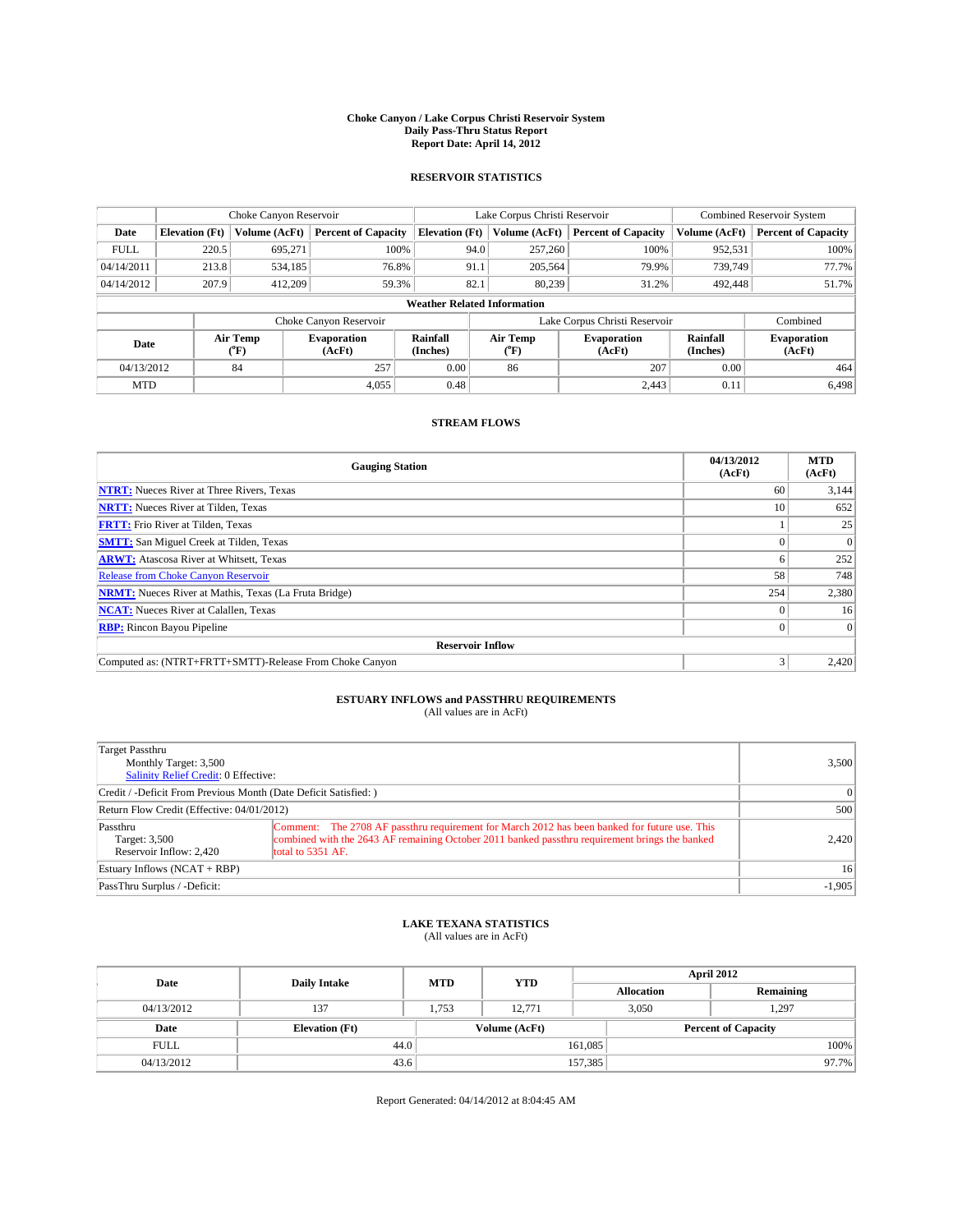### **Choke Canyon / Lake Corpus Christi Reservoir System Daily Pass-Thru Status Report Report Date: April 15, 2012**

### **RESERVOIR STATISTICS**

|             | Choke Canyon Reservoir |               |                              |                                    | Lake Corpus Christi Reservoir |               |                              |                      | <b>Combined Reservoir System</b> |  |  |
|-------------|------------------------|---------------|------------------------------|------------------------------------|-------------------------------|---------------|------------------------------|----------------------|----------------------------------|--|--|
| Date        | <b>Elevation</b> (Ft)  | Volume (AcFt) | <b>Percent of Capacity</b>   | <b>Elevation (Ft)</b>              |                               | Volume (AcFt) | <b>Percent of Capacity</b>   | Volume (AcFt)        | <b>Percent of Capacity</b>       |  |  |
| <b>FULL</b> | 220.5                  | 695,271       | 100%                         |                                    | 94.0                          | 257,260       | 100%                         | 952,531              | 100%                             |  |  |
| 04/15/2011  | 213.9                  | 534,853       | 76.9%                        |                                    | 91.1                          | 205,393       | 79.8%                        | 740,246              | 77.7%                            |  |  |
| 04/15/2012  | 207.9                  | 412,209       | 59.3%                        |                                    | 81.9                          | 78,030        | 30.3%                        | 490.239              | 51.5%                            |  |  |
|             |                        |               |                              | <b>Weather Related Information</b> |                               |               |                              |                      |                                  |  |  |
|             |                        |               | Choke Canyon Reservoir       |                                    | Lake Corpus Christi Reservoir |               |                              |                      | Combined                         |  |  |
| Date        | Air Temp<br>(°F)       |               | <b>Evaporation</b><br>(AcFt) | Rainfall<br>(Inches)               | Air Temp<br>("F)              |               | <b>Evaporation</b><br>(AcFt) | Rainfall<br>(Inches) | <b>Evaporation</b><br>(AcFt)     |  |  |
| 04/14/2012  |                        | 86            | 302                          | 0.00                               |                               |               | 203                          | 0.00                 | 505                              |  |  |
| <b>MTD</b>  |                        |               | 4,357                        | 0.48                               |                               |               | 2,646                        | 0.11                 | 7,003                            |  |  |

## **STREAM FLOWS**

| <b>Gauging Station</b>                                       | 04/14/2012<br>(AcFt) | <b>MTD</b><br>(AcFt) |
|--------------------------------------------------------------|----------------------|----------------------|
| <b>NTRT:</b> Nueces River at Three Rivers, Texas             | 60                   | 3,204                |
| <b>NRTT:</b> Nueces River at Tilden, Texas                   |                      | 661                  |
| <b>FRTT:</b> Frio River at Tilden, Texas                     |                      | 26                   |
| <b>SMTT:</b> San Miguel Creek at Tilden, Texas               |                      | $\Omega$             |
| <b>ARWT:</b> Atascosa River at Whitsett, Texas               |                      | 257                  |
| <b>Release from Choke Canyon Reservoir</b>                   | 58                   | 806                  |
| <b>NRMT:</b> Nueces River at Mathis, Texas (La Fruta Bridge) | 252                  | 2,632                |
| <b>NCAT:</b> Nueces River at Calallen, Texas                 |                      | 16                   |
| <b>RBP:</b> Rincon Bayou Pipeline                            | $\Omega$             | $\Omega$             |
| <b>Reservoir Inflow</b>                                      |                      |                      |
| Computed as: (NTRT+FRTT+SMTT)-Release From Choke Canyon      |                      | 2,424                |

# **ESTUARY INFLOWS and PASSTHRU REQUIREMENTS**<br>(All values are in AcFt)

| Target Passthru<br>Monthly Target: 3,500<br>Salinity Relief Credit: 0 Effective: |                                                                                                                                                                                                                      | 3,500           |  |  |
|----------------------------------------------------------------------------------|----------------------------------------------------------------------------------------------------------------------------------------------------------------------------------------------------------------------|-----------------|--|--|
| Credit / -Deficit From Previous Month (Date Deficit Satisfied: )                 |                                                                                                                                                                                                                      |                 |  |  |
| Return Flow Credit (Effective: 04/01/2012)                                       |                                                                                                                                                                                                                      |                 |  |  |
| Passthru<br>Target: 3,500<br>Reservoir Inflow: 2.424                             | Comment: The 2708 AF passthru requirement for March 2012 has been banked for future use. This<br>combined with the 2643 AF remaining October 2011 banked passthru requirement brings the banked<br>total to 5351 AF. | 2.424           |  |  |
| Estuary Inflows (NCAT + RBP)                                                     |                                                                                                                                                                                                                      | 16 <sup>1</sup> |  |  |
| PassThru Surplus / -Deficit:                                                     |                                                                                                                                                                                                                      | $-1,908$        |  |  |

# **LAKE TEXANA STATISTICS** (All values are in AcFt)

| Date        | <b>Daily Intake</b>   | <b>MTD</b> | <b>YTD</b>    | <b>April 2012</b> |                            |           |          |
|-------------|-----------------------|------------|---------------|-------------------|----------------------------|-----------|----------|
|             |                       |            |               | <b>Allocation</b> |                            | Remaining |          |
| 04/14/2012  | 137                   | 1,890      | 12.908        |                   | 3,050                      | 1,160     |          |
| Date        | <b>Elevation (Ft)</b> |            | Volume (AcFt) |                   | <b>Percent of Capacity</b> |           |          |
| <b>FULL</b> | 44.0                  |            |               | 161,085           |                            |           | 100%     |
| 04/14/2012  | 43.5                  |            |               | 156,467           |                            |           | $97.1\%$ |

Report Generated: 04/15/2012 at 8:05:10 AM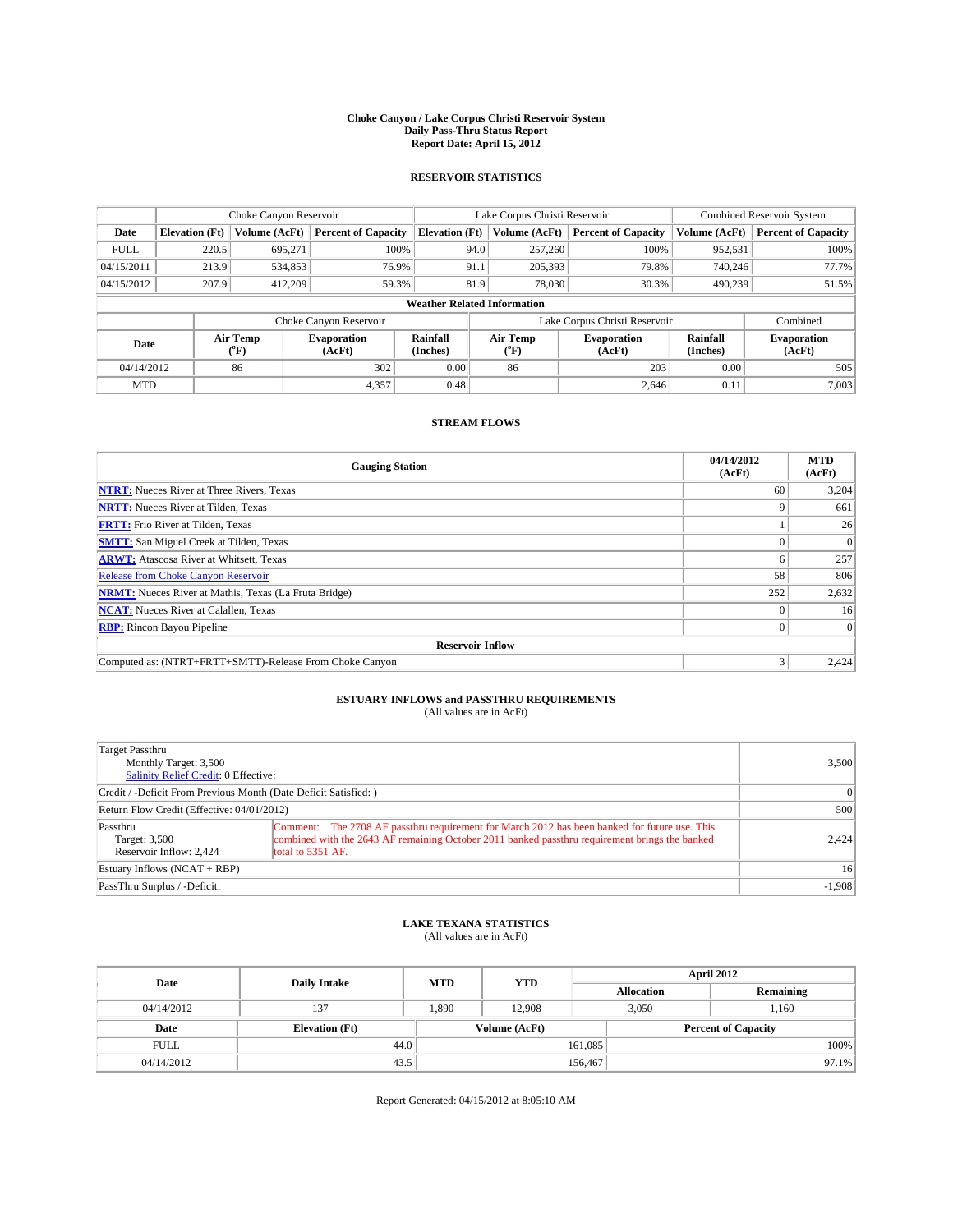### **Choke Canyon / Lake Corpus Christi Reservoir System Daily Pass-Thru Status Report Report Date: April 16, 2012**

### **RESERVOIR STATISTICS**

|             | Choke Canyon Reservoir |                  |                              |                                    | Lake Corpus Christi Reservoir | Combined Reservoir System    |                      |                              |
|-------------|------------------------|------------------|------------------------------|------------------------------------|-------------------------------|------------------------------|----------------------|------------------------------|
| Date        | <b>Elevation</b> (Ft)  | Volume (AcFt)    | <b>Percent of Capacity</b>   | <b>Elevation (Ft)</b>              | Volume (AcFt)                 | <b>Percent of Capacity</b>   | Volume (AcFt)        | <b>Percent of Capacity</b>   |
| <b>FULL</b> | 220.5                  | 695,271          | 100%                         | 94.0                               | 257,260                       | 100%                         | 952,531              | 100%                         |
| 04/16/2011  | 213.8                  | 534,408          | 76.9%                        | 91.1                               | 205,221                       | 79.8%                        | 739,629              | 77.6%                        |
| 04/16/2012  | 208.0                  | 412,787          | 59.4%                        | 82.1                               | 80,442                        | 31.3%                        | 493.229              | 51.8%                        |
|             |                        |                  |                              | <b>Weather Related Information</b> |                               |                              |                      |                              |
|             |                        |                  | Choke Canyon Reservoir       |                                    | Lake Corpus Christi Reservoir |                              | Combined             |                              |
| Date        |                        | Air Temp<br>(°F) | <b>Evaporation</b><br>(AcFt) | Rainfall<br>(Inches)               | Air Temp<br>("F)              | <b>Evaporation</b><br>(AcFt) | Rainfall<br>(Inches) | <b>Evaporation</b><br>(AcFt) |
| 04/15/2012  |                        | 90               | 493                          | 0.30                               | 98                            | 260                          | 0.21                 | 753                          |
| <b>MTD</b>  |                        |                  | 4.850                        | 0.78                               |                               | 2,906                        | 0.32                 | 7,756                        |

## **STREAM FLOWS**

| <b>Gauging Station</b>                                       | 04/15/2012<br>(AcFt) | <b>MTD</b><br>(AcFt) |  |  |  |  |
|--------------------------------------------------------------|----------------------|----------------------|--|--|--|--|
| <b>NTRT:</b> Nueces River at Three Rivers, Texas             | 60                   | 3,263                |  |  |  |  |
| <b>NRTT:</b> Nueces River at Tilden, Texas                   |                      | 667                  |  |  |  |  |
| <b>FRTT:</b> Frio River at Tilden, Texas                     |                      | 27                   |  |  |  |  |
| <b>SMTT:</b> San Miguel Creek at Tilden, Texas               |                      | $\Omega$             |  |  |  |  |
| <b>ARWT:</b> Atascosa River at Whitsett, Texas               |                      | 263                  |  |  |  |  |
| <b>Release from Choke Canyon Reservoir</b>                   | 58                   | 863                  |  |  |  |  |
| <b>NRMT:</b> Nueces River at Mathis, Texas (La Fruta Bridge) | 252                  | 2,884                |  |  |  |  |
| <b>NCAT:</b> Nueces River at Calallen, Texas                 |                      | 16                   |  |  |  |  |
| <b>RBP:</b> Rincon Bayou Pipeline                            | $\Omega$             | $\Omega$             |  |  |  |  |
| <b>Reservoir Inflow</b>                                      |                      |                      |  |  |  |  |
| Computed as: (NTRT+FRTT+SMTT)-Release From Choke Canyon      |                      | 2,427                |  |  |  |  |

# **ESTUARY INFLOWS and PASSTHRU REQUIREMENTS**<br>(All values are in AcFt)

| Target Passthru<br>Monthly Target: 3,500<br>Salinity Relief Credit: 0 Effective: |                                                                                                                                                                                                                      | 3,500    |
|----------------------------------------------------------------------------------|----------------------------------------------------------------------------------------------------------------------------------------------------------------------------------------------------------------------|----------|
| Credit / -Deficit From Previous Month (Date Deficit Satisfied: )                 | $\Omega$                                                                                                                                                                                                             |          |
| Return Flow Credit (Effective: 04/01/2012)                                       | 500                                                                                                                                                                                                                  |          |
| Passthru<br>Target: 3,500<br>Reservoir Inflow: 2.427                             | Comment: The 2708 AF passthru requirement for March 2012 has been banked for future use. This<br>combined with the 2643 AF remaining October 2011 banked passthru requirement brings the banked<br>total to 5351 AF. | 2.427    |
| Estuary Inflows $(NCAT + RBP)$                                                   | 16 <sup>1</sup>                                                                                                                                                                                                      |          |
| PassThru Surplus / -Deficit:                                                     |                                                                                                                                                                                                                      | $-1,911$ |

# **LAKE TEXANA STATISTICS** (All values are in AcFt)

| Date        |                       | <b>MTD</b> | <b>YTD</b>    | <b>April 2012</b> |                |                            |       |
|-------------|-----------------------|------------|---------------|-------------------|----------------|----------------------------|-------|
|             | <b>Daily Intake</b>   |            |               | <b>Allocation</b> |                | Remaining                  |       |
| 04/15/2012  | 137                   | 2.027      | 13.045        |                   | 1,023<br>3.050 |                            |       |
| Date        | <b>Elevation</b> (Ft) |            | Volume (AcFt) |                   |                | <b>Percent of Capacity</b> |       |
| <b>FULL</b> | 44.0                  |            |               | 161,085           |                |                            | 100%  |
| 04/15/2012  | 43.6                  |            |               | 157,385           |                |                            | 97.7% |

Report Generated: 04/16/2012 at 8:43:29 AM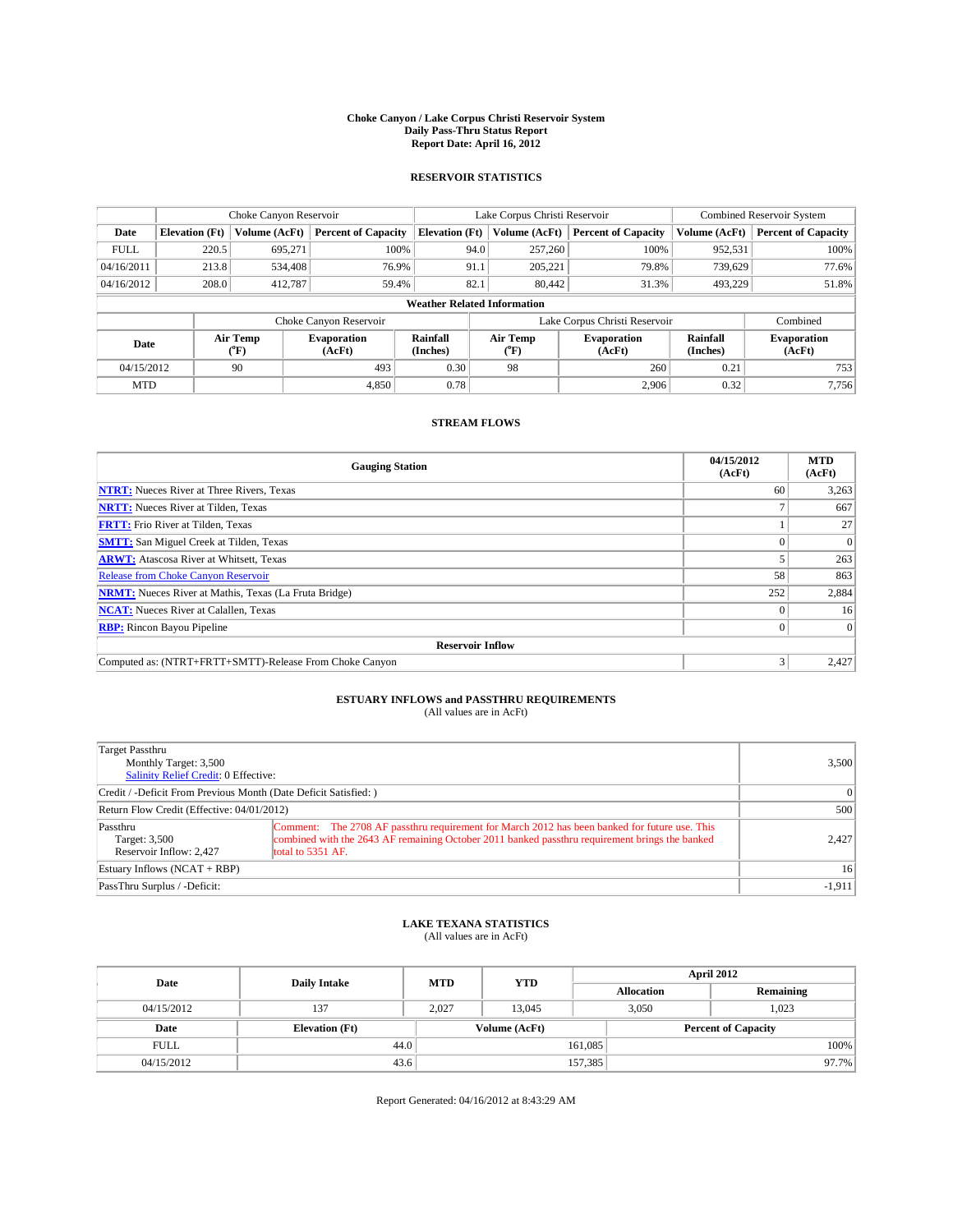### **Choke Canyon / Lake Corpus Christi Reservoir System Daily Pass-Thru Status Report Report Date: April 17, 2012**

### **RESERVOIR STATISTICS**

|             | Choke Canyon Reservoir |                  |                              |                                    | Lake Corpus Christi Reservoir | <b>Combined Reservoir System</b> |                      |                              |
|-------------|------------------------|------------------|------------------------------|------------------------------------|-------------------------------|----------------------------------|----------------------|------------------------------|
| Date        | <b>Elevation</b> (Ft)  | Volume (AcFt)    | <b>Percent of Capacity</b>   | <b>Elevation (Ft)</b>              | Volume (AcFt)                 | <b>Percent of Capacity</b>       | Volume (AcFt)        | <b>Percent of Capacity</b>   |
| <b>FULL</b> | 220.5                  | 695,271          | 100%                         | 94.0                               | 257,260                       | 100%                             | 952,531              | 100%                         |
| 04/17/2011  | 213.8                  | 533,740          | 76.8%                        | 91.0                               | 204,194                       | 79.4%                            | 737,934              | 77.5%                        |
| 04/17/2012  | 207.9                  | 412,209          | 59.3%                        | 82.1                               | 80,848                        | 31.4%                            | 493,057              | 51.8%                        |
|             |                        |                  |                              | <b>Weather Related Information</b> |                               |                                  |                      |                              |
|             |                        |                  | Choke Canyon Reservoir       |                                    | Lake Corpus Christi Reservoir |                                  | Combined             |                              |
| Date        |                        | Air Temp<br>(°F) | <b>Evaporation</b><br>(AcFt) | Rainfall<br>(Inches)               | Air Temp<br>(°F)              | <b>Evaporation</b><br>(AcFt)     | Rainfall<br>(Inches) | <b>Evaporation</b><br>(AcFt) |
| 04/16/2012  |                        | 74               | 201                          | 0.05                               | 74                            | 77                               | 0.42                 | 278                          |
| <b>MTD</b>  |                        |                  | 5,051                        | 0.83                               |                               | 2,983                            | 0.74                 | 8,034                        |

## **STREAM FLOWS**

| <b>Gauging Station</b>                                       | 04/16/2012<br>(AcFt) | <b>MTD</b><br>(AcFt) |  |  |  |
|--------------------------------------------------------------|----------------------|----------------------|--|--|--|
| <b>NTRT:</b> Nueces River at Three Rivers, Texas             | 62                   | 3,325                |  |  |  |
| <b>NRTT:</b> Nueces River at Tilden, Texas                   |                      | 673                  |  |  |  |
| <b>FRTT:</b> Frio River at Tilden, Texas                     |                      | 28                   |  |  |  |
| <b>SMTT:</b> San Miguel Creek at Tilden, Texas               |                      | $\Omega$             |  |  |  |
| <b>ARWT:</b> Atascosa River at Whitsett, Texas               |                      | 268                  |  |  |  |
| <b>Release from Choke Canyon Reservoir</b>                   | 58                   | 921                  |  |  |  |
| <b>NRMT:</b> Nueces River at Mathis, Texas (La Fruta Bridge) | 254                  | 3,138                |  |  |  |
| <b>NCAT:</b> Nueces River at Calallen, Texas                 | 216                  | 232                  |  |  |  |
| <b>RBP:</b> Rincon Bayou Pipeline                            | $\Omega$             | $\Omega$             |  |  |  |
| <b>Reservoir Inflow</b>                                      |                      |                      |  |  |  |
| Computed as: (NTRT+FRTT+SMTT)-Release From Choke Canyon      |                      | 2,432                |  |  |  |

# **ESTUARY INFLOWS and PASSTHRU REQUIREMENTS**<br>(All values are in AcFt)

| Target Passthru<br>Monthly Target: 3,500<br>Salinity Relief Credit: 0 Effective: | 3,500                                                                                                                                                                                                                |          |
|----------------------------------------------------------------------------------|----------------------------------------------------------------------------------------------------------------------------------------------------------------------------------------------------------------------|----------|
| Credit / -Deficit From Previous Month (Date Deficit Satisfied: )                 | $\vert$ 0                                                                                                                                                                                                            |          |
| Return Flow Credit (Effective: 04/01/2012)                                       | 500                                                                                                                                                                                                                  |          |
| Passthru<br>Target: 3,500<br>Reservoir Inflow: 2.432                             | Comment: The 2708 AF passthru requirement for March 2012 has been banked for future use. This<br>combined with the 2643 AF remaining October 2011 banked passthru requirement brings the banked<br>total to 5351 AF. | 2,432    |
| Estuary Inflows $(NCAT + RBP)$                                                   | 232                                                                                                                                                                                                                  |          |
| PassThru Surplus / -Deficit:                                                     |                                                                                                                                                                                                                      | $-1,700$ |

# **LAKE TEXANA STATISTICS** (All values are in AcFt)

| Date        | <b>Daily Intake</b>   | <b>MTD</b> | <b>YTD</b>    | <b>April 2012</b> |                            |           |  |
|-------------|-----------------------|------------|---------------|-------------------|----------------------------|-----------|--|
|             |                       |            |               | <b>Allocation</b> |                            | Remaining |  |
| 04/16/2012  | 137                   | 2.164      | 13.182        |                   | 3,050<br>886               |           |  |
| Date        | <b>Elevation</b> (Ft) |            | Volume (AcFt) |                   | <b>Percent of Capacity</b> |           |  |
| <b>FULL</b> | 44.0                  |            |               | 161,085           |                            | 100%      |  |
| 04/16/2012  | 43.7                  |            |               | 158,306           |                            | 98.3%     |  |

Report Generated: 04/17/2012 at 8:22:14 AM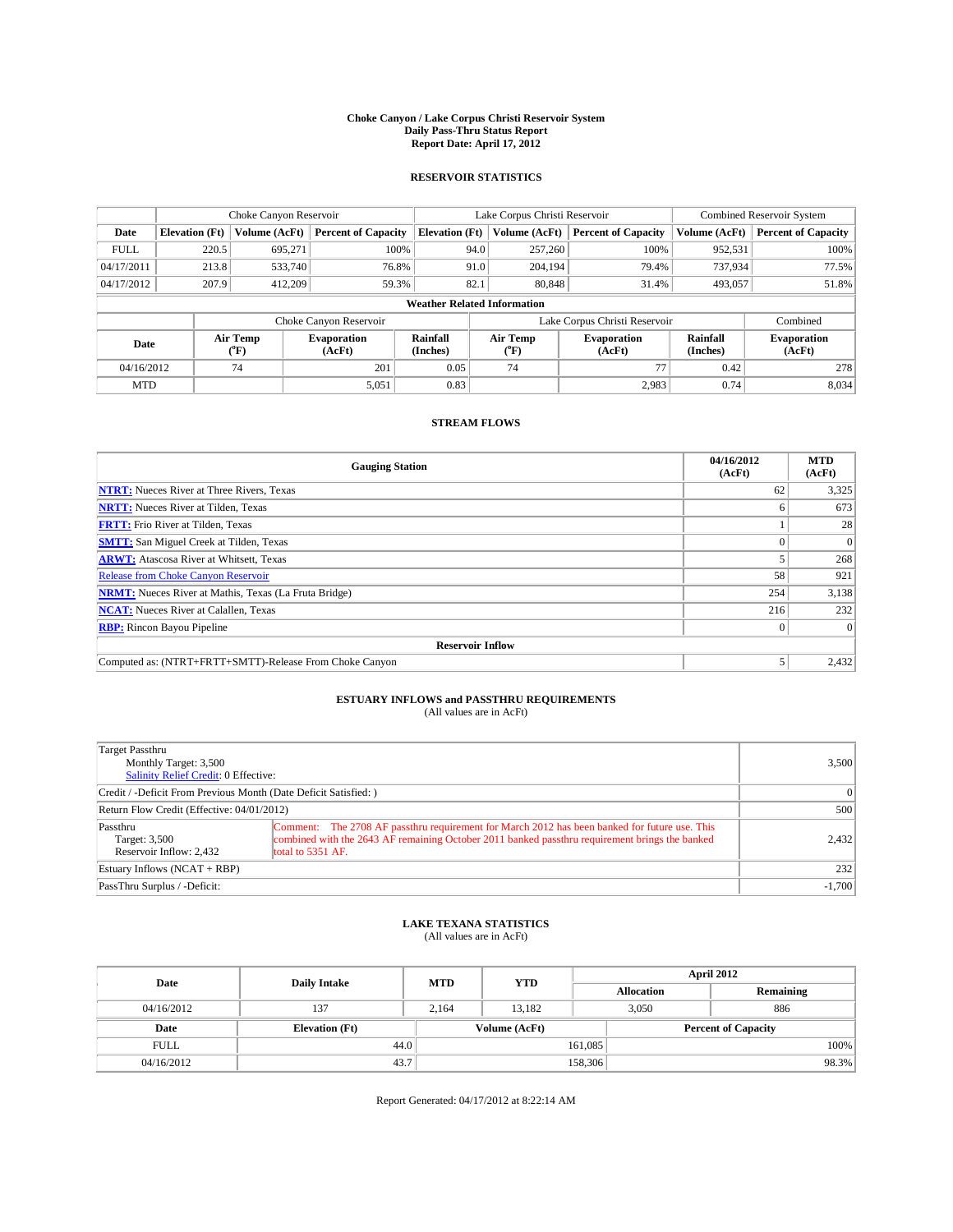### **Choke Canyon / Lake Corpus Christi Reservoir System Daily Pass-Thru Status Report Report Date: April 18, 2012**

### **RESERVOIR STATISTICS**

|             | Choke Canyon Reservoir |                  |                              |                                    | Lake Corpus Christi Reservoir | Combined Reservoir System    |                      |                              |
|-------------|------------------------|------------------|------------------------------|------------------------------------|-------------------------------|------------------------------|----------------------|------------------------------|
| Date        | <b>Elevation</b> (Ft)  | Volume (AcFt)    | <b>Percent of Capacity</b>   | <b>Elevation (Ft)</b>              | Volume (AcFt)                 | <b>Percent of Capacity</b>   | Volume (AcFt)        | <b>Percent of Capacity</b>   |
| <b>FULL</b> | 220.5                  | 695,271          | 100%                         | 94.0                               | 257,260                       | 100%                         | 952,531              | 100%                         |
| 04/18/2011  | 213.7                  | 531,735          | 76.5%                        | 90.9                               | 203,167                       | 79.0%                        | 734,902              | 77.2%                        |
| 04/18/2012  | 208.0                  | 413,173          | 59.4%                        | 82.1                               | 80,848                        | 31.4%                        | 494.021              | 51.9%                        |
|             |                        |                  |                              | <b>Weather Related Information</b> |                               |                              |                      |                              |
|             |                        |                  | Choke Canyon Reservoir       |                                    | Lake Corpus Christi Reservoir |                              | Combined             |                              |
| Date        |                        | Air Temp<br>(°F) | <b>Evaporation</b><br>(AcFt) | Rainfall<br>(Inches)               | Air Temp<br>(°F)              | <b>Evaporation</b><br>(AcFt) | Rainfall<br>(Inches) | <b>Evaporation</b><br>(AcFt) |
| 04/17/2012  |                        | 84               | 336                          | 0.00                               | 82                            | 196                          | 0.00                 | 532                          |
| <b>MTD</b>  |                        |                  | 5,387                        | 0.83                               |                               | 3,179                        | 0.74                 | 8,566                        |

## **STREAM FLOWS**

| <b>Gauging Station</b>                                       | 04/17/2012<br>(AcFt) | <b>MTD</b><br>(AcFt) |  |  |  |  |
|--------------------------------------------------------------|----------------------|----------------------|--|--|--|--|
| <b>NTRT:</b> Nueces River at Three Rivers, Texas             | 62                   | 3,386                |  |  |  |  |
| <b>NRTT:</b> Nueces River at Tilden, Texas                   | 151                  | 824                  |  |  |  |  |
| <b>FRTT:</b> Frio River at Tilden, Texas                     |                      | 29                   |  |  |  |  |
| <b>SMTT:</b> San Miguel Creek at Tilden, Texas               |                      | $\Omega$             |  |  |  |  |
| <b>ARWT:</b> Atascosa River at Whitsett, Texas               |                      | 272                  |  |  |  |  |
| <b>Release from Choke Canyon Reservoir</b>                   | 58                   | 979                  |  |  |  |  |
| <b>NRMT:</b> Nueces River at Mathis, Texas (La Fruta Bridge) | 256                  | 3,394                |  |  |  |  |
| <b>NCAT:</b> Nueces River at Calallen, Texas                 | 165                  | 397                  |  |  |  |  |
| <b>RBP:</b> Rincon Bayou Pipeline                            | $\Omega$             | $\Omega$             |  |  |  |  |
| <b>Reservoir Inflow</b>                                      |                      |                      |  |  |  |  |
| Computed as: (NTRT+FRTT+SMTT)-Release From Choke Canyon      |                      | 2,437                |  |  |  |  |

# **ESTUARY INFLOWS and PASSTHRU REQUIREMENTS**<br>(All values are in AcFt)

| Target Passthru<br>Monthly Target: 3,500<br>Salinity Relief Credit: 0 Effective: | 3,500                                                                                                                                                                                                                |          |
|----------------------------------------------------------------------------------|----------------------------------------------------------------------------------------------------------------------------------------------------------------------------------------------------------------------|----------|
| Credit / -Deficit From Previous Month (Date Deficit Satisfied: )                 | $\vert$ 0                                                                                                                                                                                                            |          |
| Return Flow Credit (Effective: 04/01/2012)                                       | 500                                                                                                                                                                                                                  |          |
| Passthru<br>Target: 3,500<br>Reservoir Inflow: 2.437                             | Comment: The 2708 AF passthru requirement for March 2012 has been banked for future use. This<br>combined with the 2643 AF remaining October 2011 banked passthru requirement brings the banked<br>total to 5351 AF. | 2,437    |
| Estuary Inflows $(NCAT + RBP)$                                                   | 397                                                                                                                                                                                                                  |          |
| PassThru Surplus / -Deficit:                                                     |                                                                                                                                                                                                                      | $-1,540$ |

# **LAKE TEXANA STATISTICS** (All values are in AcFt)

| Date        | <b>Daily Intake</b>   | <b>MTD</b> | <b>YTD</b>    | <b>April 2012</b> |              |                            |  |
|-------------|-----------------------|------------|---------------|-------------------|--------------|----------------------------|--|
|             |                       |            |               | <b>Allocation</b> |              | Remaining                  |  |
| 04/17/2012  | 137                   | 2.301      | 13.319        |                   | 3,050<br>749 |                            |  |
| Date        | <b>Elevation</b> (Ft) |            | Volume (AcFt) |                   |              | <b>Percent of Capacity</b> |  |
| <b>FULL</b> | 44.0                  |            |               | 161,085           |              | 100%                       |  |
| 04/17/2012  | 43.7                  |            |               | 158,306           |              | 98.3%                      |  |

Report Generated: 04/18/2012 at 8:01:03 AM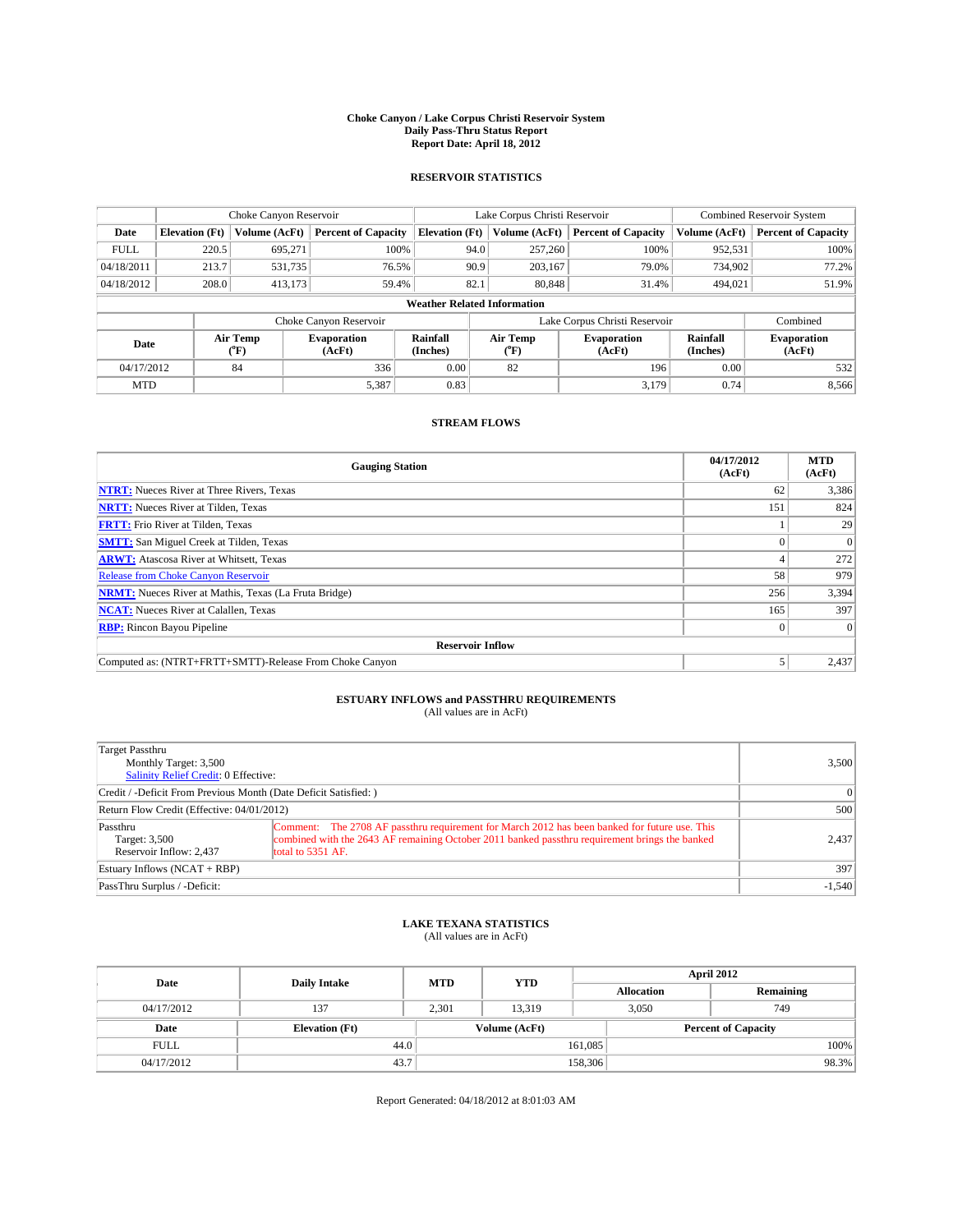### **Choke Canyon / Lake Corpus Christi Reservoir System Daily Pass-Thru Status Report Report Date: April 19, 2012**

### **RESERVOIR STATISTICS**

|             |                       | Choke Canyon Reservoir |                              |                                    | Lake Corpus Christi Reservoir | <b>Combined Reservoir System</b> |                      |                              |
|-------------|-----------------------|------------------------|------------------------------|------------------------------------|-------------------------------|----------------------------------|----------------------|------------------------------|
| Date        | <b>Elevation</b> (Ft) | Volume (AcFt)          | <b>Percent of Capacity</b>   | <b>Elevation (Ft)</b>              | Volume (AcFt)                 | <b>Percent of Capacity</b>       | Volume (AcFt)        | <b>Percent of Capacity</b>   |
| <b>FULL</b> | 220.5                 | 695,271                | 100%                         | 94.0                               | 257,260                       | 100%                             | 952,531              | 100%                         |
| 04/19/2011  | 213.7                 | 530,849                | 76.4%                        | 90.9                               | 203,167                       | 79.0%                            | 734,016              | 77.1%                        |
| 04/19/2012  | 207.9                 | 412,209                | 59.3%                        | 82.1                               | 80,340                        | 31.2%                            | 492.549              | 51.7%                        |
|             |                       |                        |                              | <b>Weather Related Information</b> |                               |                                  |                      |                              |
|             |                       |                        | Choke Canyon Reservoir       |                                    | Lake Corpus Christi Reservoir |                                  | Combined             |                              |
| Date        |                       | Air Temp<br>(°F)       | <b>Evaporation</b><br>(AcFt) | Rainfall<br>(Inches)               | Air Temp<br>(°F)              | <b>Evaporation</b><br>(AcFt)     | Rainfall<br>(Inches) | <b>Evaporation</b><br>(AcFt) |
| 04/18/2012  |                       | 85                     | 369                          | 0.00                               | 83                            | 213                              | 0.00                 | 582                          |
| <b>MTD</b>  |                       |                        | 5,756                        | 0.83                               |                               | 3,392                            | 0.74                 | 9,148                        |

## **STREAM FLOWS**

| <b>Gauging Station</b>                                       | 04/18/2012<br>(AcFt) | <b>MTD</b><br>(AcFt) |  |  |  |  |
|--------------------------------------------------------------|----------------------|----------------------|--|--|--|--|
| <b>NTRT:</b> Nueces River at Three Rivers, Texas             | 58                   | 3,444                |  |  |  |  |
| <b>NRTT:</b> Nueces River at Tilden, Texas                   | 69                   | 894                  |  |  |  |  |
| <b>FRTT:</b> Frio River at Tilden, Texas                     |                      | 30                   |  |  |  |  |
| <b>SMTT:</b> San Miguel Creek at Tilden, Texas               |                      | $\Omega$             |  |  |  |  |
| <b>ARWT:</b> Atascosa River at Whitsett, Texas               |                      | 276                  |  |  |  |  |
| <b>Release from Choke Canyon Reservoir</b>                   | 58                   | 1,036                |  |  |  |  |
| <b>NRMT:</b> Nueces River at Mathis, Texas (La Fruta Bridge) | 256                  | 3,650                |  |  |  |  |
| <b>NCAT:</b> Nueces River at Calallen, Texas                 | 107                  | 504                  |  |  |  |  |
| <b>RBP:</b> Rincon Bayou Pipeline                            | $\Omega$             | $\Omega$             |  |  |  |  |
| <b>Reservoir Inflow</b>                                      |                      |                      |  |  |  |  |
| Computed as: (NTRT+FRTT+SMTT)-Release From Choke Canyon      |                      | 2,437                |  |  |  |  |

# **ESTUARY INFLOWS and PASSTHRU REQUIREMENTS**<br>(All values are in AcFt)

| Target Passthru<br>Monthly Target: 3,500<br>Salinity Relief Credit: 0 Effective: | 3,500                                                                                                                                                                                                                |          |
|----------------------------------------------------------------------------------|----------------------------------------------------------------------------------------------------------------------------------------------------------------------------------------------------------------------|----------|
| Credit / -Deficit From Previous Month (Date Deficit Satisfied: )                 | $\vert$ 0                                                                                                                                                                                                            |          |
| Return Flow Credit (Effective: 04/01/2012)                                       | 500                                                                                                                                                                                                                  |          |
| Passthru<br>Target: 3,500<br>Reservoir Inflow: 2.437                             | Comment: The 2708 AF passthru requirement for March 2012 has been banked for future use. This<br>combined with the 2643 AF remaining October 2011 banked passthru requirement brings the banked<br>total to 5351 AF. | 2,437    |
| Estuary Inflows $(NCAT + RBP)$                                                   | 504                                                                                                                                                                                                                  |          |
| PassThru Surplus / -Deficit:                                                     |                                                                                                                                                                                                                      | $-1,433$ |

# **LAKE TEXANA STATISTICS** (All values are in AcFt)

| Date        | <b>Daily Intake</b>   | <b>MTD</b>    | <b>YTD</b> | April 2012        |                            |  |  |
|-------------|-----------------------|---------------|------------|-------------------|----------------------------|--|--|
|             |                       |               |            | <b>Allocation</b> | Remaining                  |  |  |
| 04/18/2012  | 137                   | 2,438         | 13.457     | 3.050             | 612                        |  |  |
| Date        | <b>Elevation</b> (Ft) | Volume (AcFt) |            |                   | <b>Percent of Capacity</b> |  |  |
| <b>FULL</b> | 44.0                  |               |            | 161,085           | 100%                       |  |  |
| 04/18/2012  | 43.6                  |               |            | 157,385           | 97.7%                      |  |  |

Report Generated: 04/19/2012 at 8:46:06 AM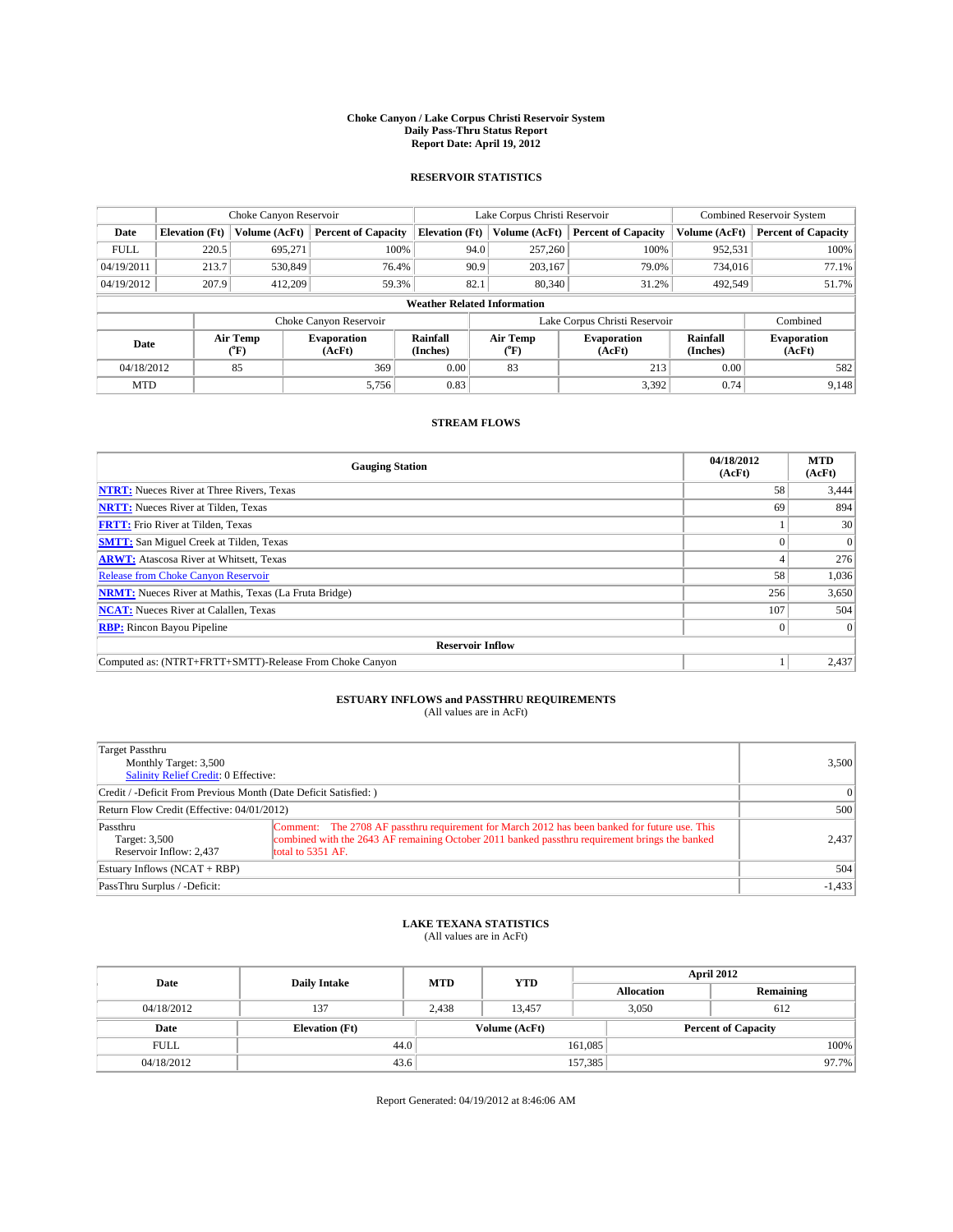### **Choke Canyon / Lake Corpus Christi Reservoir System Daily Pass-Thru Status Report Report Date: April 20, 2012**

### **RESERVOIR STATISTICS**

|             | Choke Canyon Reservoir |                  |                              |                                    | Lake Corpus Christi Reservoir |                                                  |                            |                      | <b>Combined Reservoir System</b> |  |  |
|-------------|------------------------|------------------|------------------------------|------------------------------------|-------------------------------|--------------------------------------------------|----------------------------|----------------------|----------------------------------|--|--|
| Date        | <b>Elevation</b> (Ft)  | Volume (AcFt)    | <b>Percent of Capacity</b>   | <b>Elevation (Ft)</b>              |                               | Volume (AcFt)                                    | <b>Percent of Capacity</b> | Volume (AcFt)        | <b>Percent of Capacity</b>       |  |  |
| <b>FULL</b> | 220.5                  | 695,271          | 100%                         |                                    | 94.0                          | 257,260                                          | 100%                       | 952,531              | 100%                             |  |  |
| 04/20/2011  | 213.7                  | 530,629          | 76.3%                        |                                    | 90.9                          | 202,484                                          | 78.7%                      | 733,113              | 77.0%                            |  |  |
| 04/20/2012  | 207.9                  | 411,632          | 59.2%                        |                                    | 82.1                          | 80,036                                           | 31.1%                      | 491.668              | 51.6%                            |  |  |
|             |                        |                  |                              | <b>Weather Related Information</b> |                               |                                                  |                            |                      |                                  |  |  |
|             |                        |                  | Choke Canyon Reservoir       |                                    | Lake Corpus Christi Reservoir |                                                  |                            |                      | Combined                         |  |  |
| Date        |                        | Air Temp<br>(°F) | <b>Evaporation</b><br>(AcFt) | Rainfall<br>(Inches)               |                               | Air Temp<br><b>Evaporation</b><br>(AcFt)<br>("F) |                            | Rainfall<br>(Inches) | <b>Evaporation</b><br>(AcFt)     |  |  |
| 04/19/2012  |                        | 87               | 358                          | 0.00                               |                               | 85                                               | 177                        | 0.00                 | 535                              |  |  |
| <b>MTD</b>  |                        |                  | 6.114                        | 0.83                               |                               |                                                  | 3,569                      | 0.74                 | 9,683                            |  |  |

### **STREAM FLOWS**

| <b>Gauging Station</b>                                       | 04/19/2012<br>(AcFt) | <b>MTD</b><br>(AcFt) |  |  |  |  |
|--------------------------------------------------------------|----------------------|----------------------|--|--|--|--|
| <b>NTRT:</b> Nueces River at Three Rivers, Texas             | 66                   | 3,509                |  |  |  |  |
| <b>NRTT:</b> Nueces River at Tilden, Texas                   | 42                   | 935                  |  |  |  |  |
| <b>FRTT:</b> Frio River at Tilden, Texas                     |                      | 31                   |  |  |  |  |
| <b>SMTT:</b> San Miguel Creek at Tilden, Texas               |                      | $\Omega$             |  |  |  |  |
| <b>ARWT:</b> Atascosa River at Whitsett, Texas               |                      | 282                  |  |  |  |  |
| <b>Release from Choke Canyon Reservoir</b>                   | 58                   | 1,094                |  |  |  |  |
| <b>NRMT:</b> Nueces River at Mathis, Texas (La Fruta Bridge) | 258                  | 3,908                |  |  |  |  |
| <b>NCAT:</b> Nueces River at Calallen, Texas                 | 54                   | 558                  |  |  |  |  |
| <b>RBP:</b> Rincon Bayou Pipeline                            | $\overline{0}$       | $\Omega$             |  |  |  |  |
| <b>Reservoir Inflow</b>                                      |                      |                      |  |  |  |  |
| Computed as: (NTRT+FRTT+SMTT)-Release From Choke Canyon      | 9                    | 2,446                |  |  |  |  |

# **ESTUARY INFLOWS and PASSTHRU REQUIREMENTS**<br>(All values are in AcFt)

| Target Passthru<br>Monthly Target: 3,500<br>Salinity Relief Credit: 0 Effective: | 3,500                                                                                                                                                                                                                |          |
|----------------------------------------------------------------------------------|----------------------------------------------------------------------------------------------------------------------------------------------------------------------------------------------------------------------|----------|
| Credit / -Deficit From Previous Month (Date Deficit Satisfied: )                 |                                                                                                                                                                                                                      | $\Omega$ |
| Return Flow Credit (Effective: 04/01/2012)                                       | 500                                                                                                                                                                                                                  |          |
| Passthru<br>Target: 3,500<br>Reservoir Inflow: 2.446                             | Comment: The 2708 AF passthru requirement for March 2012 has been banked for future use. This<br>combined with the 2643 AF remaining October 2011 banked passthru requirement brings the banked<br>total to 5351 AF. | 2,446    |
| Estuary Inflows (NCAT + RBP)                                                     | 558                                                                                                                                                                                                                  |          |
| PassThru Surplus / -Deficit:                                                     |                                                                                                                                                                                                                      | $-1,389$ |

## **LAKE TEXANA STATISTICS** (All values are in AcFt)

| Date        | <b>Daily Intake</b>   | <b>MTD</b>    | <b>YTD</b> | April 2012        |                            |           |  |
|-------------|-----------------------|---------------|------------|-------------------|----------------------------|-----------|--|
|             |                       |               |            | <b>Allocation</b> |                            | Remaining |  |
| 04/19/2012  | 137                   | 2,576         | 13,594     |                   | 3,050<br>474               |           |  |
| Date        | <b>Elevation (Ft)</b> | Volume (AcFt) |            |                   | <b>Percent of Capacity</b> |           |  |
| <b>FULL</b> | 44.0                  |               |            | 161,085           |                            | 100%      |  |
| 04/19/2012  | 43.6                  |               |            | 157,385           |                            | 97.7%     |  |

Report Generated: 04/20/2012 at 8:16:20 AM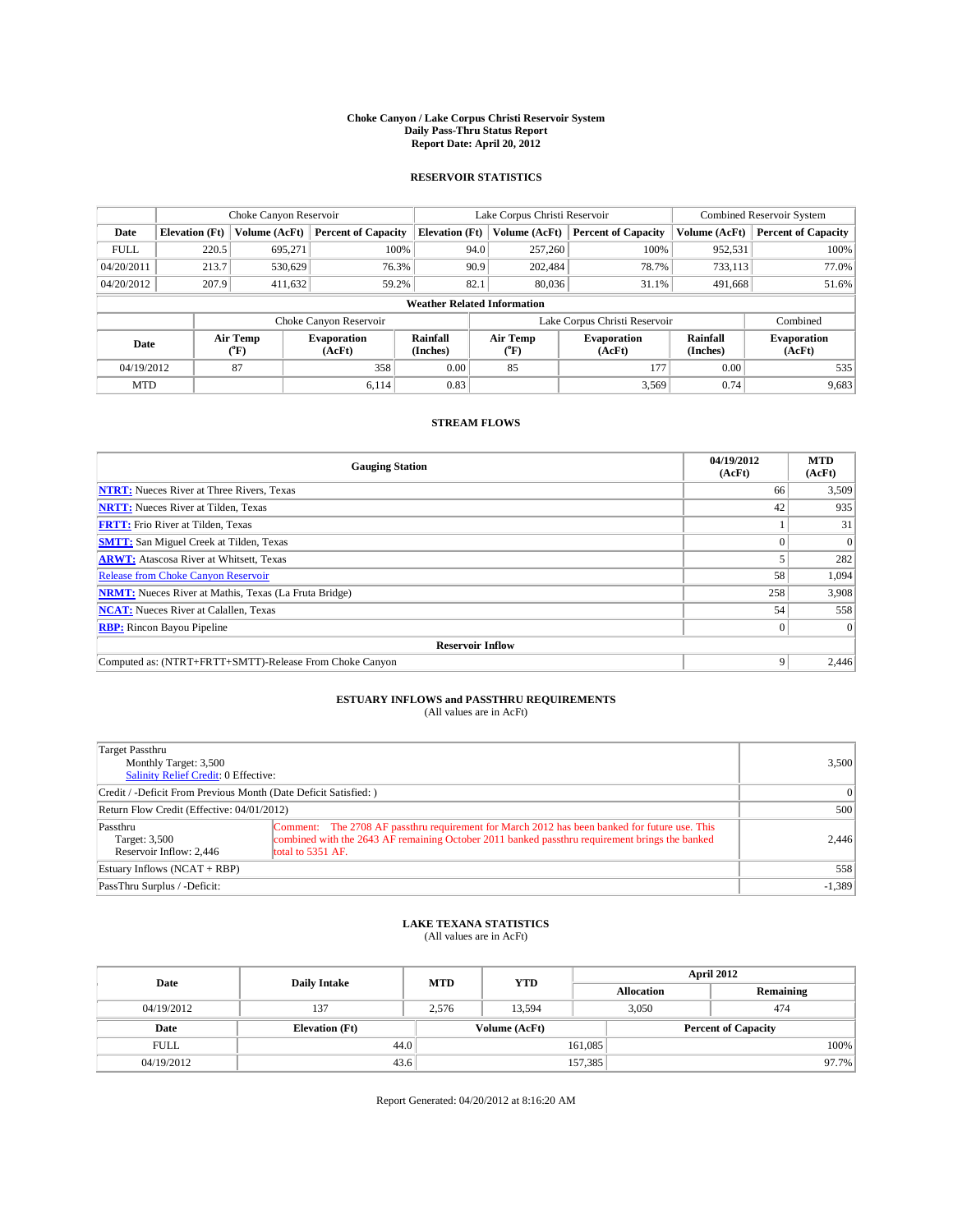### **Choke Canyon / Lake Corpus Christi Reservoir System Daily Pass-Thru Status Report Report Date: April 21, 2012**

### **RESERVOIR STATISTICS**

|             |                       | Choke Canyon Reservoir |                              |                                    | Lake Corpus Christi Reservoir | <b>Combined Reservoir System</b> |               |                              |
|-------------|-----------------------|------------------------|------------------------------|------------------------------------|-------------------------------|----------------------------------|---------------|------------------------------|
| Date        | <b>Elevation</b> (Ft) | Volume (AcFt)          | <b>Percent of Capacity</b>   | <b>Elevation (Ft)</b>              | Volume (AcFt)                 | <b>Percent of Capacity</b>       | Volume (AcFt) | <b>Percent of Capacity</b>   |
| <b>FULL</b> | 220.5                 | 695,271                | 100%                         | 94.0                               | 257,260                       | 100%                             | 952,531       | 100%                         |
| 04/21/2011  | 213.7                 | 530,629                | 76.3%                        | 90.9                               | 201,972                       | 78.5%                            | 732,601       | 76.9%                        |
| 04/21/2012  | 207.9                 | 411.061                | 59.1%                        | 82.0                               | 79,029                        | 30.7%                            | 490,090       | 51.5%                        |
|             |                       |                        |                              | <b>Weather Related Information</b> |                               |                                  |               |                              |
|             |                       |                        | Choke Canyon Reservoir       |                                    | Lake Corpus Christi Reservoir |                                  | Combined      |                              |
| Date        |                       | Air Temp<br>(°F)       | <b>Evaporation</b><br>(AcFt) | Rainfall<br>(Inches)               | Air Temp<br>(°F)              | <b>Evaporation</b><br>(AcFt)     |               | <b>Evaporation</b><br>(AcFt) |
| 04/20/2012  |                       | 76                     | 235                          | 0.42                               | 81                            | 158                              | 0.10          | 393                          |
| <b>MTD</b>  |                       |                        | 6.349                        | 1.25                               |                               | 3.727                            | 0.84          | 10.076                       |

## **STREAM FLOWS**

| <b>Gauging Station</b>                                       | 04/20/2012<br>(AcFt) | <b>MTD</b><br>(AcFt) |  |  |  |
|--------------------------------------------------------------|----------------------|----------------------|--|--|--|
| <b>NTRT:</b> Nueces River at Three Rivers, Texas             |                      | 3,587                |  |  |  |
| <b>NRTT:</b> Nueces River at Tilden, Texas                   | 28                   | 963                  |  |  |  |
| <b>FRTT:</b> Frio River at Tilden, Texas                     |                      | 31                   |  |  |  |
| <b>SMTT:</b> San Miguel Creek at Tilden, Texas               |                      | $\Omega$             |  |  |  |
| <b>ARWT:</b> Atascosa River at Whitsett, Texas               |                      | 287                  |  |  |  |
| <b>Release from Choke Canyon Reservoir</b>                   | 58                   | 1,151                |  |  |  |
| <b>NRMT:</b> Nueces River at Mathis, Texas (La Fruta Bridge) | 264                  | 4,172                |  |  |  |
| <b>NCAT:</b> Nueces River at Calallen, Texas                 | 73                   | 631                  |  |  |  |
| <b>RBP:</b> Rincon Bayou Pipeline                            | $\Omega$             | $\Omega$             |  |  |  |
| <b>Reservoir Inflow</b>                                      |                      |                      |  |  |  |
| Computed as: (NTRT+FRTT+SMTT)-Release From Choke Canyon      | 21                   | 2,467                |  |  |  |

# **ESTUARY INFLOWS and PASSTHRU REQUIREMENTS**<br>(All values are in AcFt)

| Target Passthru<br>Monthly Target: 3,500<br>Salinity Relief Credit: 0 Effective: | 3,500                                                                                                                                                                                                                |          |
|----------------------------------------------------------------------------------|----------------------------------------------------------------------------------------------------------------------------------------------------------------------------------------------------------------------|----------|
| Credit / -Deficit From Previous Month (Date Deficit Satisfied: )                 | $\vert$ 0                                                                                                                                                                                                            |          |
| Return Flow Credit (Effective: 04/01/2012)                                       | 500                                                                                                                                                                                                                  |          |
| Passthru<br>Target: 3,500<br>Reservoir Inflow: 2.467                             | Comment: The 2708 AF passthru requirement for March 2012 has been banked for future use. This<br>combined with the 2643 AF remaining October 2011 banked passthru requirement brings the banked<br>total to 5351 AF. | 2,467    |
| Estuary Inflows $(NCAT + RBP)$                                                   | 631                                                                                                                                                                                                                  |          |
| PassThru Surplus / -Deficit:                                                     |                                                                                                                                                                                                                      | $-1,336$ |

# **LAKE TEXANA STATISTICS** (All values are in AcFt)

| Date        | <b>Daily Intake</b>   | <b>MTD</b>    | <b>YTD</b> | <b>April 2012</b> |                            |           |  |
|-------------|-----------------------|---------------|------------|-------------------|----------------------------|-----------|--|
|             |                       |               |            | <b>Allocation</b> |                            | Remaining |  |
| 04/20/2012  | 137                   | 2.713         | 13.731     |                   | 337<br>3.050               |           |  |
| Date        | <b>Elevation</b> (Ft) | Volume (AcFt) |            |                   | <b>Percent of Capacity</b> |           |  |
| <b>FULL</b> | 44.0                  |               |            | 161,085           |                            | 100%      |  |
| 04/20/2012  | 43.8                  |               |            | 159,229           |                            | 98.8%     |  |

Report Generated: 04/21/2012 at 8:21:17 AM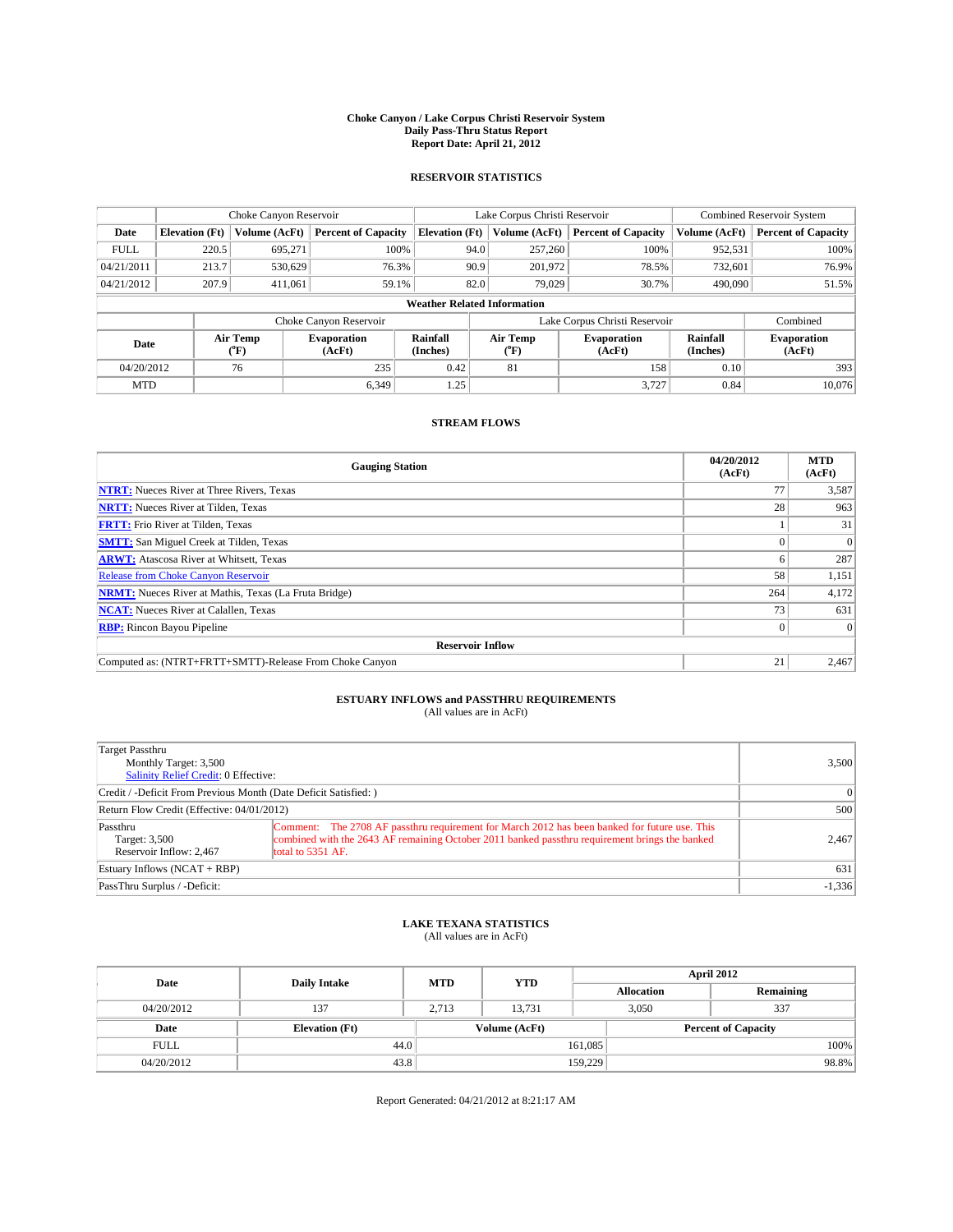### **Choke Canyon / Lake Corpus Christi Reservoir System Daily Pass-Thru Status Report Report Date: April 22, 2012**

### **RESERVOIR STATISTICS**

|             |                       | Choke Canyon Reservoir |                              |                                    | Lake Corpus Christi Reservoir | <b>Combined Reservoir System</b> |               |                              |
|-------------|-----------------------|------------------------|------------------------------|------------------------------------|-------------------------------|----------------------------------|---------------|------------------------------|
| Date        | <b>Elevation</b> (Ft) | Volume (AcFt)          | <b>Percent of Capacity</b>   | <b>Elevation (Ft)</b>              | Volume (AcFt)                 | <b>Percent of Capacity</b>       | Volume (AcFt) | <b>Percent of Capacity</b>   |
| <b>FULL</b> | 220.5                 | 695,271                | 100%                         | 94.0                               | 257,260                       | 100%                             | 952,531       | 100%                         |
| 04/22/2011  | 213.7                 | 530,849                | 76.4%                        | 90.8                               | 200,949                       | 78.1%                            | 731,798       | 76.8%                        |
| 04/22/2012  | 207.9                 | 411.061                | 59.1%                        | 82.0                               | 79,330                        | 30.8%                            | 490,391       | 51.5%                        |
|             |                       |                        |                              | <b>Weather Related Information</b> |                               |                                  |               |                              |
|             |                       |                        | Choke Canyon Reservoir       |                                    |                               | Lake Corpus Christi Reservoir    |               | Combined                     |
| Date        |                       | Air Temp<br>(°F)       | <b>Evaporation</b><br>(AcFt) | Rainfall<br>(Inches)               | Air Temp<br>(°F)              | <b>Evaporation</b><br>(AcFt)     |               | <b>Evaporation</b><br>(AcFt) |
| 04/21/2012  |                       | 81                     | 357                          | 0.00                               | 80                            | 205                              | 0.00          | 562                          |
| <b>MTD</b>  |                       |                        | 6.706                        | 1.25                               |                               | 3,932                            | 0.84          | 10,638                       |

## **STREAM FLOWS**

| <b>Gauging Station</b>                                       | 04/21/2012<br>(AcFt) | <b>MTD</b><br>(AcFt) |  |  |  |
|--------------------------------------------------------------|----------------------|----------------------|--|--|--|
| <b>NTRT:</b> Nueces River at Three Rivers, Texas             | 67                   | 3,654                |  |  |  |
| <b>NRTT:</b> Nueces River at Tilden, Texas                   | 19                   | 982                  |  |  |  |
| <b>FRTT:</b> Frio River at Tilden, Texas                     |                      | 32                   |  |  |  |
| <b>SMTT:</b> San Miguel Creek at Tilden, Texas               |                      | $\Omega$             |  |  |  |
| <b>ARWT:</b> Atascosa River at Whitsett, Texas               |                      | 292                  |  |  |  |
| <b>Release from Choke Canyon Reservoir</b>                   | 58                   | 1,209                |  |  |  |
| <b>NRMT:</b> Nueces River at Mathis, Texas (La Fruta Bridge) | 266                  | 4,438                |  |  |  |
| <b>NCAT:</b> Nueces River at Calallen, Texas                 | 64                   | 695                  |  |  |  |
| <b>RBP:</b> Rincon Bayou Pipeline                            | $\Omega$             | $\Omega$             |  |  |  |
| <b>Reservoir Inflow</b>                                      |                      |                      |  |  |  |
| Computed as: (NTRT+FRTT+SMTT)-Release From Choke Canyon      |                      | 2,478                |  |  |  |

# **ESTUARY INFLOWS and PASSTHRU REQUIREMENTS**<br>(All values are in AcFt)

| Target Passthru<br>Monthly Target: 3,500<br>Salinity Relief Credit: 0 Effective: | 3,500                                                                                                                                                                                                                |          |
|----------------------------------------------------------------------------------|----------------------------------------------------------------------------------------------------------------------------------------------------------------------------------------------------------------------|----------|
| Credit / -Deficit From Previous Month (Date Deficit Satisfied: )                 | $\Omega$                                                                                                                                                                                                             |          |
| Return Flow Credit (Effective: 04/01/2012)                                       | 500                                                                                                                                                                                                                  |          |
| Passthru<br>Target: 3,500<br>Reservoir Inflow: 2.478                             | Comment: The 2708 AF passthru requirement for March 2012 has been banked for future use. This<br>combined with the 2643 AF remaining October 2011 banked passthru requirement brings the banked<br>total to 5351 AF. | 2.478    |
| Estuary Inflows $(NCAT + RBP)$                                                   | 695                                                                                                                                                                                                                  |          |
| PassThru Surplus / -Deficit:                                                     |                                                                                                                                                                                                                      | $-1,283$ |

# **LAKE TEXANA STATISTICS** (All values are in AcFt)

| Date        | <b>Daily Intake</b>   | <b>MTD</b>    | <b>YTD</b> | <b>April 2012</b>          |                   |           |  |
|-------------|-----------------------|---------------|------------|----------------------------|-------------------|-----------|--|
|             |                       |               |            |                            | <b>Allocation</b> | Remaining |  |
| 04/21/2012  | 137                   | 2,850         | 13.868     |                            | 200<br>3,050      |           |  |
| Date        | <b>Elevation</b> (Ft) | Volume (AcFt) |            | <b>Percent of Capacity</b> |                   |           |  |
| <b>FULL</b> | 44.0                  |               |            | 161,085                    |                   | 100%      |  |
| 04/21/2012  | 43.7                  |               |            | 158,306                    |                   | 98.3%     |  |

Report Generated: 04/22/2012 at 8:15:02 AM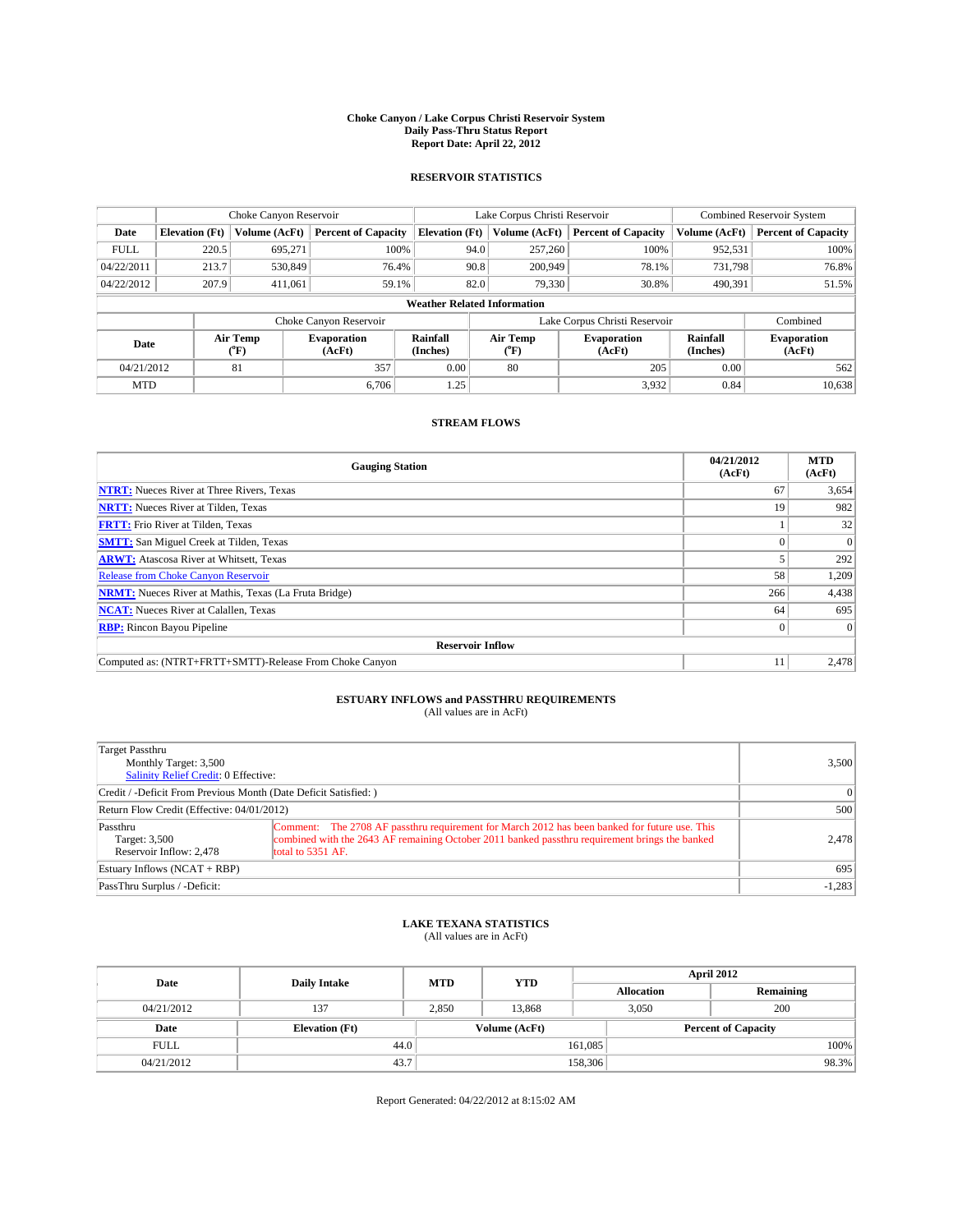### **Choke Canyon / Lake Corpus Christi Reservoir System Daily Pass-Thru Status Report Report Date: April 23, 2012**

### **RESERVOIR STATISTICS**

|             |                       | Choke Canyon Reservoir |                              |                                    | Lake Corpus Christi Reservoir | Combined Reservoir System     |                      |                              |
|-------------|-----------------------|------------------------|------------------------------|------------------------------------|-------------------------------|-------------------------------|----------------------|------------------------------|
| Date        | <b>Elevation</b> (Ft) | Volume (AcFt)          | <b>Percent of Capacity</b>   | <b>Elevation (Ft)</b>              | Volume (AcFt)                 | <b>Percent of Capacity</b>    | Volume (AcFt)        | <b>Percent of Capacity</b>   |
| <b>FULL</b> | 220.5                 | 695,271                | 100%                         | 94.0                               | 257,260                       | 100%                          | 952,531              | 100%                         |
| 04/23/2011  | 213.6                 | 528,866                | 76.1%                        | 90.8                               | 200,949                       | 78.1%                         | 729,815              | 76.6%                        |
| 04/23/2012  | 207.8                 | 410.489                | 59.0%                        | 82.0                               | 79.230                        | 30.8%                         | 489,719              | 51.4%                        |
|             |                       |                        |                              | <b>Weather Related Information</b> |                               |                               |                      |                              |
|             |                       |                        | Choke Canyon Reservoir       |                                    |                               | Lake Corpus Christi Reservoir |                      | Combined                     |
| Date        |                       | Air Temp<br>(°F)       | <b>Evaporation</b><br>(AcFt) | Rainfall<br>(Inches)               | Air Temp<br>("F)              | <b>Evaporation</b><br>(AcFt)  | Rainfall<br>(Inches) | <b>Evaporation</b><br>(AcFt) |
| 04/22/2012  |                       | 88                     | 357                          | 0.00                               | 87                            | 181                           | 0.00                 | 538                          |
| <b>MTD</b>  |                       |                        | 7.063                        | 1.25                               |                               | 4,113                         | 0.84                 | 11.176                       |

## **STREAM FLOWS**

| <b>Gauging Station</b>                                       | 04/22/2012<br>(AcFt) | <b>MTD</b><br>(AcFt) |  |  |  |  |
|--------------------------------------------------------------|----------------------|----------------------|--|--|--|--|
| <b>NTRT:</b> Nueces River at Three Rivers, Texas             | 62                   | 3,716                |  |  |  |  |
| <b>NRTT:</b> Nueces River at Tilden, Texas                   | 13                   | 995                  |  |  |  |  |
| <b>FRTT:</b> Frio River at Tilden, Texas                     |                      | 33                   |  |  |  |  |
| <b>SMTT:</b> San Miguel Creek at Tilden, Texas               |                      | $\Omega$             |  |  |  |  |
| <b>ARWT:</b> Atascosa River at Whitsett, Texas               |                      | 298                  |  |  |  |  |
| <b>Release from Choke Canyon Reservoir</b>                   | 58                   | 1,266                |  |  |  |  |
| <b>NRMT:</b> Nueces River at Mathis, Texas (La Fruta Bridge) | 268                  | 4,706                |  |  |  |  |
| <b>NCAT:</b> Nueces River at Calallen, Texas                 | 56                   | 750                  |  |  |  |  |
| <b>RBP:</b> Rincon Bayou Pipeline                            | $\Omega$             | $\Omega$             |  |  |  |  |
| <b>Reservoir Inflow</b>                                      |                      |                      |  |  |  |  |
| Computed as: (NTRT+FRTT+SMTT)-Release From Choke Canyon      |                      | 2,483                |  |  |  |  |

# **ESTUARY INFLOWS and PASSTHRU REQUIREMENTS**<br>(All values are in AcFt)

| Target Passthru<br>Monthly Target: 3,500<br>Salinity Relief Credit: 0 Effective: | 3,500                                                                                                                                                                                                                |          |
|----------------------------------------------------------------------------------|----------------------------------------------------------------------------------------------------------------------------------------------------------------------------------------------------------------------|----------|
| Credit / -Deficit From Previous Month (Date Deficit Satisfied: )                 | $\Omega$                                                                                                                                                                                                             |          |
| Return Flow Credit (Effective: 04/01/2012)                                       | 500                                                                                                                                                                                                                  |          |
| Passthru<br>Target: 3,500<br>Reservoir Inflow: 2.483                             | Comment: The 2708 AF passthru requirement for March 2012 has been banked for future use. This<br>combined with the 2643 AF remaining October 2011 banked passthru requirement brings the banked<br>total to 5351 AF. | 2,483    |
| Estuary Inflows $(NCAT + RBP)$                                                   | 750                                                                                                                                                                                                                  |          |
| PassThru Surplus / -Deficit:                                                     |                                                                                                                                                                                                                      | $-1,233$ |

# **LAKE TEXANA STATISTICS** (All values are in AcFt)

| Date        |                       | <b>MTD</b>    | <b>YTD</b> | <b>April 2012</b>          |                   |           |       |
|-------------|-----------------------|---------------|------------|----------------------------|-------------------|-----------|-------|
|             | <b>Daily Intake</b>   |               |            |                            | <b>Allocation</b> | Remaining |       |
| 04/22/2012  | 137                   | 2.987         | 14.005     |                            | 3.050<br>63       |           |       |
| Date        | <b>Elevation</b> (Ft) | Volume (AcFt) |            | <b>Percent of Capacity</b> |                   |           |       |
| <b>FULL</b> | 44.0                  |               |            | 161,085                    |                   |           | 100%  |
| 04/22/2012  | 43.7                  |               |            | 158,306                    |                   |           | 98.3% |

Report Generated: 04/23/2012 at 8:29:22 AM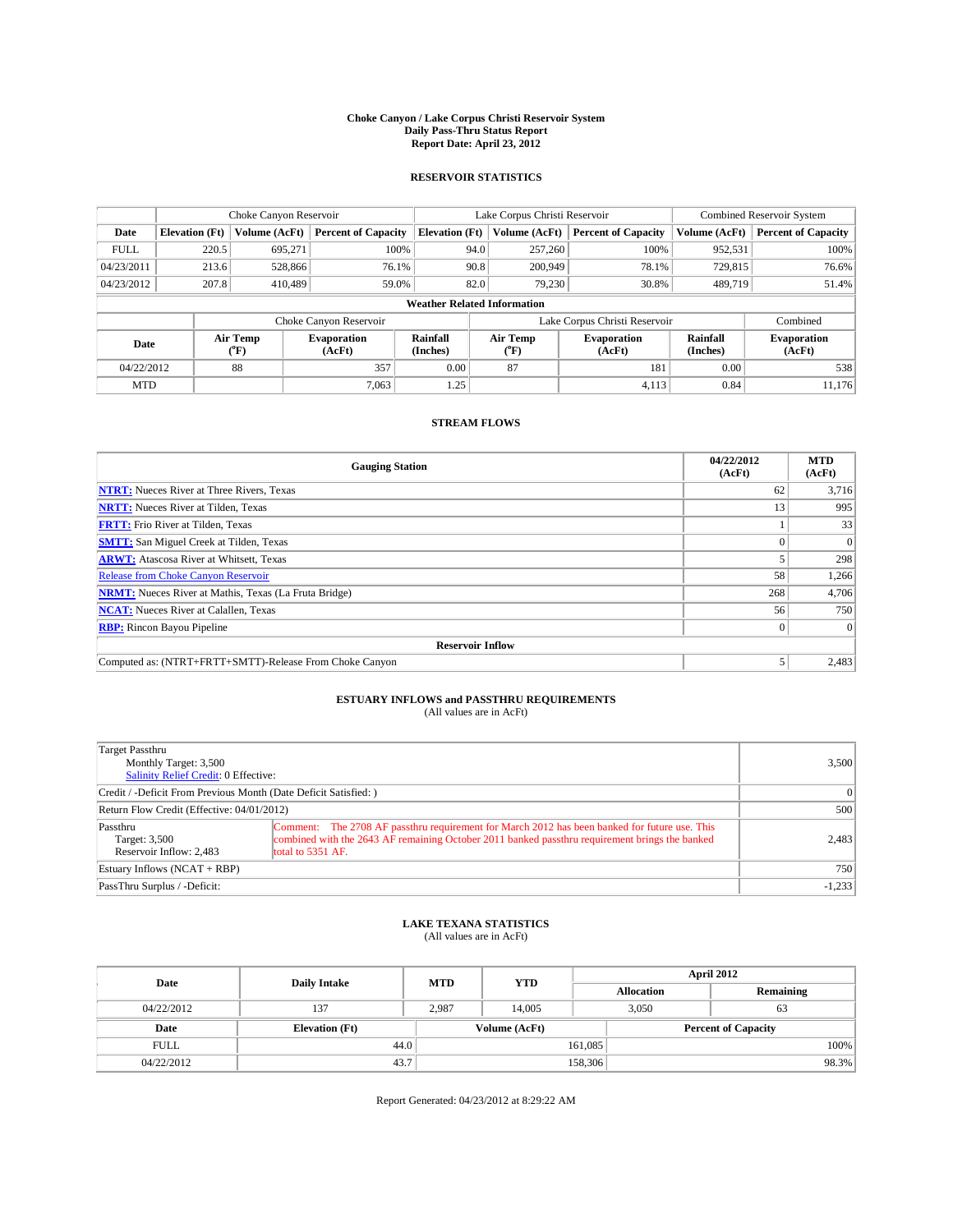### **Choke Canyon / Lake Corpus Christi Reservoir System Daily Pass-Thru Status Report Report Date: April 24, 2012**

### **RESERVOIR STATISTICS**

|             |                       | Choke Canyon Reservoir |                              |                                    | Lake Corpus Christi Reservoir | <b>Combined Reservoir System</b> |               |                              |
|-------------|-----------------------|------------------------|------------------------------|------------------------------------|-------------------------------|----------------------------------|---------------|------------------------------|
| Date        | <b>Elevation</b> (Ft) | Volume (AcFt)          | <b>Percent of Capacity</b>   | <b>Elevation (Ft)</b>              | Volume (AcFt)                 | <b>Percent of Capacity</b>       | Volume (AcFt) | <b>Percent of Capacity</b>   |
| <b>FULL</b> | 220.5                 | 695,271                | 100%                         | 94.0                               | 257,260                       | 100%                             | 952,531       | 100%                         |
| 04/24/2011  | 213.6                 | 529,527                | 76.2%                        | 90.8                               | 200,097                       | 77.8%                            | 729,624       | 76.6%                        |
| 04/24/2012  | 207.8                 | 410.679                | 59.1%                        | 81.9                               | 78.628                        | 30.6%                            | 489,307       | 51.4%                        |
|             |                       |                        |                              | <b>Weather Related Information</b> |                               |                                  |               |                              |
|             |                       |                        | Choke Canyon Reservoir       |                                    |                               | Lake Corpus Christi Reservoir    |               | Combined                     |
| Date        |                       | Air Temp<br>(°F)       | <b>Evaporation</b><br>(AcFt) | Rainfall<br>(Inches)               | Air Temp<br>(°F)              | <b>Evaporation</b><br>(AcFt)     |               | <b>Evaporation</b><br>(AcFt) |
| 04/23/2012  |                       | 83                     | 435                          | 0.00                               | 81                            | 245                              | 0.00          | 680                          |
| <b>MTD</b>  |                       |                        | 7.498                        | 1.25                               |                               | 4,358                            | 0.84          | 11,856                       |

## **STREAM FLOWS**

| <b>Gauging Station</b>                                       | 04/23/2012<br>(AcFt) | <b>MTD</b><br>(AcFt) |  |  |  |
|--------------------------------------------------------------|----------------------|----------------------|--|--|--|
| <b>NTRT:</b> Nueces River at Three Rivers, Texas             | 62                   | 3,777                |  |  |  |
| <b>NRTT:</b> Nueces River at Tilden, Texas                   | 10                   | 1,005                |  |  |  |
| <b>FRTT:</b> Frio River at Tilden, Texas                     |                      | 34                   |  |  |  |
| <b>SMTT:</b> San Miguel Creek at Tilden, Texas               |                      | $\Omega$             |  |  |  |
| <b>ARWT:</b> Atascosa River at Whitsett, Texas               |                      | 303                  |  |  |  |
| <b>Release from Choke Canyon Reservoir</b>                   | 58                   | 1,324                |  |  |  |
| <b>NRMT:</b> Nueces River at Mathis, Texas (La Fruta Bridge) | 268                  | 4,974                |  |  |  |
| <b>NCAT:</b> Nueces River at Calallen, Texas                 | 14                   | 764                  |  |  |  |
| <b>RBP:</b> Rincon Bayou Pipeline                            | $\Omega$             | $\Omega$             |  |  |  |
| <b>Reservoir Inflow</b>                                      |                      |                      |  |  |  |
| Computed as: (NTRT+FRTT+SMTT)-Release From Choke Canyon      |                      | 2,488                |  |  |  |

# **ESTUARY INFLOWS and PASSTHRU REQUIREMENTS**<br>(All values are in AcFt)

| Target Passthru<br>Monthly Target: 3,500<br>Salinity Relief Credit: 0 Effective: | 3,500                                                                                                                                                                                                                |          |
|----------------------------------------------------------------------------------|----------------------------------------------------------------------------------------------------------------------------------------------------------------------------------------------------------------------|----------|
| Credit / -Deficit From Previous Month (Date Deficit Satisfied: )                 | $\vert$ 0                                                                                                                                                                                                            |          |
| Return Flow Credit (Effective: 04/01/2012)                                       | 500                                                                                                                                                                                                                  |          |
| Passthru<br>Target: 3,500<br>Reservoir Inflow: 2.488                             | Comment: The 2708 AF passthru requirement for March 2012 has been banked for future use. This<br>combined with the 2643 AF remaining October 2011 banked passthru requirement brings the banked<br>total to 5351 AF. | 2,488    |
| Estuary Inflows (NCAT + RBP)                                                     | 764                                                                                                                                                                                                                  |          |
| PassThru Surplus / -Deficit:                                                     |                                                                                                                                                                                                                      | $-1,224$ |

# **LAKE TEXANA STATISTICS** (All values are in AcFt)

| Date        | <b>Daily Intake</b>   | <b>MTD</b> | <b>YTD</b>    | April 2012        |                            |           |  |
|-------------|-----------------------|------------|---------------|-------------------|----------------------------|-----------|--|
|             |                       |            |               | <b>Allocation</b> |                            | Remaining |  |
| 04/23/2012  | 137                   | 3,124      | 14.142        | 3,050             |                            | $-74$     |  |
| Date        | <b>Elevation</b> (Ft) |            | Volume (AcFt) |                   | <b>Percent of Capacity</b> |           |  |
| <b>FULL</b> | 44.0                  |            |               | 161,085           |                            | 100%      |  |
| 04/23/2012  | 43.7                  |            |               | 158,306           |                            | 98.3%     |  |

Report Generated: 04/24/2012 at 9:01:20 AM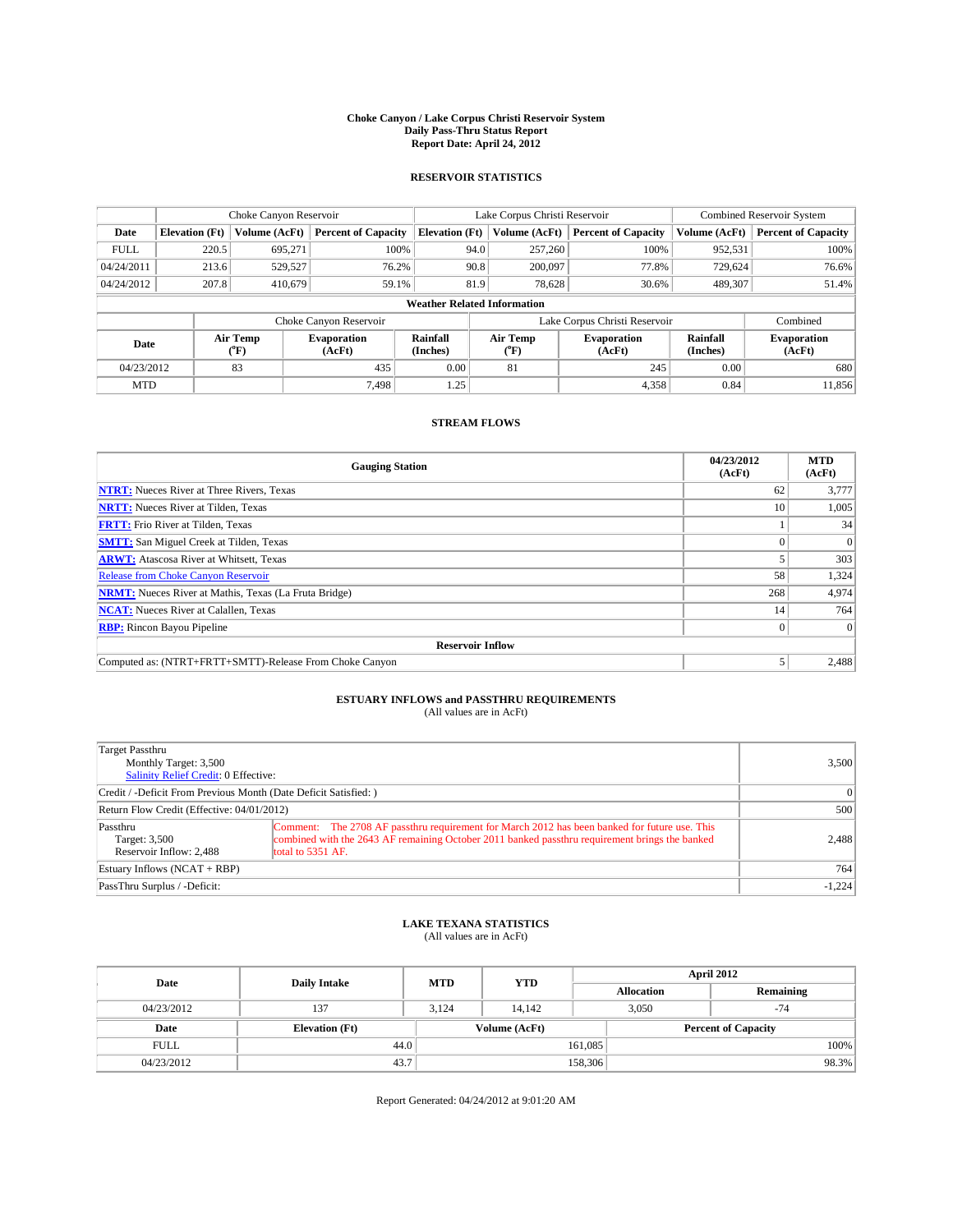### **Choke Canyon / Lake Corpus Christi Reservoir System Daily Pass-Thru Status Report Report Date: April 25, 2012**

### **RESERVOIR STATISTICS**

|             |                       | Choke Canyon Reservoir |                              |                                    | Lake Corpus Christi Reservoir | <b>Combined Reservoir System</b> |               |                              |
|-------------|-----------------------|------------------------|------------------------------|------------------------------------|-------------------------------|----------------------------------|---------------|------------------------------|
| Date        | <b>Elevation</b> (Ft) | Volume (AcFt)          | <b>Percent of Capacity</b>   | <b>Elevation (Ft)</b>              | Volume (AcFt)                 | <b>Percent of Capacity</b>       | Volume (AcFt) | <b>Percent of Capacity</b>   |
| <b>FULL</b> | 220.5                 | 695,271                | 100%                         | 94.0                               | 257,260                       | 100%                             | 952,531       | 100%                         |
| 04/25/2011  | 213.6                 | 528,205                | 76.0%                        | 90.7                               | 199,416                       | 77.5%                            | 727,621       | 76.4%                        |
| 04/25/2012  | 207.8                 | 408,953                | 58.8%                        | 81.8                               | 77.732                        | 30.2%                            | 486,685       | 51.1%                        |
|             |                       |                        |                              | <b>Weather Related Information</b> |                               |                                  |               |                              |
|             |                       |                        | Choke Canyon Reservoir       |                                    |                               | Lake Corpus Christi Reservoir    |               | Combined                     |
| Date        |                       | Air Temp<br>(°F)       | <b>Evaporation</b><br>(AcFt) | Rainfall<br>(Inches)               | Air Temp<br>(°F)              | <b>Evaporation</b><br>(AcFt)     |               | <b>Evaporation</b><br>(AcFt) |
| 04/24/2012  |                       | 87                     | 423                          | 0.00                               | 84                            | 260                              | 0.00          | 683                          |
| <b>MTD</b>  |                       |                        | 7.921                        | 1.25                               |                               | 4.618                            | 0.84          | 12,539                       |

## **STREAM FLOWS**

| <b>Gauging Station</b>                                       | 04/24/2012<br>(AcFt) | <b>MTD</b><br>(AcFt) |  |  |  |
|--------------------------------------------------------------|----------------------|----------------------|--|--|--|
| <b>NTRT:</b> Nueces River at Three Rivers, Texas             | 58                   | 3,835                |  |  |  |
| <b>NRTT:</b> Nueces River at Tilden, Texas                   |                      | 1,012                |  |  |  |
| <b>FRTT:</b> Frio River at Tilden, Texas                     |                      | 35                   |  |  |  |
| <b>SMTT:</b> San Miguel Creek at Tilden, Texas               |                      | $\Omega$             |  |  |  |
| <b>ARWT:</b> Atascosa River at Whitsett, Texas               |                      | 307                  |  |  |  |
| <b>Release from Choke Canyon Reservoir</b>                   | 58                   | 1,382                |  |  |  |
| <b>NRMT:</b> Nueces River at Mathis, Texas (La Fruta Bridge) | 272                  | 5,246                |  |  |  |
| <b>NCAT:</b> Nueces River at Calallen, Texas                 | 12                   | 776                  |  |  |  |
| <b>RBP:</b> Rincon Bayou Pipeline                            |                      | $\Omega$             |  |  |  |
| <b>Reservoir Inflow</b>                                      |                      |                      |  |  |  |
| Computed as: (NTRT+FRTT+SMTT)-Release From Choke Canyon      |                      | 2,489                |  |  |  |

# **ESTUARY INFLOWS and PASSTHRU REQUIREMENTS**<br>(All values are in AcFt)

| Target Passthru<br>Monthly Target: 3,500<br>Salinity Relief Credit: 0 Effective: |                                                                                                                                                                                                                      | 3,500    |
|----------------------------------------------------------------------------------|----------------------------------------------------------------------------------------------------------------------------------------------------------------------------------------------------------------------|----------|
| Credit / -Deficit From Previous Month (Date Deficit Satisfied: )                 | $\Omega$                                                                                                                                                                                                             |          |
| Return Flow Credit (Effective: 04/01/2012)                                       | 500                                                                                                                                                                                                                  |          |
| Passthru<br>Target: 3,500<br>Reservoir Inflow: 2.489                             | Comment: The 2708 AF passthru requirement for March 2012 has been banked for future use. This<br>combined with the 2643 AF remaining October 2011 banked passthru requirement brings the banked<br>total to 5351 AF. | 2,489    |
| Estuary Inflows (NCAT + RBP)                                                     | 776                                                                                                                                                                                                                  |          |
| PassThru Surplus / -Deficit:                                                     |                                                                                                                                                                                                                      | $-1,213$ |

# **LAKE TEXANA STATISTICS** (All values are in AcFt)

| Date        | <b>Daily Intake</b>   | <b>MTD</b>    | <b>YTD</b> | April 2012        |                            |           |  |
|-------------|-----------------------|---------------|------------|-------------------|----------------------------|-----------|--|
|             |                       |               |            | <b>Allocation</b> |                            | Remaining |  |
| 04/24/2012  | 137                   | 3,261         | 14.279     |                   | 3,050<br>$-211$            |           |  |
| Date        | <b>Elevation</b> (Ft) | Volume (AcFt) |            |                   | <b>Percent of Capacity</b> |           |  |
| <b>FULL</b> | 44.0                  |               |            | 161,085           |                            | 100%      |  |
| 04/24/2012  | 43.6                  |               |            | 157,385           |                            | 97.7%     |  |

Report Generated: 04/25/2012 at 7:47:52 AM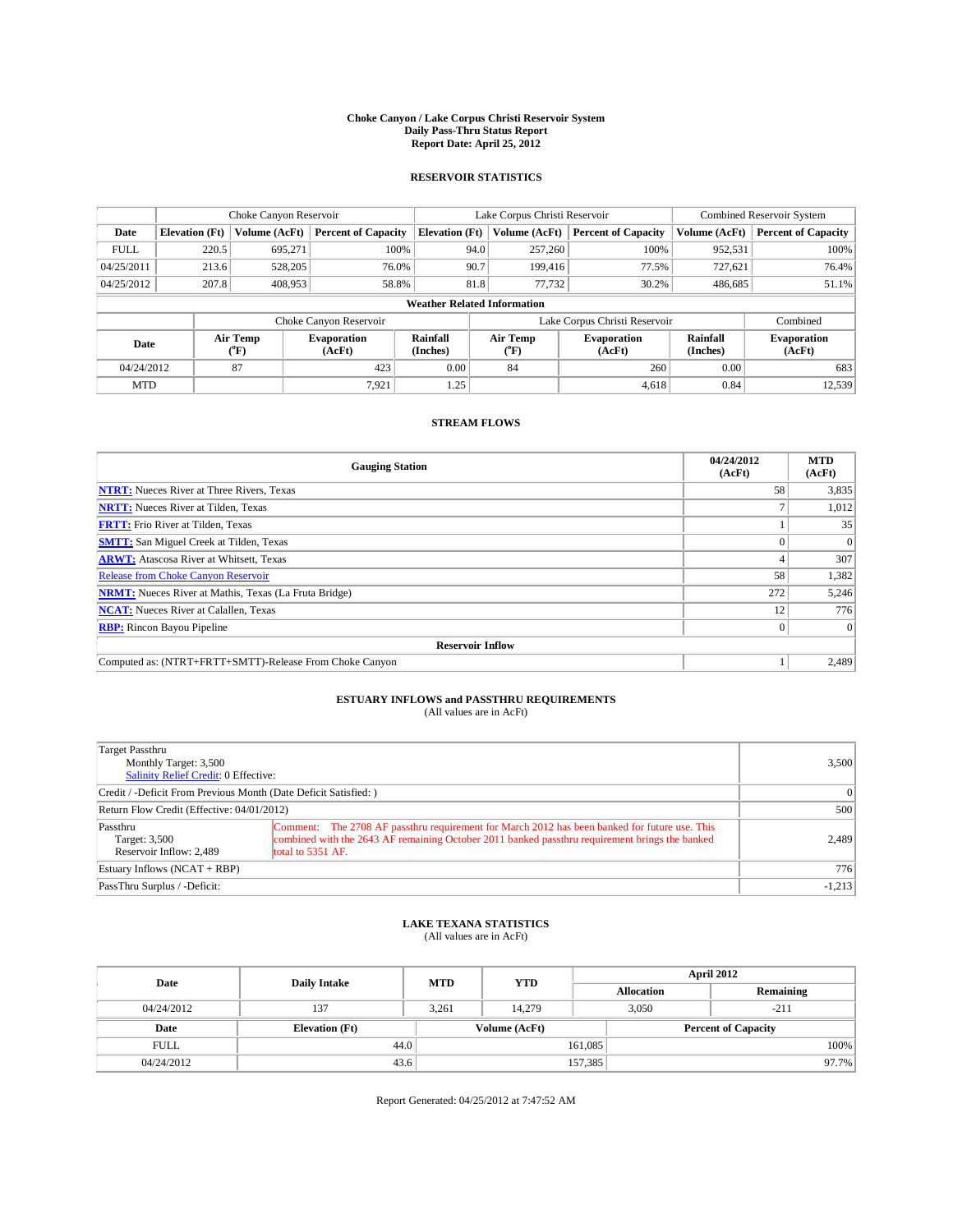### **Choke Canyon / Lake Corpus Christi Reservoir System Daily Pass-Thru Status Report Report Date: April 26, 2012**

### **RESERVOIR STATISTICS**

|             | Choke Canyon Reservoir |                  |                              |                                    | Lake Corpus Christi Reservoir | <b>Combined Reservoir System</b> |               |                              |
|-------------|------------------------|------------------|------------------------------|------------------------------------|-------------------------------|----------------------------------|---------------|------------------------------|
| Date        | <b>Elevation</b> (Ft)  | Volume (AcFt)    | <b>Percent of Capacity</b>   | <b>Elevation</b> (Ft)              | Volume (AcFt)                 | <b>Percent of Capacity</b>       | Volume (AcFt) | <b>Percent of Capacity</b>   |
| <b>FULL</b> | 220.5                  | 695,271          | 100%                         | 94.0                               | 257,260                       | 100%                             | 952,531       | 100%                         |
| 04/26/2011  | 213.6                  | 529,306          | 76.1%                        | 90.8                               | 199,927                       | 77.7%                            | 729,233       | 76.6%                        |
| 04/26/2012  | 207.8                  | 408,953          | 58.8%                        | 81.8                               | 77,336                        | 30.1%                            | 486,289       | 51.1%                        |
|             |                        |                  |                              | <b>Weather Related Information</b> |                               |                                  |               |                              |
|             |                        |                  | Choke Canyon Reservoir       |                                    |                               | Lake Corpus Christi Reservoir    |               | Combined                     |
| Date        |                        | Air Temp<br>(°F) | <b>Evaporation</b><br>(AcFt) | Rainfall<br>(Inches)               | Air Temp<br>("F)              | <b>Evaporation</b><br>(AcFt)     |               | <b>Evaporation</b><br>(AcFt) |
| 04/25/2012  |                        | 99               | 457                          | 0.00                               | 93                            | 236                              | 0.00          | 693                          |
| <b>MTD</b>  |                        |                  | 8,378                        | 1.25                               |                               | 4,854                            | 0.84          | 13,232                       |

## **STREAM FLOWS**

| <b>Gauging Station</b>                                       | 04/25/2012<br>(AcFt) | <b>MTD</b><br>(AcFt) |  |  |  |  |
|--------------------------------------------------------------|----------------------|----------------------|--|--|--|--|
| <b>NTRT:</b> Nueces River at Three Rivers, Texas             | 56                   | 3,891                |  |  |  |  |
| <b>NRTT:</b> Nueces River at Tilden, Texas                   |                      | 1,017                |  |  |  |  |
| <b>FRTT:</b> Frio River at Tilden, Texas                     |                      | 36                   |  |  |  |  |
| <b>SMTT:</b> San Miguel Creek at Tilden, Texas               |                      | $\overline{0}$       |  |  |  |  |
| <b>ARWT:</b> Atascosa River at Whitsett, Texas               | 4                    | 311                  |  |  |  |  |
| <b>Release from Choke Canyon Reservoir</b>                   | 58                   | 1,439                |  |  |  |  |
| <b>NRMT:</b> Nueces River at Mathis, Texas (La Fruta Bridge) | 252                  | 5,498                |  |  |  |  |
| <b>NCAT:</b> Nueces River at Calallen, Texas                 | 26                   | 802                  |  |  |  |  |
| <b>RBP:</b> Rincon Bayou Pipeline                            | $\mathbf{0}$         | $\Omega$             |  |  |  |  |
| <b>Reservoir Inflow</b>                                      |                      |                      |  |  |  |  |
| Computed as: NRTT+FRTT+SMTT+ARWT                             | 10                   | 2,499                |  |  |  |  |

# **ESTUARY INFLOWS and PASSTHRU REQUIREMENTS**<br>(All values are in AcFt)

| Target Passthru<br>Monthly Target: 3,500<br>Salinity Relief Credit: 0 Effective: | 3,500                                                                                                                                                                                                                |          |
|----------------------------------------------------------------------------------|----------------------------------------------------------------------------------------------------------------------------------------------------------------------------------------------------------------------|----------|
| Credit / -Deficit From Previous Month (Date Deficit Satisfied: )                 | $\Omega$                                                                                                                                                                                                             |          |
| Return Flow Credit (Effective: 04/01/2012)                                       | 500                                                                                                                                                                                                                  |          |
| Passthru<br>Target: 3,500<br>Reservoir Inflow: 2.499                             | Comment: The 2708 AF passthru requirement for March 2012 has been banked for future use. This<br>combined with the 2643 AF remaining October 2011 banked passthru requirement brings the banked<br>total to 5351 AF. | 2.499    |
| Estuary Inflows $(NCAT + RBP)$                                                   | 802                                                                                                                                                                                                                  |          |
| PassThru Surplus / -Deficit:                                                     |                                                                                                                                                                                                                      | $-1,197$ |

# **LAKE TEXANA STATISTICS** (All values are in AcFt)

| Date        | <b>Daily Intake</b>   | <b>MTD</b> | <b>YTD</b>    | <b>April 2012</b> |                 |                            |          |
|-------------|-----------------------|------------|---------------|-------------------|-----------------|----------------------------|----------|
|             |                       |            |               | <b>Allocation</b> |                 | Remaining                  |          |
| 04/25/2012  | 137                   | 3.398      | 14.416        |                   | $-348$<br>3.050 |                            |          |
| Date        | <b>Elevation</b> (Ft) |            | Volume (AcFt) |                   |                 | <b>Percent of Capacity</b> |          |
| <b>FULL</b> | 44.0                  |            |               | 161,085           |                 |                            | 100%     |
| 04/25/2012  | 43.5                  |            |               | 156,467           |                 |                            | $97.1\%$ |

Report Generated: 04/26/2012 at 8:06:59 AM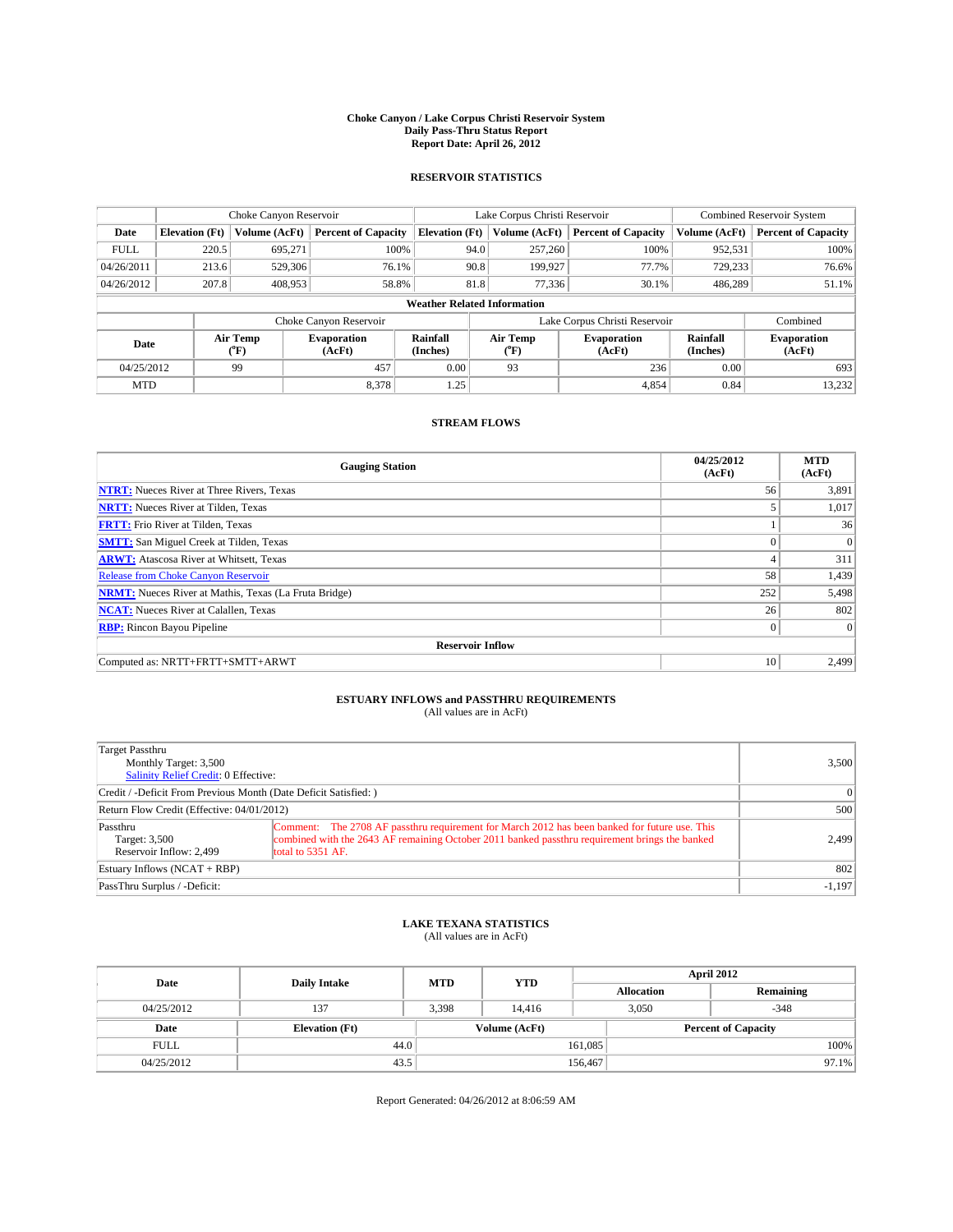### **Choke Canyon / Lake Corpus Christi Reservoir System Daily Pass-Thru Status Report Report Date: April 27, 2012**

### **RESERVOIR STATISTICS**

|             | Choke Canyon Reservoir |                  |                              |                       | Lake Corpus Christi Reservoir      | Combined Reservoir System     |                      |                              |
|-------------|------------------------|------------------|------------------------------|-----------------------|------------------------------------|-------------------------------|----------------------|------------------------------|
| Date        | <b>Elevation</b> (Ft)  | Volume (AcFt)    | <b>Percent of Capacity</b>   | <b>Elevation</b> (Ft) | Volume (AcFt)                      | <b>Percent of Capacity</b>    | Volume (AcFt)        | <b>Percent of Capacity</b>   |
| <b>FULL</b> | 220.5                  | 695,271          | 100%                         |                       | 257,260<br>94.0                    | 100%                          | 952,531              | 100%                         |
| 04/27/2011  | 213.6                  | 528,205          | 76.0%                        |                       | 90.8<br>199,927                    | 77.7%                         | 728,132              | 76.4%                        |
| 04/27/2012  | 207.7                  | 408,375          | 58.7%                        |                       | 81.7<br>76.451                     | 29.7%                         | 484,826              | 50.9%                        |
|             |                        |                  |                              |                       | <b>Weather Related Information</b> |                               |                      |                              |
|             |                        |                  | Choke Canyon Reservoir       |                       |                                    | Lake Corpus Christi Reservoir |                      | Combined                     |
| Date        |                        | Air Temp<br>(°F) | <b>Evaporation</b><br>(AcFt) | Rainfall<br>(Inches)  | Air Temp<br>("F)                   | <b>Evaporation</b><br>(AcFt)  | Rainfall<br>(Inches) | <b>Evaporation</b><br>(AcFt) |
| 04/26/2012  |                        | 96               | 490                          | 0.00                  | 94                                 | 211                           | 0.00                 | 701                          |
| <b>MTD</b>  |                        |                  | 8.868                        | 1.25                  |                                    | 5,065                         | 0.84                 | 13,933                       |

## **STREAM FLOWS**

| <b>Gauging Station</b>                                       | 04/26/2012<br>(AcFt) | <b>MTD</b><br>(AcFt) |  |  |  |  |
|--------------------------------------------------------------|----------------------|----------------------|--|--|--|--|
| <b>NTRT:</b> Nueces River at Three Rivers, Texas             | 56                   | 3,946                |  |  |  |  |
| <b>NRTT:</b> Nueces River at Tilden, Texas                   | 4                    | 1,021                |  |  |  |  |
| <b>FRTT:</b> Frio River at Tilden, Texas                     |                      | 37                   |  |  |  |  |
| <b>SMTT:</b> San Miguel Creek at Tilden, Texas               | $\theta$             | $\overline{0}$       |  |  |  |  |
| <b>ARWT:</b> Atascosa River at Whitsett, Texas               | 4                    | 314                  |  |  |  |  |
| <b>Release from Choke Canyon Reservoir</b>                   | 58                   | 1,497                |  |  |  |  |
| <b>NRMT:</b> Nueces River at Mathis, Texas (La Fruta Bridge) | 234                  | 5,733                |  |  |  |  |
| <b>NCAT:</b> Nueces River at Calallen, Texas                 |                      | 808                  |  |  |  |  |
| <b>RBP:</b> Rincon Bayou Pipeline                            | $\Omega$             | $\Omega$             |  |  |  |  |
| <b>Reservoir Inflow</b>                                      |                      |                      |  |  |  |  |
| Computed as: NRTT+FRTT+SMTT+ARWT                             | 9                    | 2,507                |  |  |  |  |

# **ESTUARY INFLOWS and PASSTHRU REQUIREMENTS**<br>(All values are in AcFt)

| Target Passthru<br>Monthly Target: 3,500<br>Salinity Relief Credit: 0 Effective: | 3,500                                                                                                                                                                                                                |          |
|----------------------------------------------------------------------------------|----------------------------------------------------------------------------------------------------------------------------------------------------------------------------------------------------------------------|----------|
| Credit / -Deficit From Previous Month (Date Deficit Satisfied: )                 | $\Omega$                                                                                                                                                                                                             |          |
| Return Flow Credit (Effective: 04/01/2012)                                       | 500                                                                                                                                                                                                                  |          |
| Passthru<br>Target: 3,500<br>Reservoir Inflow: 2.507                             | Comment: The 2708 AF passthru requirement for March 2012 has been banked for future use. This<br>combined with the 2643 AF remaining October 2011 banked passthru requirement brings the banked<br>total to 5351 AF. | 2.507    |
| Estuary Inflows (NCAT + RBP)                                                     | 808                                                                                                                                                                                                                  |          |
| PassThru Surplus / -Deficit:                                                     |                                                                                                                                                                                                                      | $-1,199$ |

# **LAKE TEXANA STATISTICS** (All values are in AcFt)

| Date        | <b>Daily Intake</b>   | <b>MTD</b> | <b>YTD</b>    | <b>April 2012</b> |                 |                            |  |
|-------------|-----------------------|------------|---------------|-------------------|-----------------|----------------------------|--|
|             |                       |            |               | <b>Allocation</b> |                 | Remaining                  |  |
| 04/26/2012  | 137                   | 3.534      | 14.552        |                   | $-484$<br>3.050 |                            |  |
| Date        | <b>Elevation</b> (Ft) |            | Volume (AcFt) |                   |                 | <b>Percent of Capacity</b> |  |
| <b>FULL</b> | 44.0                  |            |               | 161,085           |                 | 100%                       |  |
| 04/26/2012  | 43.5                  |            |               | 156,467           |                 | $97.1\%$                   |  |

Report Generated: 04/27/2012 at 8:08:25 AM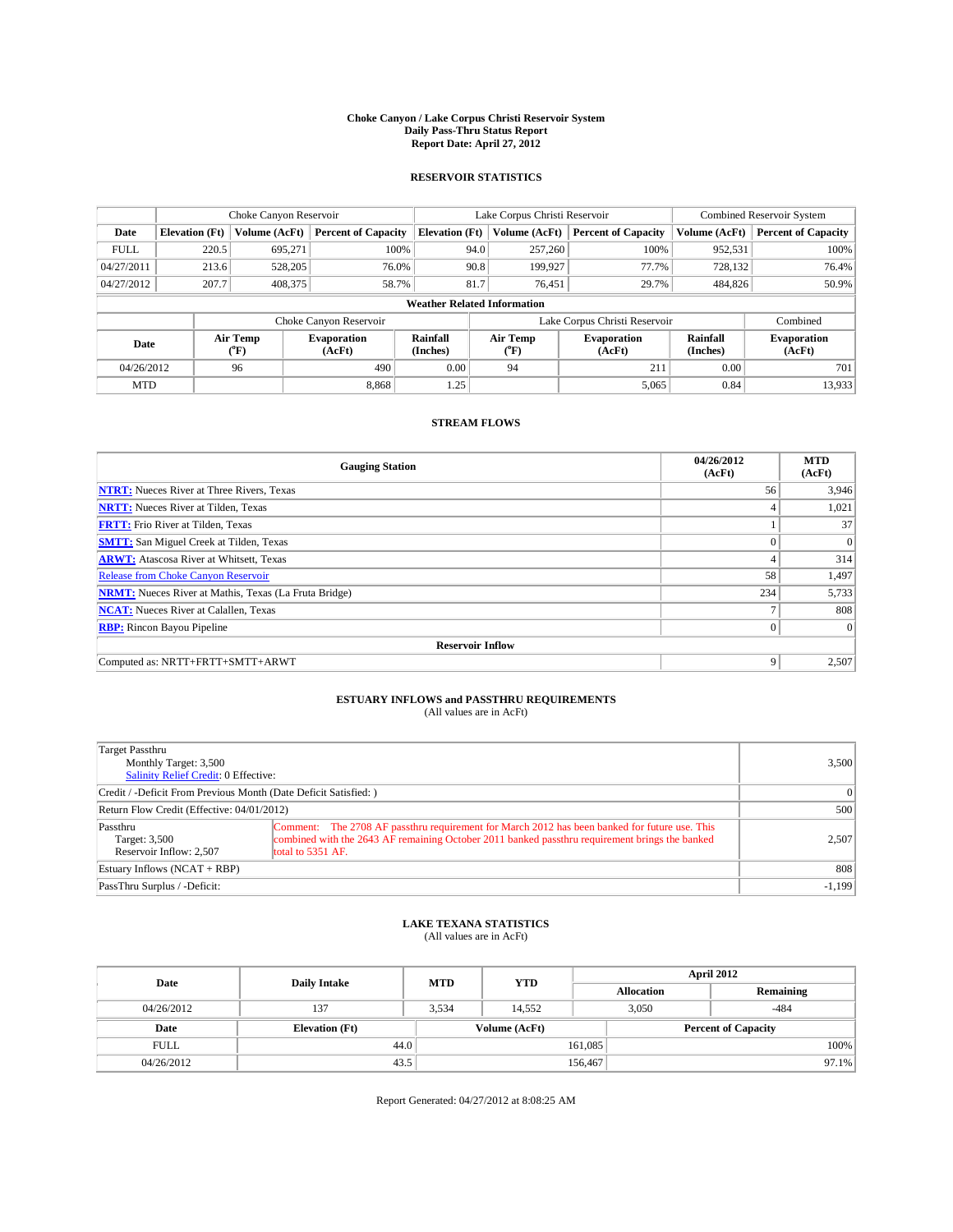### **Choke Canyon / Lake Corpus Christi Reservoir System Daily Pass-Thru Status Report Report Date: April 28, 2012**

### **RESERVOIR STATISTICS**

|             |                                    | Choke Canyon Reservoir |                              |                       | Lake Corpus Christi Reservoir | <b>Combined Reservoir System</b> |                      |                              |  |  |
|-------------|------------------------------------|------------------------|------------------------------|-----------------------|-------------------------------|----------------------------------|----------------------|------------------------------|--|--|
| Date        | <b>Elevation</b> (Ft)              | Volume (AcFt)          | <b>Percent of Capacity</b>   | <b>Elevation</b> (Ft) | Volume (AcFt)                 | <b>Percent of Capacity</b>       | Volume (AcFt)        | <b>Percent of Capacity</b>   |  |  |
| <b>FULL</b> | 220.5                              | 695,271                | 100%                         | 94.0                  | 257,260                       | 100%                             | 952,531              | 100%                         |  |  |
| 04/28/2011  | 213.6                              | 528,645                | 76.0%                        | 90.7                  | 198,906                       | 77.3%                            | 727,551              | 76.4%                        |  |  |
| 04/28/2012  | 207.7                              | 407,608                | 58.6%                        | 81.7                  | 76.549                        | 29.8%                            | 484,157              | 50.8%                        |  |  |
|             | <b>Weather Related Information</b> |                        |                              |                       |                               |                                  |                      |                              |  |  |
|             |                                    |                        | Choke Canyon Reservoir       |                       | Lake Corpus Christi Reservoir |                                  | Combined             |                              |  |  |
| Date        |                                    | Air Temp<br>(°F)       | <b>Evaporation</b><br>(AcFt) | Rainfall<br>(Inches)  | Air Temp<br>("F)              | <b>Evaporation</b><br>(AcFt)     | Rainfall<br>(Inches) | <b>Evaporation</b><br>(AcFt) |  |  |
| 04/27/2012  |                                    | 95                     | 467                          | 0.00                  | 91                            | 274                              | 0.00                 | 741                          |  |  |
| <b>MTD</b>  |                                    |                        | 9,335                        | 1.25                  |                               | 5,339                            | 0.84                 | 14.674                       |  |  |

## **STREAM FLOWS**

| <b>Gauging Station</b>                                       | 04/27/2012<br>(AcFt) | <b>MTD</b><br>(AcFt) |  |  |  |  |  |  |
|--------------------------------------------------------------|----------------------|----------------------|--|--|--|--|--|--|
| <b>NTRT:</b> Nueces River at Three Rivers, Texas             | 56                   | 4,002                |  |  |  |  |  |  |
| <b>NRTT:</b> Nueces River at Tilden, Texas                   | 3                    | 1,024                |  |  |  |  |  |  |
| <b>FRTT:</b> Frio River at Tilden, Texas                     |                      | 38                   |  |  |  |  |  |  |
| <b>SMTT:</b> San Miguel Creek at Tilden, Texas               | $\theta$             | $\overline{0}$       |  |  |  |  |  |  |
| <b>ARWT:</b> Atascosa River at Whitsett, Texas               | 3                    | 318                  |  |  |  |  |  |  |
| <b>Release from Choke Canyon Reservoir</b>                   | 58                   | 1,554                |  |  |  |  |  |  |
| <b>NRMT:</b> Nueces River at Mathis, Texas (La Fruta Bridge) | 234                  | 5,967                |  |  |  |  |  |  |
| <b>NCAT:</b> Nueces River at Calallen, Texas                 | $\theta$             | 808                  |  |  |  |  |  |  |
| <b>RBP:</b> Rincon Bayou Pipeline                            | $\Omega$             | $\Omega$             |  |  |  |  |  |  |
| <b>Reservoir Inflow</b>                                      |                      |                      |  |  |  |  |  |  |
| Computed as: NRTT+FRTT+SMTT+ARWT                             | Ξ                    | 2,515                |  |  |  |  |  |  |

# **ESTUARY INFLOWS and PASSTHRU REQUIREMENTS**<br>(All values are in AcFt)

| Target Passthru<br>Monthly Target: 3,500<br>Salinity Relief Credit: 0 Effective: |                                                                                                                                                                                                                      |          |  |  |  |
|----------------------------------------------------------------------------------|----------------------------------------------------------------------------------------------------------------------------------------------------------------------------------------------------------------------|----------|--|--|--|
| Credit / -Deficit From Previous Month (Date Deficit Satisfied: )                 |                                                                                                                                                                                                                      |          |  |  |  |
| Return Flow Credit (Effective: 04/01/2012)                                       |                                                                                                                                                                                                                      |          |  |  |  |
| Passthru<br>Target: 3,500<br>Reservoir Inflow: 2.515                             | Comment: The 2708 AF passthru requirement for March 2012 has been banked for future use. This<br>combined with the 2643 AF remaining October 2011 banked passthru requirement brings the banked<br>total to 5351 AF. | 2,515    |  |  |  |
| Estuary Inflows (NCAT + RBP)                                                     |                                                                                                                                                                                                                      | 808      |  |  |  |
| PassThru Surplus / -Deficit:                                                     |                                                                                                                                                                                                                      | $-1,206$ |  |  |  |

# **LAKE TEXANA STATISTICS** (All values are in AcFt)

| Date        | <b>Daily Intake</b>   | <b>MTD</b> | <b>YTD</b>    | April 2012        |                            |           |  |
|-------------|-----------------------|------------|---------------|-------------------|----------------------------|-----------|--|
|             |                       |            |               | <b>Allocation</b> |                            | Remaining |  |
| 04/27/2012  | 137                   | 3,671      | 14.689        | 3.050             |                            | $-621$    |  |
| Date        | <b>Elevation</b> (Ft) |            | Volume (AcFt) |                   | <b>Percent of Capacity</b> |           |  |
| <b>FULL</b> | 44.0                  |            |               | 161,085           |                            | 100%      |  |
| 04/27/2012  | 43.5                  |            |               | 156,467           |                            | 97.1%     |  |

Report Generated: 04/28/2012 at 7:47:59 AM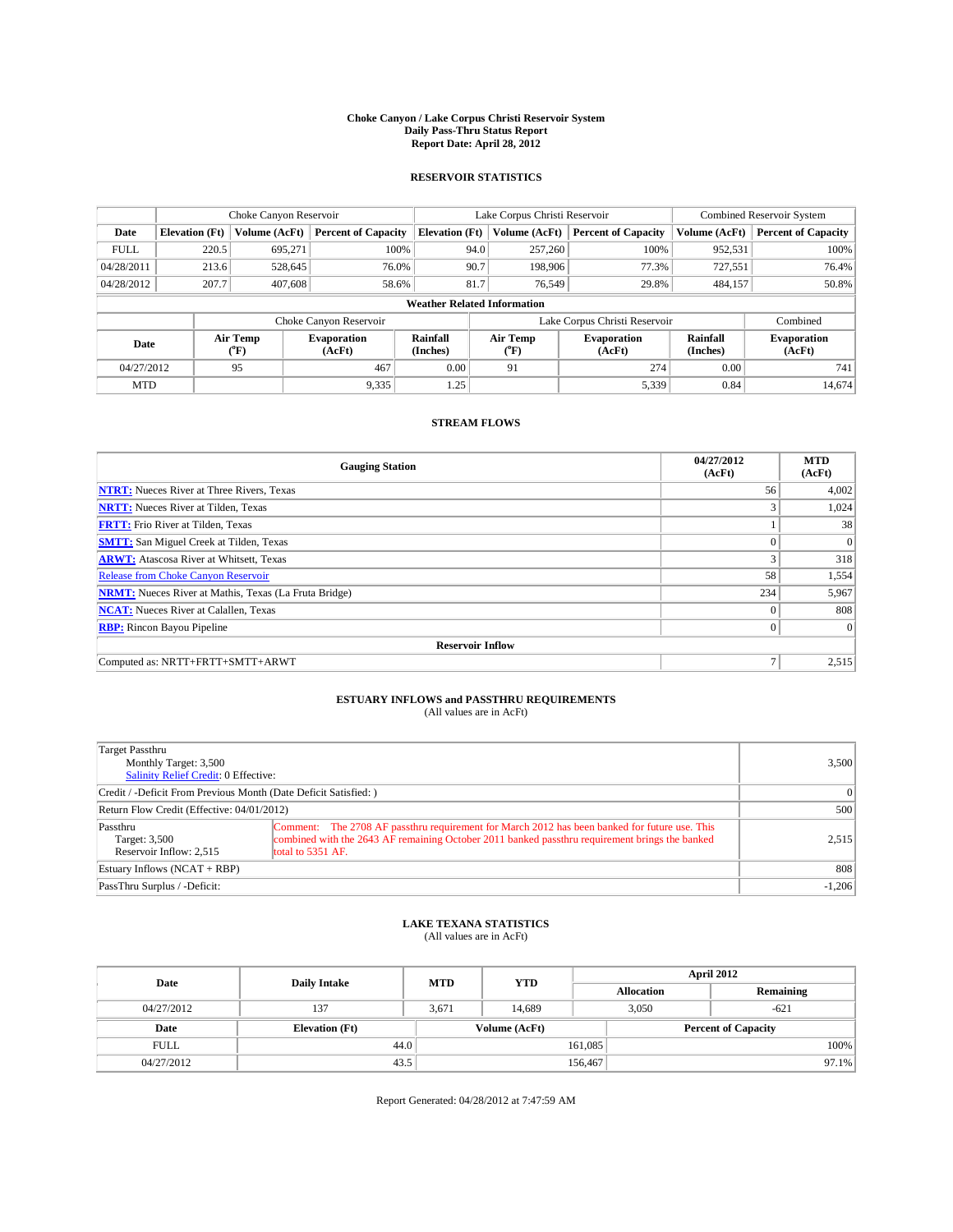### **Choke Canyon / Lake Corpus Christi Reservoir System Daily Pass-Thru Status Report Report Date: April 29, 2012**

### **RESERVOIR STATISTICS**

|             |                                    | Choke Canyon Reservoir |                              |                       | Lake Corpus Christi Reservoir | <b>Combined Reservoir System</b> |                      |                              |  |  |
|-------------|------------------------------------|------------------------|------------------------------|-----------------------|-------------------------------|----------------------------------|----------------------|------------------------------|--|--|
| Date        | <b>Elevation</b> (Ft)              | Volume (AcFt)          | <b>Percent of Capacity</b>   | <b>Elevation (Ft)</b> | Volume (AcFt)                 | <b>Percent of Capacity</b>       | Volume (AcFt)        | <b>Percent of Capacity</b>   |  |  |
| <b>FULL</b> | 220.5                              | 695,271                | 100%                         | 94.0                  | 257,260                       | 100%                             | 952,531              | 100%                         |  |  |
| 04/29/2011  | 213.6                              | 528,645                | 76.0%                        | 90.6                  | 197,887                       | 76.9%                            | 726,532              | 76.3%                        |  |  |
| 04/29/2012  | 207.6                              | 406,846                | 58.5%                        | 81.7                  | 76,353                        | 29.7%                            | 483,199              | 50.7%                        |  |  |
|             | <b>Weather Related Information</b> |                        |                              |                       |                               |                                  |                      |                              |  |  |
|             |                                    |                        | Choke Canyon Reservoir       |                       | Lake Corpus Christi Reservoir |                                  | Combined             |                              |  |  |
| Date        |                                    | Air Temp<br>(°F)       | <b>Evaporation</b><br>(AcFt) | Rainfall<br>(Inches)  | Air Temp<br>(°F)              | <b>Evaporation</b><br>(AcFt)     | Rainfall<br>(Inches) | <b>Evaporation</b><br>(AcFt) |  |  |
| 04/28/2012  |                                    | 88                     | 422                          | 0.00                  | 87                            | 240                              | 0.00                 | 662                          |  |  |
| <b>MTD</b>  |                                    |                        | 9.757                        | 1.25                  |                               | 5,579                            | 0.84                 | 15,336                       |  |  |

## **STREAM FLOWS**

| <b>Gauging Station</b>                                       | 04/28/2012<br>(AcFt) | <b>MTD</b><br>(AcFt) |  |  |  |  |  |  |
|--------------------------------------------------------------|----------------------|----------------------|--|--|--|--|--|--|
| <b>NTRT:</b> Nueces River at Three Rivers, Texas             | 56                   | 4,057                |  |  |  |  |  |  |
| <b>NRTT:</b> Nueces River at Tilden, Texas                   | $\overline{c}$       | 1,027                |  |  |  |  |  |  |
| <b>FRTT:</b> Frio River at Tilden, Texas                     |                      | 38                   |  |  |  |  |  |  |
| <b>SMTT:</b> San Miguel Creek at Tilden, Texas               |                      | $\Omega$             |  |  |  |  |  |  |
| <b>ARWT:</b> Atascosa River at Whitsett, Texas               | 3                    | 321                  |  |  |  |  |  |  |
| <b>Release from Choke Canyon Reservoir</b>                   | 58                   | 1,612                |  |  |  |  |  |  |
| <b>NRMT:</b> Nueces River at Mathis, Texas (La Fruta Bridge) | 234                  | 6,201                |  |  |  |  |  |  |
| <b>NCAT:</b> Nueces River at Calallen, Texas                 |                      | 813                  |  |  |  |  |  |  |
| <b>RBP:</b> Rincon Bayou Pipeline                            | $\Omega$             | $\Omega$             |  |  |  |  |  |  |
| <b>Reservoir Inflow</b>                                      |                      |                      |  |  |  |  |  |  |
| Computed as: NRTT+FRTT+SMTT+ARWT                             | 6                    | 2,520                |  |  |  |  |  |  |

# **ESTUARY INFLOWS and PASSTHRU REQUIREMENTS**<br>(All values are in AcFt)

| Target Passthru<br>Monthly Target: 3,500<br>Salinity Relief Credit: 0 Effective: |                                                                                                                                                                                                                      |          |  |  |  |
|----------------------------------------------------------------------------------|----------------------------------------------------------------------------------------------------------------------------------------------------------------------------------------------------------------------|----------|--|--|--|
| Credit / -Deficit From Previous Month (Date Deficit Satisfied: )                 |                                                                                                                                                                                                                      |          |  |  |  |
| Return Flow Credit (Effective: 04/01/2012)                                       |                                                                                                                                                                                                                      |          |  |  |  |
| Passthru<br>Target: 3,500<br>Reservoir Inflow: 2.520                             | Comment: The 2708 AF passthru requirement for March 2012 has been banked for future use. This<br>combined with the 2643 AF remaining October 2011 banked passthru requirement brings the banked<br>total to 5351 AF. | 2,520    |  |  |  |
| Estuary Inflows (NCAT + RBP)                                                     |                                                                                                                                                                                                                      | 813      |  |  |  |
| PassThru Surplus / -Deficit:                                                     |                                                                                                                                                                                                                      | $-1,208$ |  |  |  |

# **LAKE TEXANA STATISTICS** (All values are in AcFt)

| Date        | <b>Daily Intake</b>   | <b>MTD</b> | <b>YTD</b>    | <b>April 2012</b> |       |                            |          |
|-------------|-----------------------|------------|---------------|-------------------|-------|----------------------------|----------|
|             |                       |            |               | <b>Allocation</b> |       | Remaining                  |          |
| 04/28/2012  | 137                   | 3.808      | 14.826        |                   | 3.050 | $-758$                     |          |
| Date        | <b>Elevation</b> (Ft) |            | Volume (AcFt) |                   |       | <b>Percent of Capacity</b> |          |
| <b>FULL</b> | 44.0                  |            |               | 161,085           |       |                            | 100%     |
| 04/28/2012  | 43.5                  |            |               | 156,467           |       |                            | $97.1\%$ |

Report Generated: 04/29/2012 at 7:46:18 AM